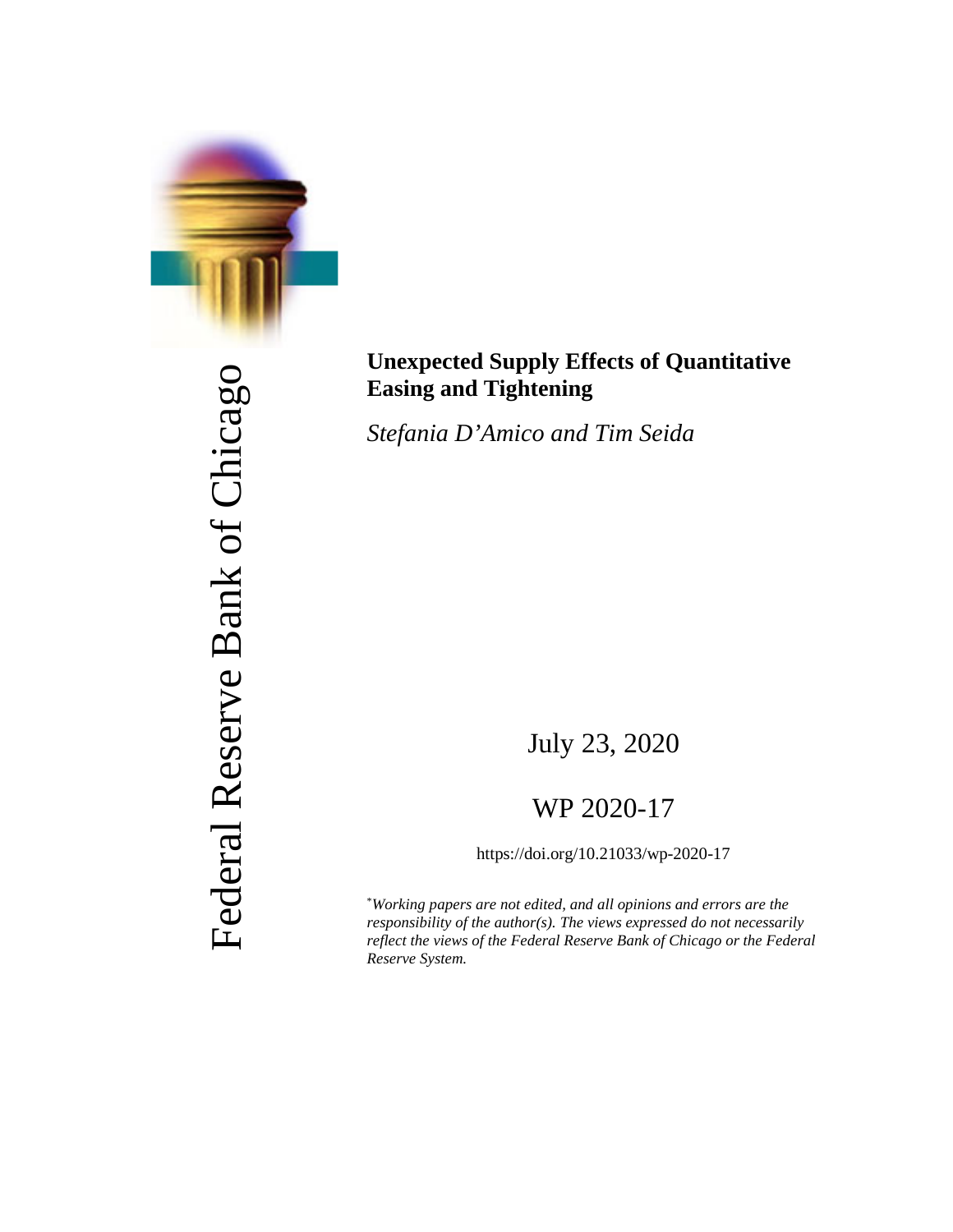# Unexpected Supply Effects of Quantitative Easing and Tightening

Stefania D'Amico and Tim Seida\*

July 23, 2020

#### Abstract

To analyze the evolution of quantitative easing's  $(QE)$  and tightening's  $(QT)$ effects across consecutive announcements, we focus on their unexpected component. Treasury yield sensitivities to QE and QT supply surprises do not fall monotonically over time, thus later announcements seemed to remain powerful; yield sensitivities to QT surprises are on average larger than sensitivities to QE surprises, implying supply effects did not diminish during periods of market calm amid economic expansion; finally, yield sensitivities are amplified by the amount of interest-rate uncertainty prevailing before the announcement, implying that turning points in the balance sheet policy tended to elicit larger reactions.

Keywords: Balance sheet policy surprises, quantitative easing and tightening, asset supply effects

JEL codes: E43, E44, E52, E58

DíAmico: Federal Reserve Bank of Chicago. E-mail: stefania.damico@chi.frb.org. Seida: Federal Reserve Bank of Chicago. E-mail: tseida@frbchi.org. For helpful comments, discussions, and suggestions we thank Gene Amromin, Gadi Barlevy, David Kelly, Thomas King, Rich Rosen, Sam Schulhofer-Wohl, Min Wei, and seminar participants at the Federal Reserve Bank of Chicago. The views expressed here do not reflect official positions of the Federal Reserve.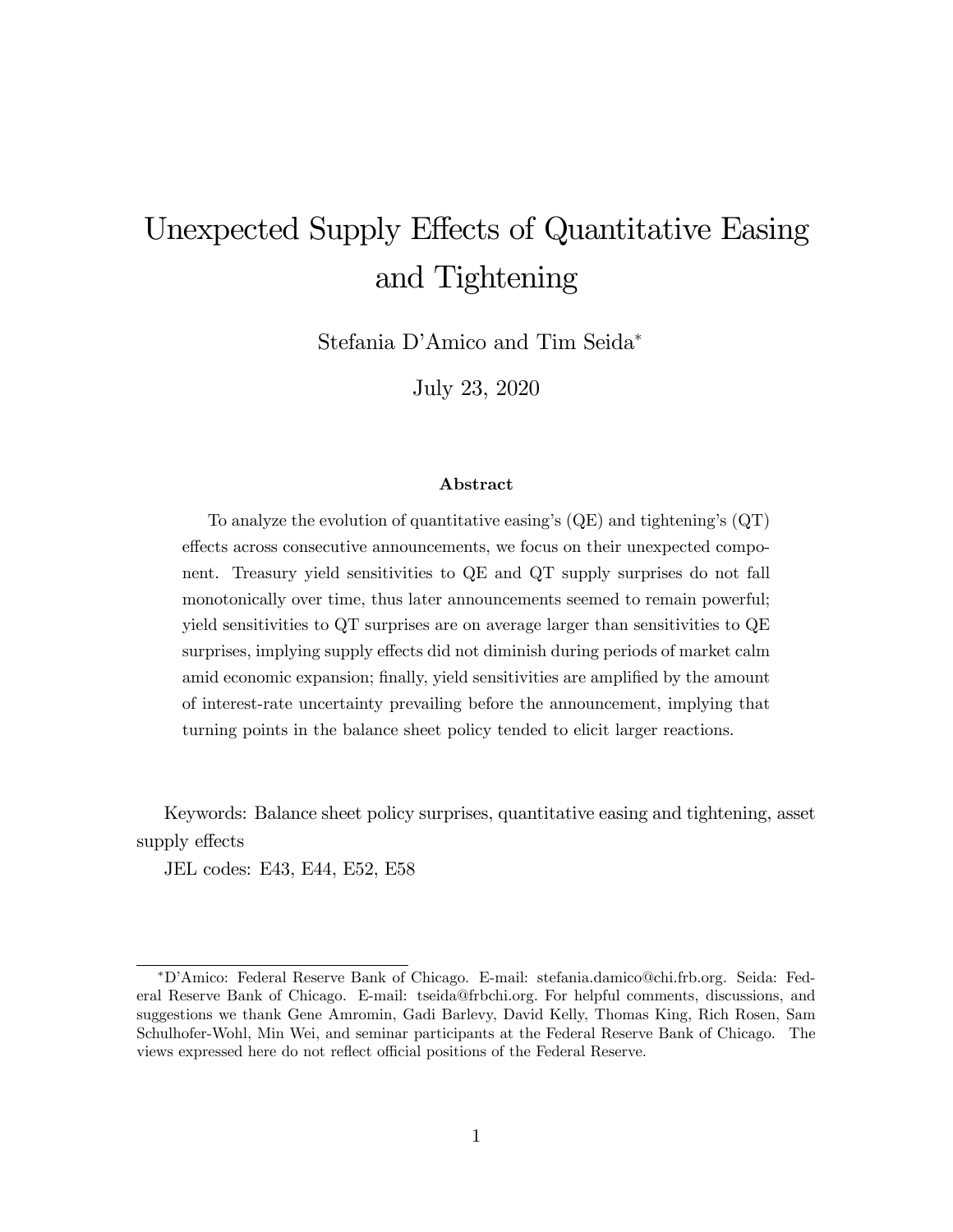## 1 Introduction

Over the last twelve years, persistently low nominal interest rates have posed a challenge to traditional monetary policy, based on the management of a short-term rate. As demonstrated by the unfolding of monetary policy actions during the onset of the Covid-19 pandemic, the likelihood that the policy rate hits the zero-lower-bound (ZLB) has become significantly higher, making it very valuable for central banks to keep a variety of policy tools at their disposal. One of the available tools is balance sheet policy (BSP) and its most common form has been quantitative easing  $(QE)$ , large-scale purchases of government-guaranteed securities.<sup>1</sup> QE has been used extensively by all major central banks during the last global financial crisis and, since March 2020, 17 central banks have announced QE interventions to support financial markets amid the pandemic.<sup>2</sup> Clearly, so far, the use of QE has been limited to periods of crisis, as this tool is not viewed yet as part of normal monetary policy. As argued by Bernanke (2020), the lack of experience with QE created a lot of uncertainty about its effectiveness over time and in normal financial conditions.

In this study, we try to shed some light on the evolution of asset price effects of the Federal Reserve's (Fed) BSP over time and across diverse economic and financial market conditions. We label changes in expected asset supply triggered by the Fedís BSP during a tightening cycle, quantitative tightening (QT), and during an easing cycle,  $QE<sup>3</sup>$  During both QT and QE, the asset supply shift induced by the BSP can be either larger or smaller than expected, thus QT and QE are not necessarily synonyms of hawkish and dovish BSP surprises, respectively. The distinguishing characteristics of QT and QE are the economic and financial market conditions that led to the change in BSP and that might induce similar asset supply shocks to possibly have different impacts. In what follows we examine this eventuality.

In particular, we address the following three questions: Does the sensitivity of Treasury yields to asset supply shocks change during QE and QT? Does the sensitivity of Treasury yields to asset supply shocks change across QE and QT? And if it changes, does it vary in the direction predicted by macro-finance models? The answers to these

<sup>1</sup>Other forms of BSP include, for example, credit easing, that is, the purchase of corporate bonds and other privately-issued securities, as well as yield curve control, that is, the targeting of yield levels rather than asset supply.

<sup>&</sup>lt;sup>2</sup>See Table 1 in Hartley and Rebucci  $(2020)$ .

<sup>3</sup>To divide events into just two categories, we include in a "tightening cycle" also the beginning of reduction in policy accommodation, such as the tapering of asset purchases.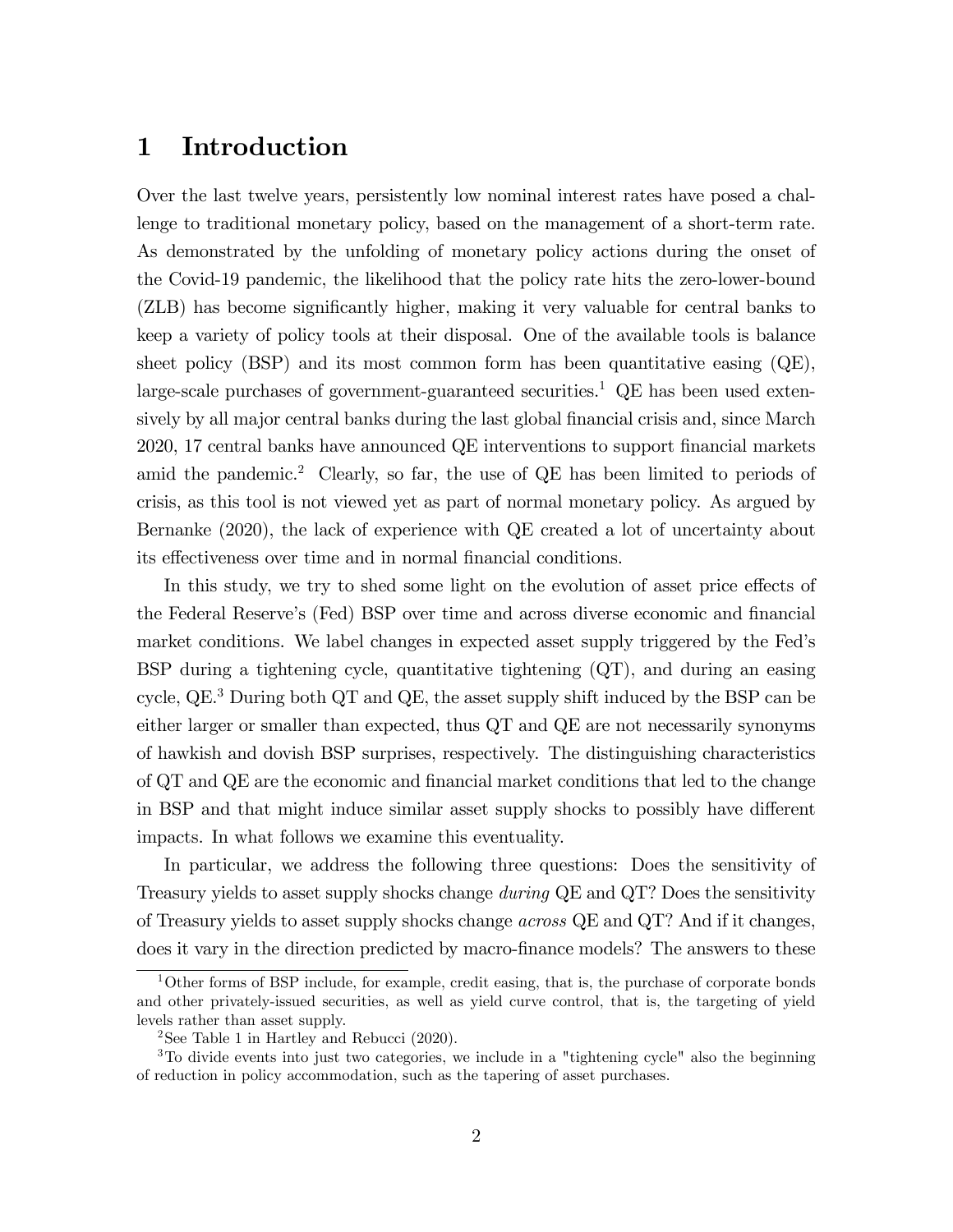questions are relevant for several reasons. First, it helps us understand whether BSP has diminishing returns across subsequent programs. Second, it helps us understand whether the impact of BSP is diminished during periods of financial market calm, such as those observed during QT. Third, it helps evaluate the impact of the unwinding of QE in the Treasury market, which has been hardly studied before. And last but not least, it speaks to macro-finance theory arguing that central banks' BSP should be effective mainly in the presence of tighter financial constraints or market dysfunctions.

Overall, the joint understanding of all of those BSP aspects can clarify the relative importance of the yield sensitivity versus the size of the asset supply shock for the total supply effect of BSP that, to a first approximation, can be thought of as the product of the yield sensitivity and supply shock induced by each BSP announcement. If the yield sensitivity does not materially diminish across the announcements of consecutive programs or across economic and Önancial market conditions, then one should infer that smaller announcement effects are driven by decreasing asset supply shocks. This is relevant for the BSP design and related communication, as these factors can determine the size and persistence of the supply shocks; while, the yield sensitivity is mostly out of a central bank's control. More importantly, if the marginal impact of BSP on Treasury yields did not decline as the Fed's balance sheet grew and in calmer financial conditions, then perhaps the use of BSP should not be limited to extraordinary circumstances. That is, QE/QT could become part of the standard policy toolkit, especially in an environment in which persistently low interest rates constrain the scope of traditional monetary policy.

Most previous research assessing whether QE has diminishing returns in financial markets has not controlled for expectations about the level and composition of planned asset purchases at the time of QE announcements. That failure might have led to the conclusion that later rounds of  $QE$  were less effective than the first  $QE$ . Our premise, similarly to Cahill et al (2013), is that later rounds of QE were better anticipated by market participants, and therefore the magnitude of the asset supply surprise not necessarily the yield sensitivity—has become smaller, inducing smaller changes in asset prices around the formal BSP announcements. This implies that to correctly identify the asset price effects of later rounds of  $\overline{QE}$  and  $\overline{QT}$ , it is necessary to focus on the unexpected component of the BSP announcements, that is, the amount and distribution of asset purchases that was not correctly anticipated by investors. To do so we use the Survey of Primary Dealers (SPD) compiled by the New York Fed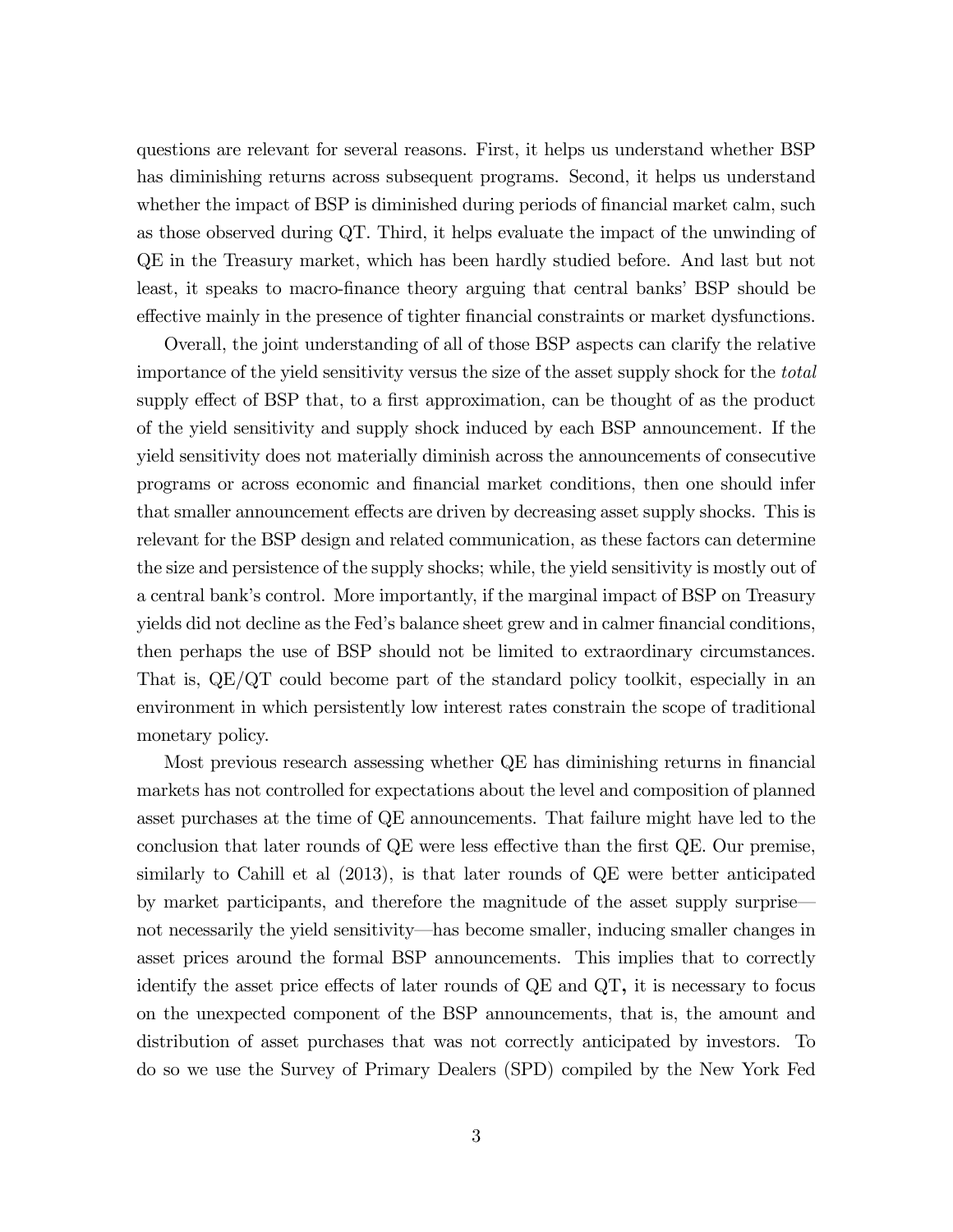before each FOMC. This is conceptually equivalent to using the unexpected change in the Federal Funds Rate (FFR) to identify the policy rate surprise in the case of conventional monetary policy.

Arguably, the role of investor anticipation is also very relevant during QT as, while both policy-makers and investors had gained experience with BSP during QE, none of them had experience with the unwinding of a central bankís large balance sheet. Turning points in BSP, as demonstrated by the episode of the "Taper Tantrum" in May-June 2013—when the eventuality of the Fed tapering the pace of asset purchases pushed longer-term rates higher by about 120 basis points over two months—imply that substantial uncertainty about the normalization process of the Fedís balance sheet could have amplified asset price effects through both larger BSP surprises and increased interest rate uncertainty. This also suggests that asset supply shocks and interest rate uncertainty might interact, therefore in our study we will account also for this interaction.

Our first innovation in this paper is to develop measures of BSP surprises for both QE and QT in order to assess their relative impact in the Treasury market. Our second contribution consists of using a new identification procedure to quantify supply effects of QE and QT announcements. We build on the methodology of Cahill et al (2013), who rely on relative yield changes of individual Treasury securities in small time windows around earlier QE announcements. But, differently from that study, our empirical strategy isolates the supply effects of  $QE$  and  $QT$  by exploiting sharp kinks in the yield curve reaction to the supply shocks triggered by various BSP announcements. The kinks and their maturity locations on the yield curve are connected to the release of the operational details of the purchases/reinvestments implementation, which are decided before the formal BSP announcement, and are therefore independent of the price reaction on the day of the announcement. Importantly, the slope change around the kink should retrieve the causal effect of only the supply shock, as it seems reasonable to assume that sharp kinks in the yield reaction cannot be caused by either a change in the expected policy-rate path or in aggregate duration risk, as those factors should affect yields with close maturities (i.e., those around the kinks) similarly and in a smooth fashion. Finally, our third novelty, is to control for the interactions between the asset supply surprise and the uncertainty about longer-term rates prevailing before the BSP announcement.

In each event, the Treasury yield sensitivity is obtained by dividing the slope change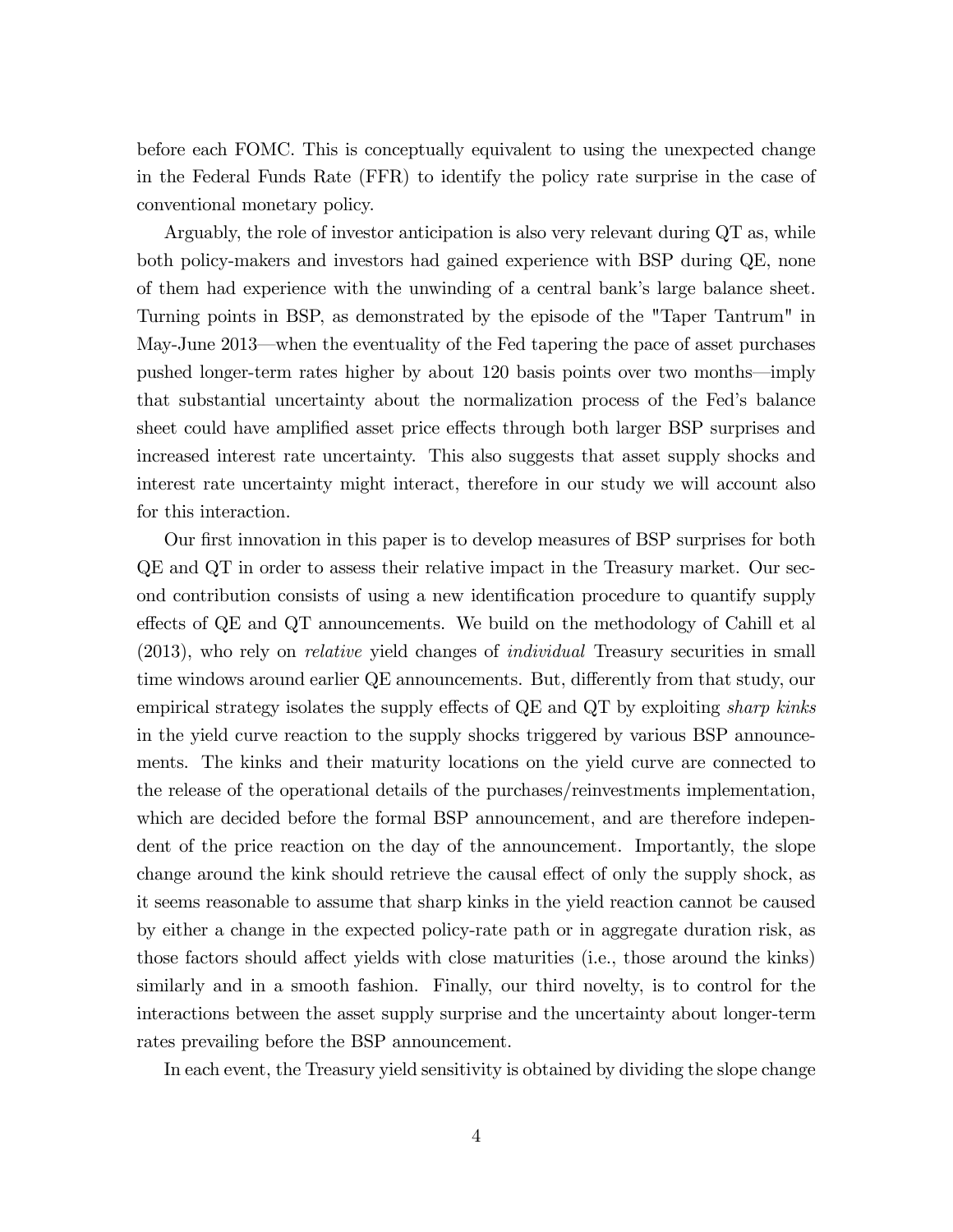in the yield curve reaction around the kink by the size of the asset supply surprise. This normalization is necessary to be able to compare the relative efficacy of subsequent announcements within QE and QT as well as across QE and QT. Based on a range of estimates, we obtain three main findings. First, within both QE and QT, the Treasury yield sensitivity to asset supply shocks does not seem to fall monotonically across subsequent announcements. This suggests that the supply effects of later announcements remained powerful. Second, the Treasury yield sensitivity to asset supply shocks during QT is at least as large as the yield sensitivity to asset supply shocks during QE, implying the supply effects did not diminish during periods of market calm or across monetary-policy cycles. Third, the impact of both QE and QT announcements seems amplified by the amount of interest-rate uncertainty prevailing before the announcement, implying that turning points in BSP tend to elicit larger reactions. Taken all together these results indicate that tighter financial constraints or market dysfunctions are neither necessary nor sufficient to have sizable QE effects on government bonds.

Our Öndings show that taking account of investor expectations and uncertainty about BSP ahead of each announcement delivers results and conclusions about the evolution of QE effectiveness quite different from previous studies, as most found that later rounds of  $\mathbb{Q}E$  were less effective than the first  $\mathbb{Q}E^4$  Further, most of our findings pose challenges to existing macro-Önance models of QE, in which changes in asset supply have meaningful financial effects only under some form of market dysfunction or tighter financial constraints. Indeed, we find that during the last economic expansion, while the Fed was tightening policy amid very good financial conditions, BSP shocks continued to have significant yield effects. Finally, this also shows that, similarly to the FFR surprises for conventional monetary policy, the magnitude of the BSP surprises is extremely important for the impact of unconventional monetary policy, suggesting that the transmission mechanism of these two policy tools might be more similar than previously thought. Hence, our Öndings lead to two main policy implications. First, careful forward guidance about the BSP and not just about the policy rate can help control financial market effects by calibrating the size of the supply shock. Second, BSP can still be effective in changing Treasury yields away from the ZLB and during normal market conditions, suggesting that BSP should become part of the normal

<sup>4</sup>See for example, Altavilla and Giannone (2017), Bauer and Neely (2014), Bowman et al (2015), de los Rios and Shamloo (2017), Greenlaw et al (2018), and Krishnamurthy and Vissing-Jorgensen (2011 and 2013).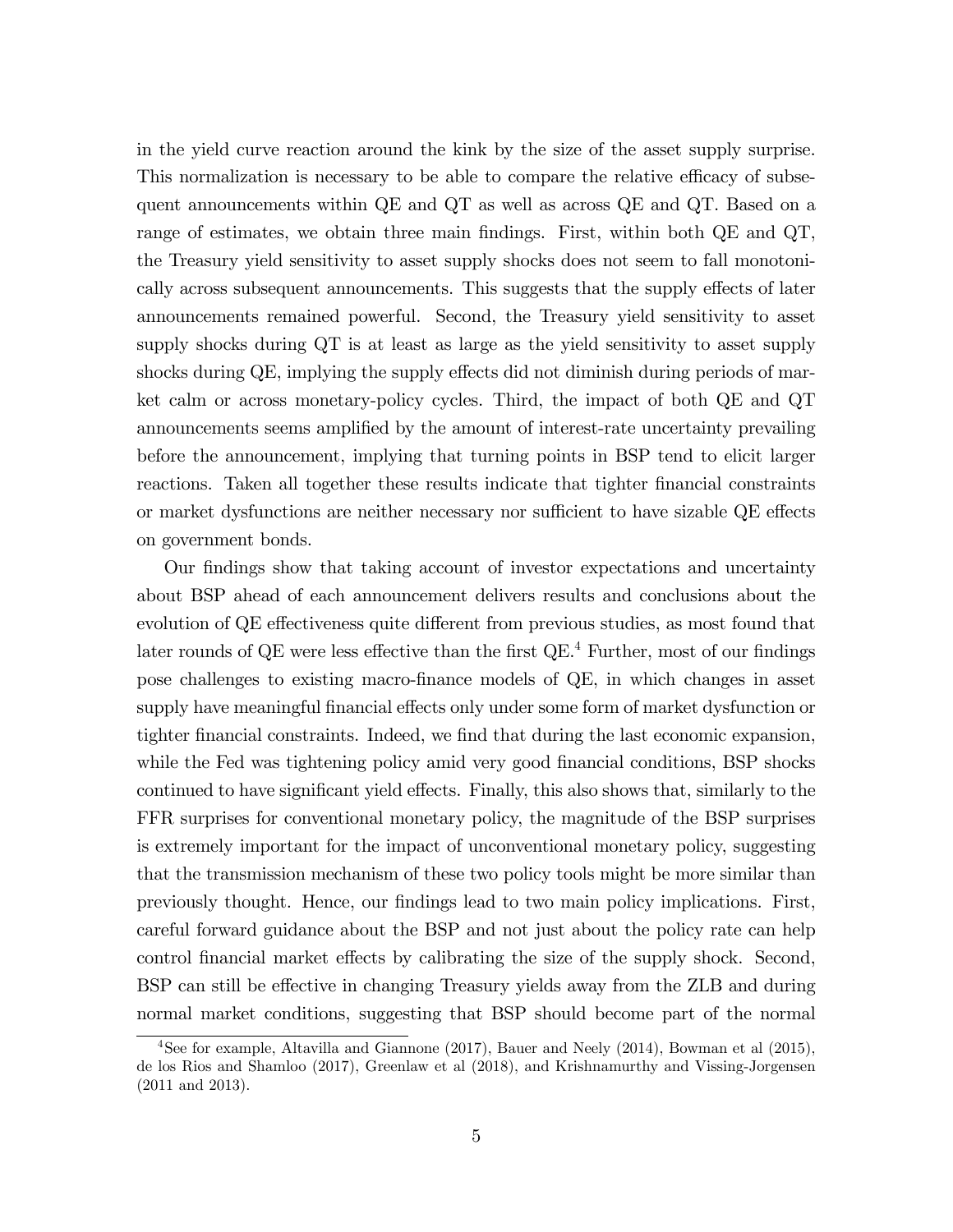monetary policy toolkit. This should be the case under the presumption that, once Treasury yields change because of BSP, the economy will respond in the same way that it does to yield changes induced by conventional monetary policy.

The rest of the paper is organized as follows. In the next section, we summarize the literature related to this study. Section 3 describes our measure of the BSP surprise. Section 4 summarizes the events used to estimate the total impact of the supply/scarcity channel and the corresponding Treasury yield sensitivities. Section 5 details our empirical strategy and results. Section 6 analyzes the role of BSP uncertainty in amplifying Treasury yield sensitivities. Section 7 offers concluding remarks.

## 2 Related Literature

Our work relies on methods and insights from the monetary policy event study literature, from the QE literature focused on the supply/scarcity channel, and from macro-finance studies focused on the role of financial frictions in the transmission of unconventional monetary policy.

A number of papers estimate the impact of central banks' QE programs on interest rates using event studies, but except for Cahill et al. (2013), none focuses on constructing the unexpected component of BSP to better isolate its effects. In most event studies (e.g., Gagnon et al. 2011, Krishnamurthy and Vissing-Jorgensen 2011, 2013), the BSP impact is computed as the sum of yield changes around few specific QE-related events. This approach becomes increasingly problematic after the introduction of the first QE program, as the central bank signaled its intentions well before formal policy announcements and strengthened the conditionality of the QE program to macroeconomic variables. As a consequence, the identification of the relevant events for the event-study becomes extremely hard as, for example, any macroeconomic data releases or any policy makers' speech and interview can alter market participants' expectations. Controlling for pre-announcement market expectations using the SPD helps avoid these limitations. Importantly, relative to Cahill et al. (2013), we extend the computations of the BSP surprises to QT announcements to study the evolution of BSP effects over time and across economic and financial conditions.

Further, our empirical strategy is somewhat related to that of D'Amico and King (2013), as we also rely on the fact that for investors it may have been harder to correctly anticipate the maturity distribution of asset purchases, which in turn generated supply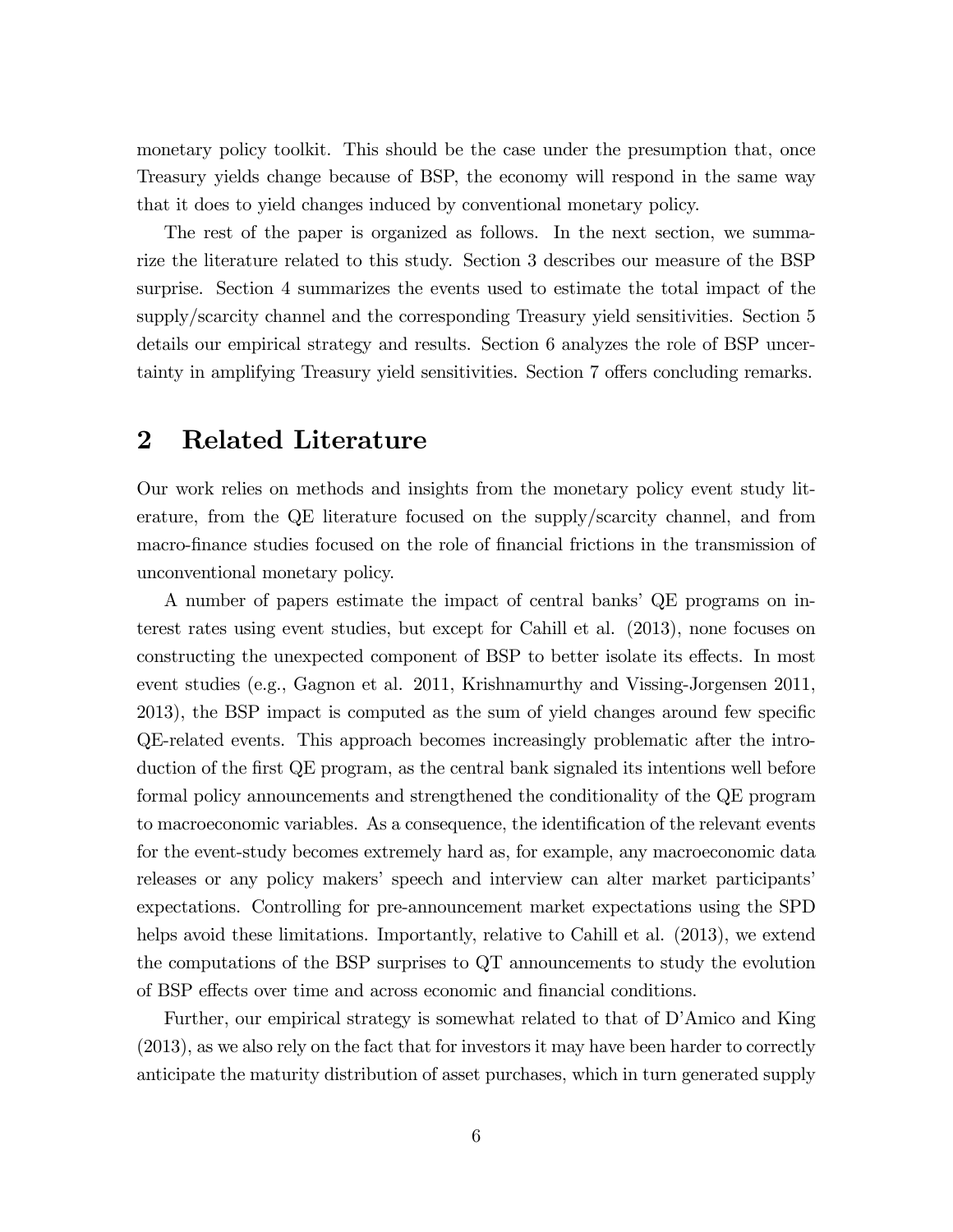surprises specific to maturity sectors of the yield curve, triggering the so-called local supply effects. But, while those authors analyze only the first QE program, we are mostly interested in understanding the evolution of supply effects across subsequent programs and across economic and Önancial conditions. Other examples of studies focused on local supply effects are Joyce and Tong  $(2012)$  and McLaren et al.  $(2014)$ , who analyze QE programs in the UK.

Another strand of the QE literature relevant for our work consists of studies showing that the price impacts of QE announcements do not seem transitory in nature. If they were transitory due to, for instance, asset-specific liquidity effects, they would be less relevant for QE macroeconomic outcomes. Bernanke (2020) argues that if announcement effects were predictably temporary then, first, smart investors could profit by betting on reversal and, second, we should not observe cross-asset impacts around the announcements of Treasury-only QE, as those cross-asset impacts would be inconsistent with Treasury-specific liquidity effects. Indeed, Bernanke (2020) reports evidence showing that predicting reversals of QE announcement effects is not a money-making strategy,<sup>5</sup> and that QE's cross-asset impacts are similar to those observed following conventional monetary policy announcements. For example, Gilchrist and Zakrajöek (2013) and Gilchrist, Lopez-Salido, and Zakrajöek (2015) Önd large and significant effects of  $QE$  on corporate bond yields and credit risk in the US, D'Amico and Kaminska  $(2019)$  find significant and persistent effects of various rounds of  $QE$ on corporate bond yields for the UK, Rosa  $(2012)$  and Mamaysky  $(2018)$  find significant effects of QE on equities and equity-implied volatility for a few countries, and Di Maggio et al. (forthcoming) show that the Fed's QE programs that did not include MBS purchases reduced mortgage rates. Overall, the cited evidence indicates that it is reasonable to assume that the Treasury yield effects identified by event studies are viewed by investors as largely persistent.

Relatedly, Mamaysky (2018) estimates the maximal time horizon of asset price responses following QE events and finds that, in the case of the US, UK, and Europe, high-frequency event-study analysis is appropriate to capture the full QE response of government bonds, as increasing the response horizon to several weeks does not change the conclusions about QE effects on government bond yields. In contrast, in the case of riskier and less liquid assets, analysis over a short time frame leads to incorrect

<sup>5</sup>For example, Neely (2016) shows that time series models that estimate a quick reversal of the effects of  $\mathrm{QE}$  announcements do not predict well asset prices.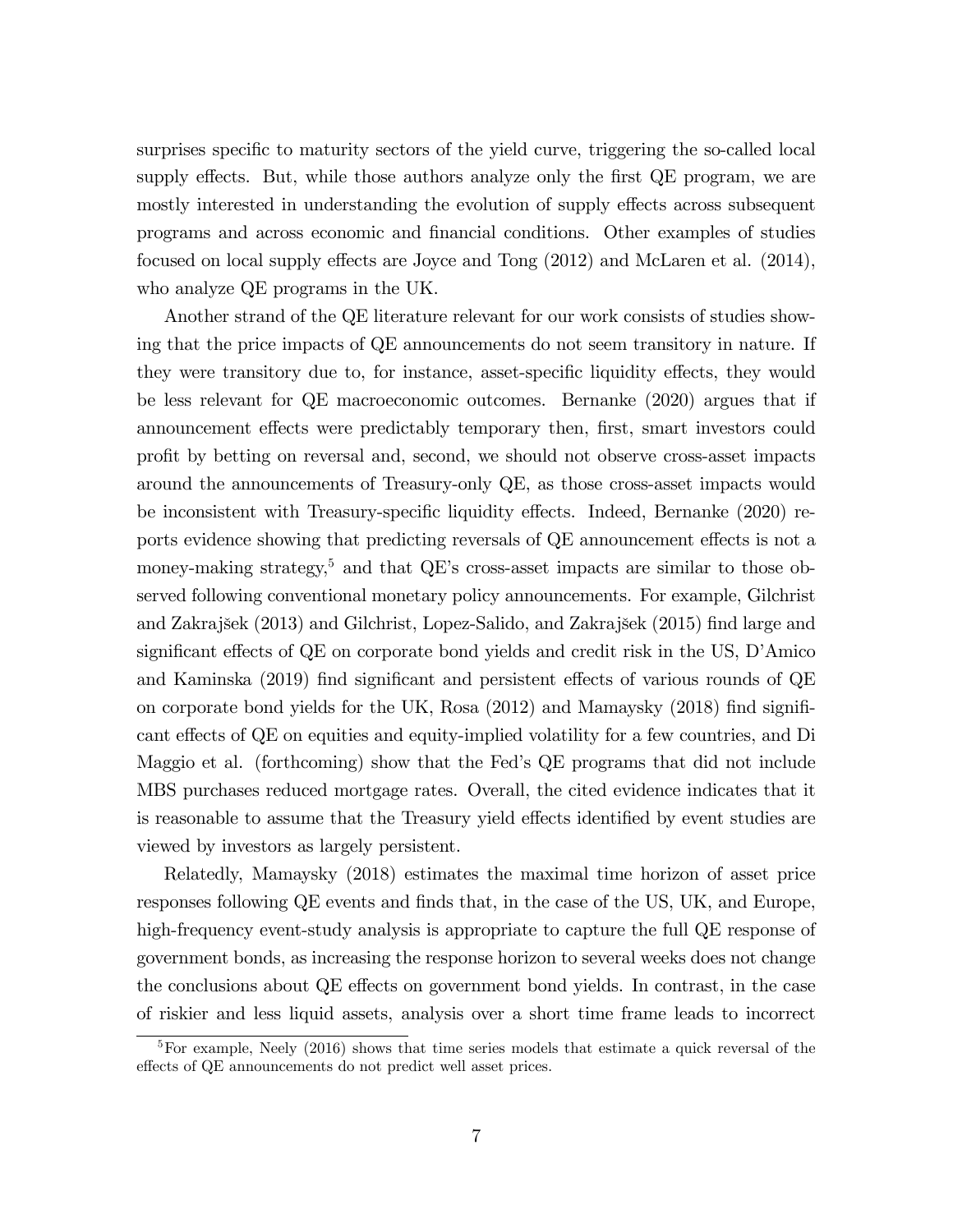conclusions about the possible effects of  $QE$ , as the maximal response horizon seems to occur over several weeks after QE announcements. This suggests that our analysis of Treasury yield changes in short time windows around BSP announcements should largely capture the full effect of  $QE/QT$  on Treasury yields, while eliminating the influence of other confounding factors on those yields.

Finally, our findings have implications for the growing literature on the interplay between market imperfections and unconventional monetary policy. In most macrofinance models, changes in asset supply matter for asset prices and the macroeconomy only in the presence of market imperfections that restrict arbitrage opportunities, such as: capital constraints on financial intermediaries, limited-risk bearing capacity, elevated transactions costs, and limited market participation. Vayanos and Vila (2009), for example, highlight the interaction between preferred-habitat investors and risk-averse arbitrageurs: when their risk-aversion is high, the supply effects due to the preferred-habitat investors become relatively more important in determining bond prices and term premiums. Curdia and Woodford (2011), He and Krishnamurthy (2013), Gertler and Karadi (2011, 2013), and Schabert (2015), among others, emphasize alternative imperfections in financial markets that allow central bank purchases and sales to affect asset prices and, in turn, economic activity and inflation. Overall, all these studies lead to similar conclusions about the Önancial and, as a consequence, macro impact of QE: if frictions and distortions are smaller outside of a crisis, then the benefits of central bank asset purchases are diminished. In our work, estimates of a large yield sensitivity to QT supply shocks, which occurred in normal market conditions and during an economic expansion, cast doubts on the empirical validity of some of these theoretical mechanisms.

## 3 Balance Sheet Policy Surprises and Data

Financial markets are inherently forward looking and react only to the new information contained in policy announcements. Therefore, to correctly identify the asset price effects of BSP announcements it is necessary to focus on the unexpected component of those announcements. In the event-study analysis of conventional monetary policy, it has been the standard for almost two decades to focus on the unexpected component of the change in the FFR around FOMC announcements. In contrast, in the eventstudy analysis of unconventional monetary policy, distinguishing the expected and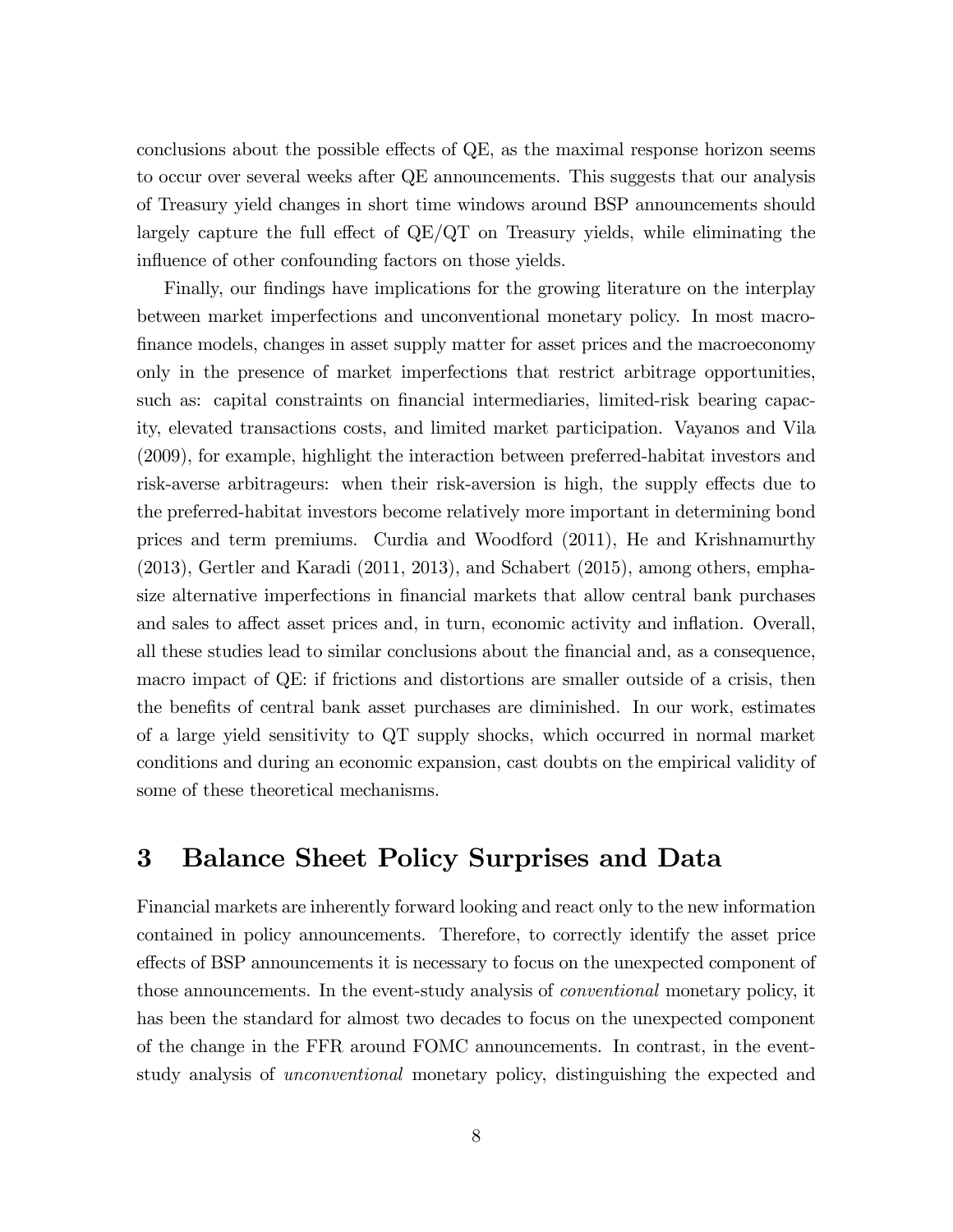unexpected component of BSP is far from being the standard approach. For any monetary policy tool, whether the FFR or forward guidance or balance sheet, what matters following FOMC announcements is the unexpected change in the tool, also known as monetary policy surprise. Similar to the seminal works of Kuttner (2001) for the FFR and Gurkaynak et al (2005) for forward guidance, we will try to show that isolating the policy surprise is very important for evaluating BSP such as QE and QT.

In particular, we control for the pre-announcement market expectations in order to estimate the total asset supply surprise, that is, the unexpected component of the total size of the announced program; and then, we exploit the programs' operational details to compute the local asset supply surprises, that is, the unexpected component local to the maturity sectors in which the purchases were conducted. The quality of these surprises' measurement depends on the availability of market participantsí expectations about: (i) the likelihood of each asset purchase program being announced, (ii) the size and maturity distribution of purchases, (iii) the monthly pace of purchases/reinvestments for open-ended programs, and (iv) redemption caps for QT implementation. Most of this information is contained in the SPD results compiled by the New York Fedís Open Market Trading Desk (the Desk) before each FOMC announcement. Occasionally, in a "flash" survey, the Desk also asks respondents to update their responses immediately after an FOMC meeting to gauge how expectations have changed due to new information. We use both regular and flash SPD data to measure shifts in market expectations about the Fedís BSP. Clearly, the availability of a áash survey makes the measurement of the surprise much more precise. The results of the SPD have been public since 2011 but we have access to them since 2009. For each QE/QT event used in this study, the Appendix describes the details of the SPD data and surprise computation, which consistently shows that the asset supply surprise is just a *fraction* of the actual size of the program (as also shown in columns 2 and 3 of Table 2). This indicates that using the actual size of QE programs in event studies to analyze and compare their asset price efficacy can be very misleading.

In using the SPD median expectations as a measure of market expectations (which at times is the only available survey measure), it is worth bearing in mind that the SPD might not reflect the marginal investor's expectations very closely. Most of the survey's respondents are sophisticated investors and attentive "Fed watchers," likely less liable to surprise than the broad investor community. In some instances,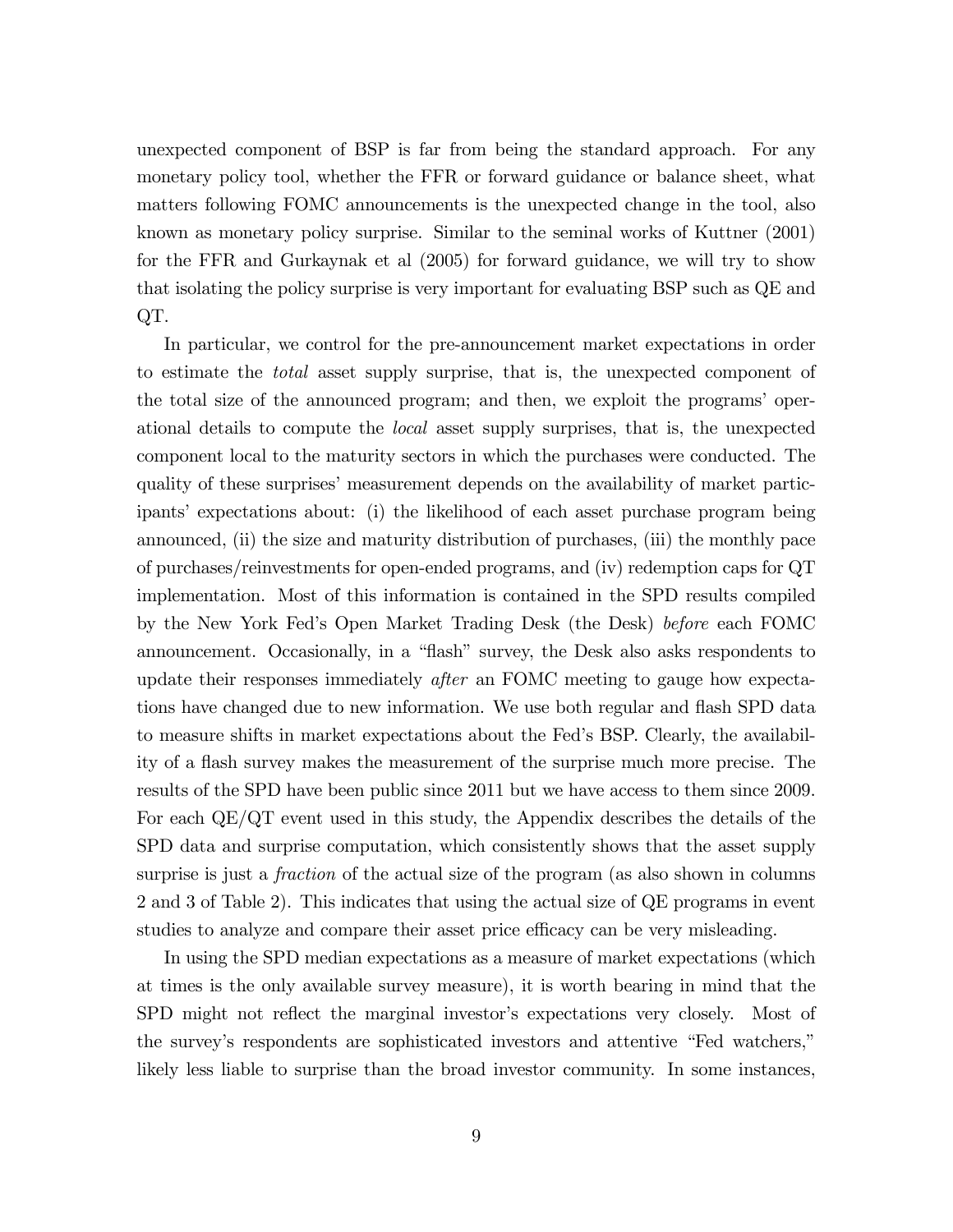comparison across different surveys has confirmed that primary dealers' thinking tends to be more homogeneous and more in tune with policymakers' thinking, potentially biasing downward our measure of the asset supply surprise.<sup>6</sup> Nevertheless, since we are more interested in comparing the magnitude of Treasury yield sensitivities across different events rather than just measuring their absolute size, we still favor the use of the SPD as it provides the views of the same type of investors consistently across FOMC-related events. More importantly, since the primary dealers are among the largest investors that have the ability to trade and affect prices within the small time windows considered in our event-study, they tend to be the "representative investors" in those time windows around BSP announcements.

Finally, to measure and illustrate the Treasury market reaction, we use a new dataset consisting of intraday price quotes on all outstanding U.S. nominal Treasury securities for the 2009-2019 period from Thompson Reuters Tick History. On average, we have high-frequency information for about 200 securities at each point in time over a sample period of more than 10 years. These data allow us to capture individual yield changes in small time windows around BSP announcements, which are crucial to our new identification procedure described in Section 5. Usually the event window starts 15 minutes before the announcement and ends 15 minutes after the announcement, but it can extend up to two hours after the announcement, either to capture the reaction to the Fed Chair's press conference if during the  $Q\&\text{A}$  session investors received additional information, or to give market participants more time to process relatively more complex BSP statements, for instance, addendums provided with the FOMC decision.<sup>7</sup>

## 4 Events providing an ideal testing ground

Across both QE and QT episodes, we use the following criteria to select events that can help identify the sensitivity of Treasury yields to a supply shock: (i) The presence of a sharp kink in the yield curve reaction to the announcement, (ii) availability of enough

 $6$  For example, we have compared some of the SPD questions to similar questions in the Bloomberg survey and Blue Chip Survey, when similar questions were available, which however happened rarely as SPD questions tend to be more granular.

<sup>7</sup>We look for all available traded quotes that are the closest to the beginning and end of the event window, and we drop a given CUSIP from our sample if no quote exists in the 30 minutes before the start time or after the end time. This should ensure both enough reaction time and a precise identification of the reaction to a specific event.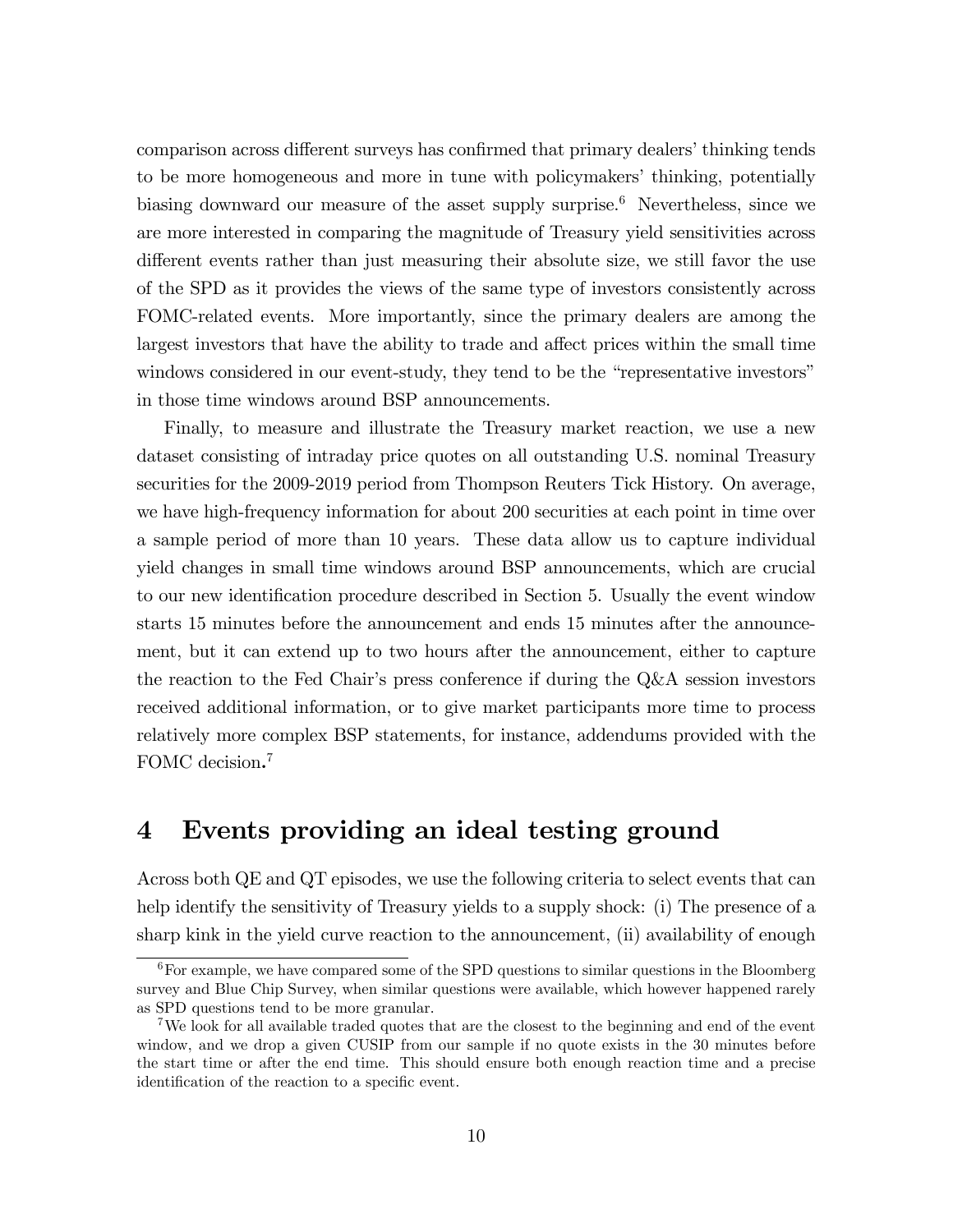information to measure the supply surprise from the SPD, and (iii) the absence of significant policy-rate surprises. This last condition has been harder to meet because of the implicit or explicit forward guidance in every FOMC statement, but in Section 5, we discuss in detail why this should not be an issue for our identification.

A potential concern might be that focusing on events characterized by kinks could bias our estimates upward if those kinks were a manifestation of extreme market segmentation and lack of liquidity. But we do not think this is the case as, for example, all major QT announcements are characterized by kinks in the yield curve reaction and took place during periods of market calm and in the absence of market dysfunctions. As we describe below, it seems that the formation of kinks depends on the *granularity* of the information received during the announcements, rather than on market segmentation or other factors that could amplify the supply effects. In other words, kinks seem to be the result of very targeted trading executed by well informed investors. For instance, detailed information as that in the "Addendum to the Policy Normalization" Principles and Plansî of the June 2017 FOMC meeting generated kinks in the yield curve reaction, while broad guidelines as those received in the "Statement Regarding" Monetary Policy Implementation and Balance Sheet Normalizationî of the January 2019 FOMC meeting did not generate kinks. And both of these announcements, being part of  $\mathbf{Q}$ , occurred during good financial market conditions. Further, as we will show in Section 5, in the case of earlier  $QE$  programs, our estimates of the supply effect are not larger than those reported in other studies (e.g., D'Amico and King, 2013; Cahill et al., 2013) that do not exploit kinks in their approach.

## 4.1 During QE

#### The announcement of LSAP1 (March 18, 2009):

At 2:15 p.m. the FOMC announced its decision to increase purchases of agency MBS by \$750 billion, agency debt by \$100 billion, and to purchase up to \$300 billion of longer-term Treasury securities over the subsequent six months. Without prior notice, the Desk announced at 2:44 p.m. that the Treasury purchases would be concentrated in the 2- to 10-year maturity sector. According to market commentaries and the SPD, those large-scale asset purchase (LSAP) programs were more aggressive than anticipated, resulting in lower-than-expected future supply of assets, that is, a dovish supply surprise. In particular, according to the SPD the Treasury purchases had the lowest likelihood of being announced (52% chance), leading to a dovish Trea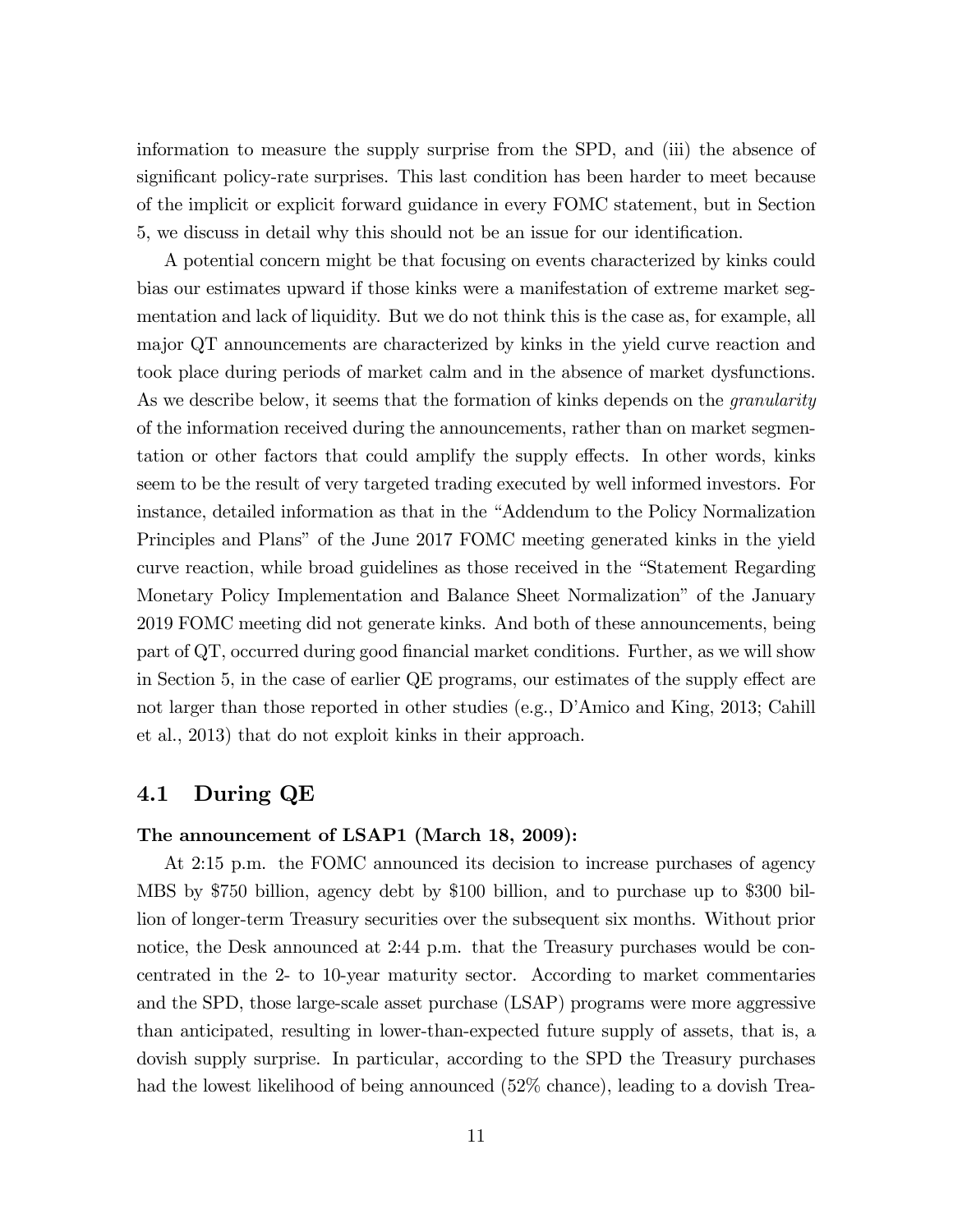sury supply surprise of \$142:5 billion; while, the MBS purchases were largely expected, leading to a dovish MBS supply surprise of \$217:5 billion (see Appendix for the surprise computation). In the 30-minute window around the FOMC announcement, as shown by the red dots in the top-left panel of Figure 1, longer-term yields declined by more and plateaued at around  $-45$  basis points at the 15-year maturity and beyond. Following the Desk announcement, shifts in market expectations about the maturity distribution of Treasury purchases created a sharp kink in the yield curve reaction, shown by the blue dots in the top-left panel of Figure 1. That is, based on the 2:15 p.m. announcement, all longer-term Treasury securities were perceived as equally eligible for purchases, but following the 2:44 p.m. statement, investors assigned much smaller probability to the purchase of securities with maturities above 10 years. This caused a price reversal among those securities, which created a kink around the 10-year maturity—the upper bound of the maturity range to be targeted by LSAP1 purchases.

#### The Reinvestment policy announcement (August 10, 2010):

At 2:15 p.m., the FOMC announced that it would keep the face value of its System Open Market Account (SOMA) holdings constant by reinvesting principal payments from agency debt and agency MBS in longer-term Treasury securities. At 2:45 p.m., the Desk indicated that it would again concentrate Treasury purchases in the 2- to 10-year maturity sector, and it would refrain from purchasing securities for which the SOMA already held large concentrations. According to market commentaries and the SPD, the reinvestment program was largely unanticipated, creating a dovish supply surprise of about \$185:6 billion (see Appendix for the surprise computation). And, the programís intended implementation had a novel aspect, as the Desk statement implied that securities already held by the Fed in high concentration had a lower probability of being bought. At that time, the largest and smallest fractions of SOMA holdings were in the 10-to-17-year and 4-to-5.5-year maturity sectors, respectively.<sup>8</sup> Following the FOMC announcement, as shown by the red dots in the top-right panel of Figure 1, the initial yield curve reaction was quite similar in shape to the one prevailing after the LSAP1 announcement. Following the Desk statement, as shown by the blue dots, securities with maturity longer than 10 years reversed part or all of their initial yield declines as they had a lower probability of being purchased. In contrast, yields of

<sup>&</sup>lt;sup>8</sup>The Federal Reserve's SOMA portfolio held at the time of the announcement the following shares of privately-held Treasury amount outstanding: about 13% in the 1.5-4-year maturity sector, 7% in the 4-5.5-year maturity sector, 14% in the 5.5-7-year maturity sector, 13% in the 7-10-year maturity sector, 27% in the 10-17-year, and 14% in the 17-30-year.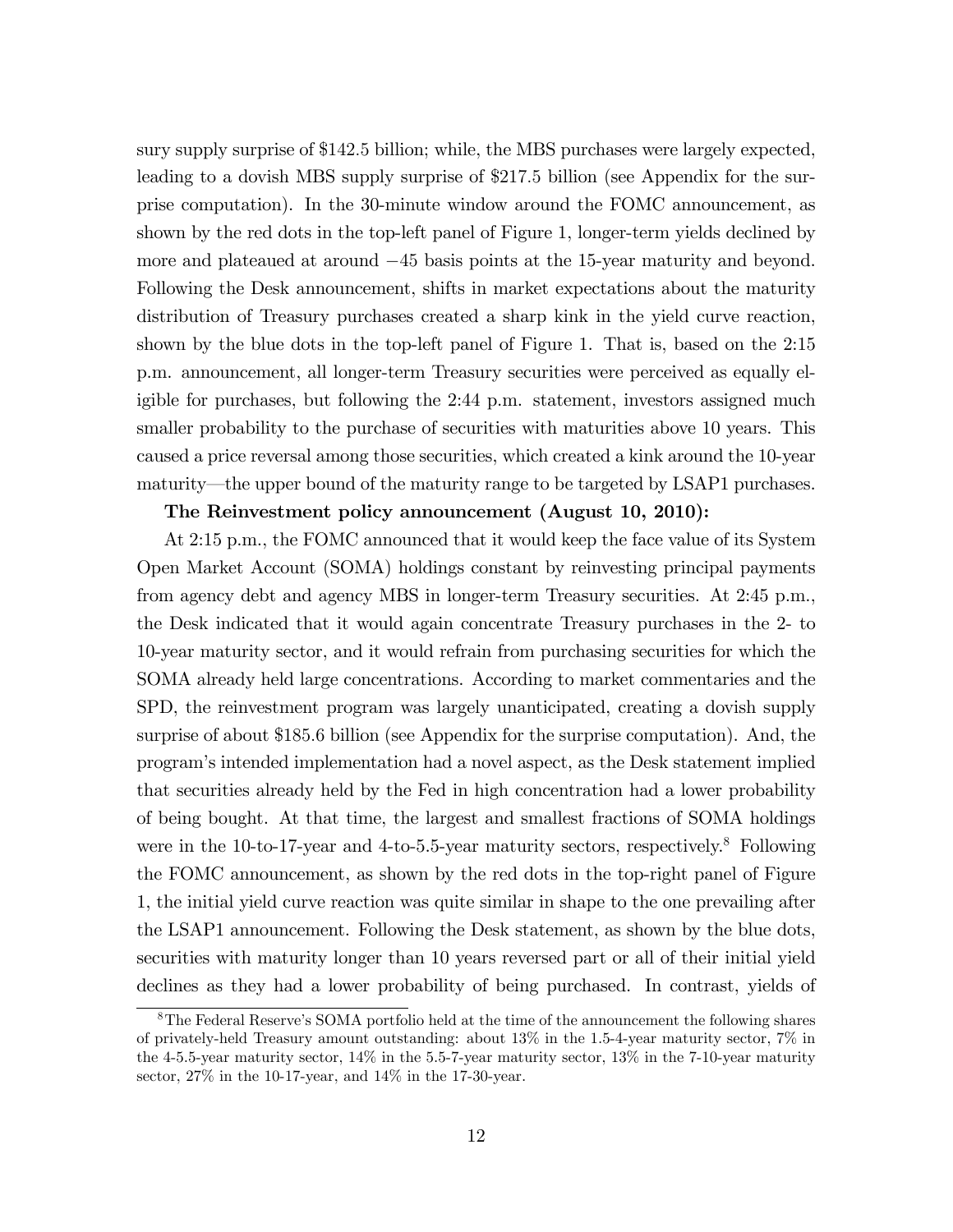securities in the 4-to-6-year sector, which had a relatively higher probability of being bought, decreased further. This pattern created two kinks, around the 5- and 6.5-year maturities, respectively.

#### The announcement of MEP1 (September 21, 2011):

At 2:23 p.m. the FOMC announced its intention to extend the average maturity of its security holdings by purchasing \$400 billion of Treasury securities with remaining maturity between 6 and 30 years and selling an equal amount with remaining maturity of 3 years or less. That is, the maturity extension program (MEP) would have reduced the supply of Treasuries in the 6- to 30-year maturity sector by increasing the supply of Treasuries in the 0- to 3-year maturity sector. According to the SPD, these relative supply changes were larger than expected, creating a dovish \$146:5 billion supply surprise in longer-term Treasuries (see Appendix for the surprise computation). Following the announcement, as shown in the bottom-left panel of Figure 1, yields increased at the front-end of the curve and decreased at the long-end of the curve. This pattern created a kink around the 3-year maturity, roughly the threshold between the maturity sectors targeted for sales and those targeted for purchases.

#### The announcement of MEP2 (June 20, 2012):

At 12:30 p.m. the FOMC announced its decision to extend the MEP through the end of 2012, resulting in the purchase and sale of \$267 billion of additional Treasury securities. The Desk contemporaneously released the operational details, which stated the suspension of the practice of rolling over maturing Treasury securities into new issues at auction. Although the MEP extension was in part expected by the SPD respondents, the decision to redeem securities, which allowed the Fed to further increase its longer-term purchases, was unexpected. Overall, this created a dovish \$174:75 billion surprise in longer-term Treasuries (see Appendix). Just like during the MEP1 announcement, Treasury yields increased at the short end of the yield curve and decreased at the long end, generating again a kink around the 3-year maturity, shown in the bottom-right panel of Figure 1.

## 4.2 During QT

It should be stressed that, in the case of QT announcements, the location of the kink is not simply connected to a new operational detail released during the announcement, but it is also related to the Deskís purchase rules in place since December 2013 and the reinvestment rules in place since December 2015. Those rules, by determining the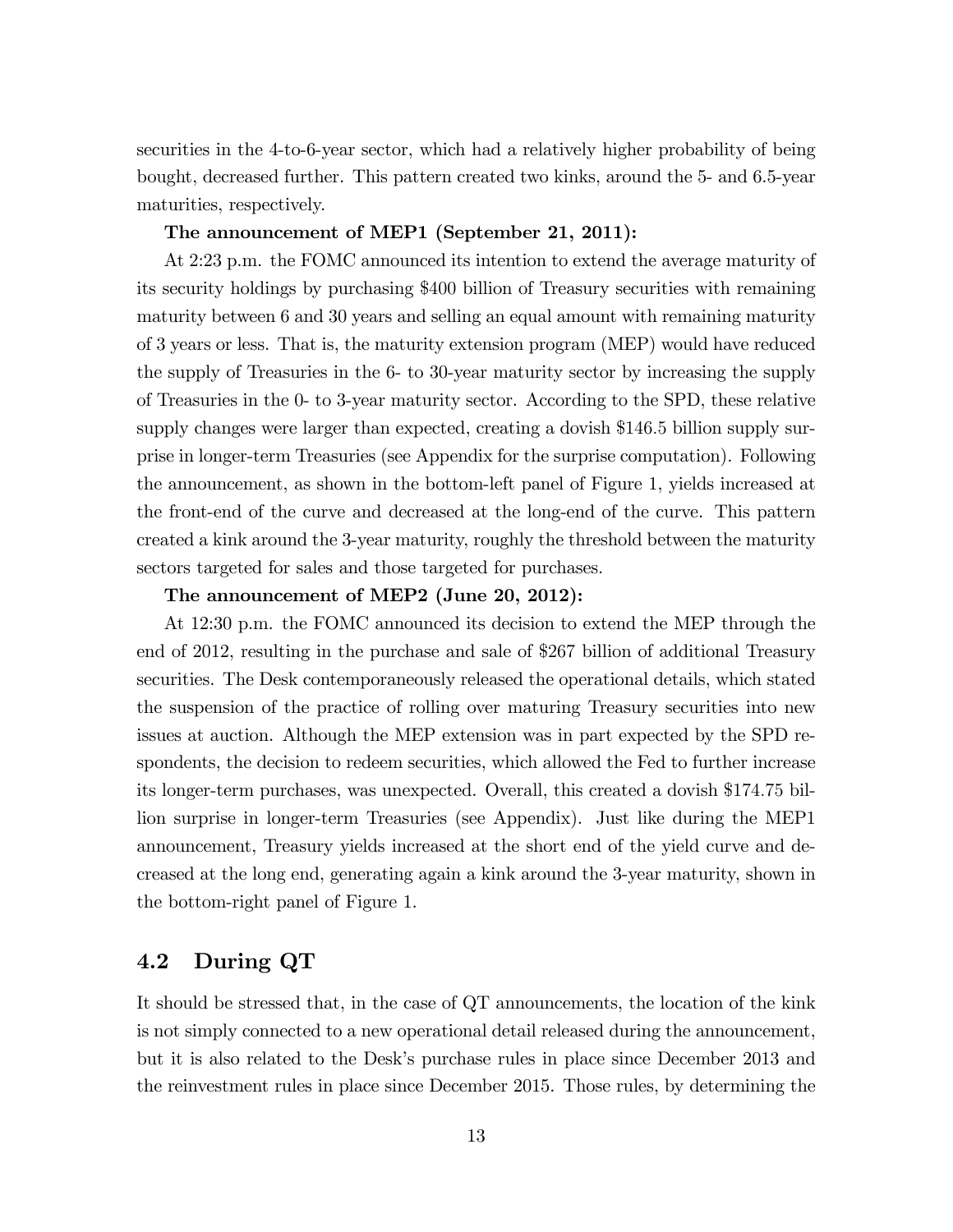maturity distribution of asset purchases/reinvestments, affect also the distribution of the asset supply surprise across maturity sectors of the yield curve; and, since the kink is the peak of the yield curve reaction, it tends to be in the maturity sector characterized by the largest asset supply surprise. In other words, the shape of the yield curve reaction is connected to the relative size of the asset supply surprises local to the various maturity sectors. The computation of the local asset supply surprises is detailed in the Appendix for the interested reader.

#### The Post-Taper-Tantrum FOMC Meeting (June 19, 2013):

In the case of the June 2013 FOMC meeting, according to Bloomberg Newsfeed, QE-related remarks during the Fed Chairís press conference gathered more attention than the FOMC statement, as they were viewed as more hawkish than expected. Hence, our event study is centered around the time of those remarks. Specifically, market participants were very focused on the Chair's 2:38 p.m. remarks indicating that, if the economy evolved as expected by the Committee, the Committee anticipated "moderating the monthly pace of purchases" in the latter part of 2013 and ending purchases in mid-2014. Further, the Chair also indicated that the majority of the Committee did not expect to sell agency MBS during the policy normalization process. As detailed in the Appendix, the change from the pre-FOMC SPD to the post-FOMC flash SPD shows a reduction in the expected amount of asset purchases. Primary dealers anticipated the tapering of purchases to start in September 2013 rather than December 2013 for both Treasuries and MBS, the size of the Fedís Treasury holdings to decrease by \$27.5 billion, and the size of the Fed's MBS portfolio to decrease by \$38 billion. Overall, this constituted a hawkish asset supply surprise, and Treasury yields increased in the 30-minute window around the Chair's key remarks, as illustrated in the top-left panel of Figure 2, which exhibits a kink around the 5-year maturity.

## The FOMC announcement delaying the start of tapering (September 18, 2013):

Despite market-wide expectations that the Fed was going to start tapering LSAP3 in September 2013, at its September 2013 meeting, the FOMC "decided to await more evidence that progress will be sustained before adjusting the pace of its purchases." This decision had the exact opposite effect of the June 2013 FOMC announcement, as most primary dealers shifted again the expected start of tapering from September 2013 to December 2013, as shown in the responses to the pre- and post-FOMC (áash) SPD, reported in the Appendix. Such a shift implied a larger-than-expected pace of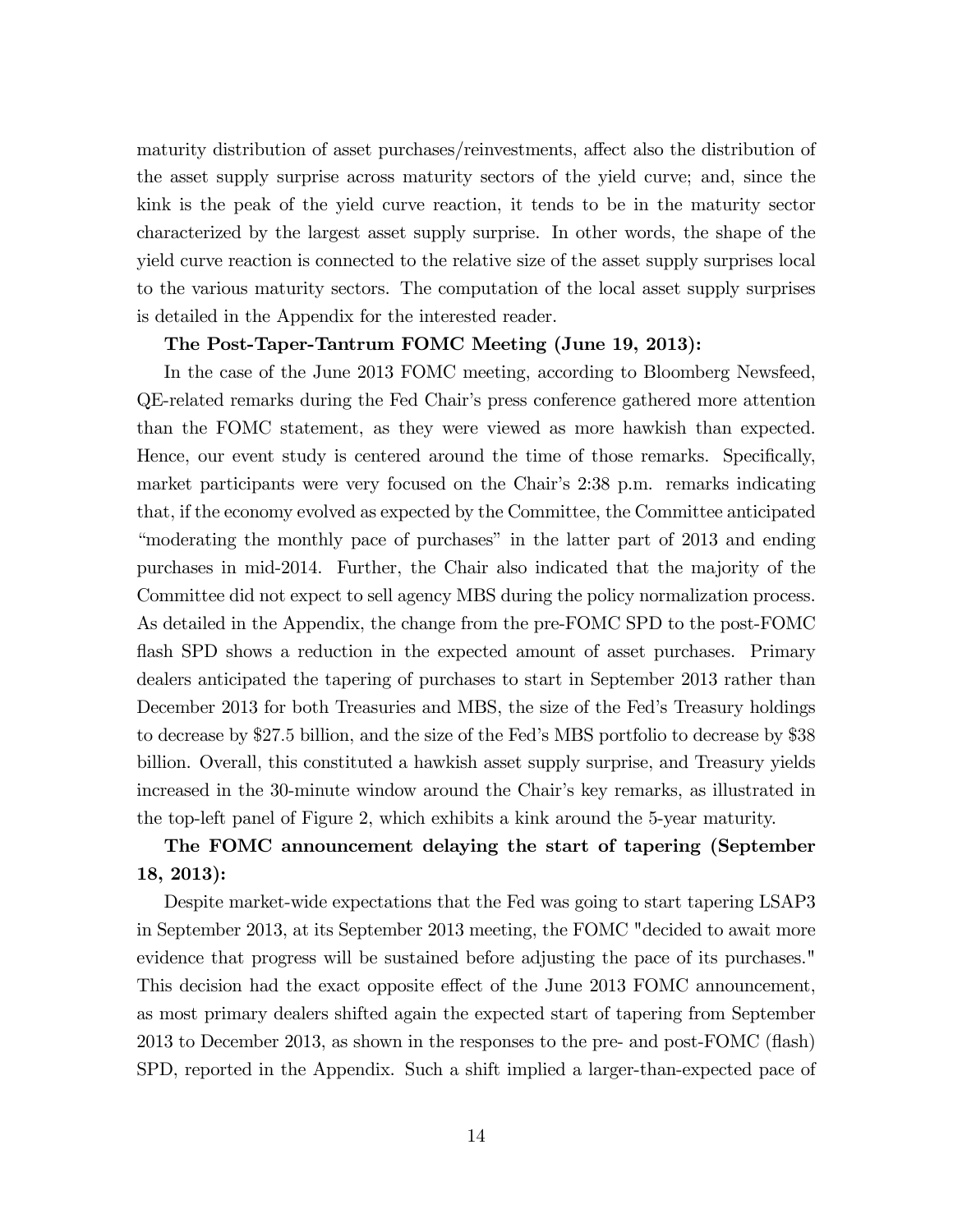purchases for three additional months, creating a dovish \$95 billion Treasury supply surprise and a dovish \$119:5 billion MBS supply surprise. The yield curve reaction to the dovish surprises is shown in the top-right panel of Figure 2, which exhibits a kink around the 6-year maturity.

## The FOMC announcement including the Normalization Addendum (June 14, 2017):

The Minutes of the May 2017 FOMC meeting stated that the Fed's balance sheet run-off would be accomplished through gradually increasing monthly redemption caps whose exact size was going to be announced soon.<sup>9</sup> Consistent with this information, the June 2017 FOMC statement was accompanied by a Normalization Addendum providing investors with precise details about the cap sizes and schedule. As shown in the top panel of Figure 3, relative to the expected (blue) Treasury cap sizes and schedule reported in the June SPD, the announced (red) Treasury cap schedule and terminal size turned out to be a bit higher than expected, implying overall less reinvestments and therefore less Treasury purchases than anticipated. This provided a hawkish supply surprise of \$78:2 billion (see Appendix) that pushed yields higher, creating a kink around the 3-year maturity, shown in the bottom-left panel of Figure 2. In contrast, for MBS, the terminal cap size turned out to be lower than expected, as seen in the bottom panel of Figure 3, implying more reinvestment and therefore larger MBS purchases than expected. This created an \$18 billion dovish MBS surprise (see Appendix).

## The FOMC announcement including the Balance Sheet Normalization Principles and Plans (March 20, 2019):

The FOMC announced the phasing out of the balance sheet reduction, which market participants viewed as occurring faster than they had anticipated, implying a larger terminal size of the Fed's balance sheet. In other words, the gradual portfolio reductions that started in October 2017 were coming to an end sooner than anticipated and, therefore, the size of the SOMA portfolio was going to plateau at a larger level. This faster-than-expected tapering of QT, which would be implemented by decreasing rather than increasing redemption caps, provided a dovish supply surprise of \$51:8 billion (see Appendix); that is, the opposite effect of the faster-than-expected tapering

<sup>&</sup>lt;sup>9</sup>Specifically, the Committee instructed the Desk to reinvest principal payments it receives from securities held in SOMA only to the extent that they exceeded gradually rising redemption caps. Therefore, as the caps increased, a smaller amount of payments would be reinvested, resulting in a smaller roll-over at Treasury auctions and in a larger supply left in the hands of private investors.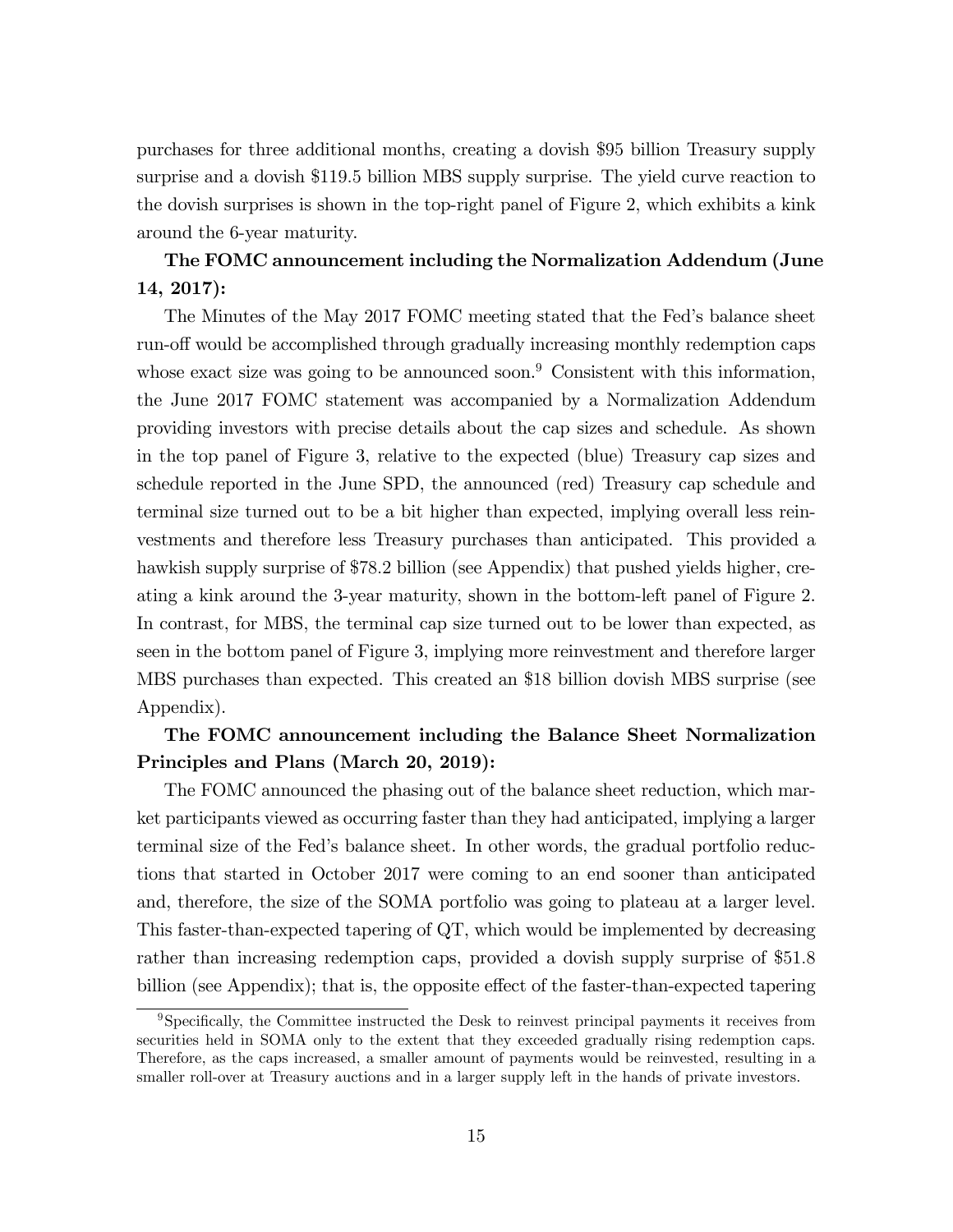of QE described in the June 2013 FOMC. As shown in Figure 4, while primary dealers expected the redemption cap reduction to begin in September 2019 and the balance sheet normalization to end sometime in 2019:Q4 (blue line), the FOMC announced at 2:00 p.m. that the redemption cap reduction would start in May 2019 and stop in September 2019 (red line), implying larger reinvestments and thus larger Treasury purchases. As shown in the bottom-right panel of Figure 2, following the announcement, Treasury yields decreased and formed a kink around the 5-year maturity.

## 5 Empirical Strategy and Results

For each of the eight events described in the previous section, to identify and quantify the Treasury yield effect of the asset supply surprise, we use the yield curve reaction depicted in each panel of Figures 1 and 2. In particular, we exploit the relative yield changes of individual Treasury securities around the kink, which implies estimating the following specification:

$$
\Delta Y_{i,t} = \alpha + \beta_1 * (\tau_{i,t} - K_t) + \beta_2 * D_i * (\tau_{i,t} - K_t) + \dots + u_{i,t}
$$
 (1)

where  $\Delta Y_{i,t}$  is the yield change of security i within a narrow time-interval t around the announcement,  $\tau_{i,t}$  is the maturity of security i,  $K_t$  is the kink location in the maturity range, and  $D_i$  is a dummy variable that takes the value of one to the right of the kink (i.e., for maturities larger than the kinkís maturity) and thus allows the change in slope after the kink, and "..." indicates higher order polynomials that could be added to the baseline.<sup>10</sup> Since we are going to focus on the linear specification, the coefficient of interest is  $\beta_2$ , which retrieves the change in slope of the yield reaction around a specific maturity identified by the kink point. This should isolate the "supply/scarcity effect" of the BSP surprise, as we estimate equation (1) using only securities whose maturity is within a few years of the kink.<sup>11</sup> Specifically, in our baseline, the estimation is restricted

<sup>&</sup>lt;sup>10</sup>The explanatory power could be increased by adding higher-order polynomials. However, the quadratic term increases the R-squared only marginally, except for June 2017 (from 0.62 to 0.75), so we stick to the linear specification.

<sup>&</sup>lt;sup>11</sup>The literature (e.g., D'Amico et al., 2012) has identified three main channels of QE's transmission machanism. The supply/scarcity (a.k.a., portfolio balance) channel works by changing the available supply of the targeted assets and tends to affect more the yields of those assets and their close substitutes. The signaling channel works through changes in the expected future path of the policy rate. The duration-risk channel affects term premiums by changing the amount of aggregate duration risk held by private investors.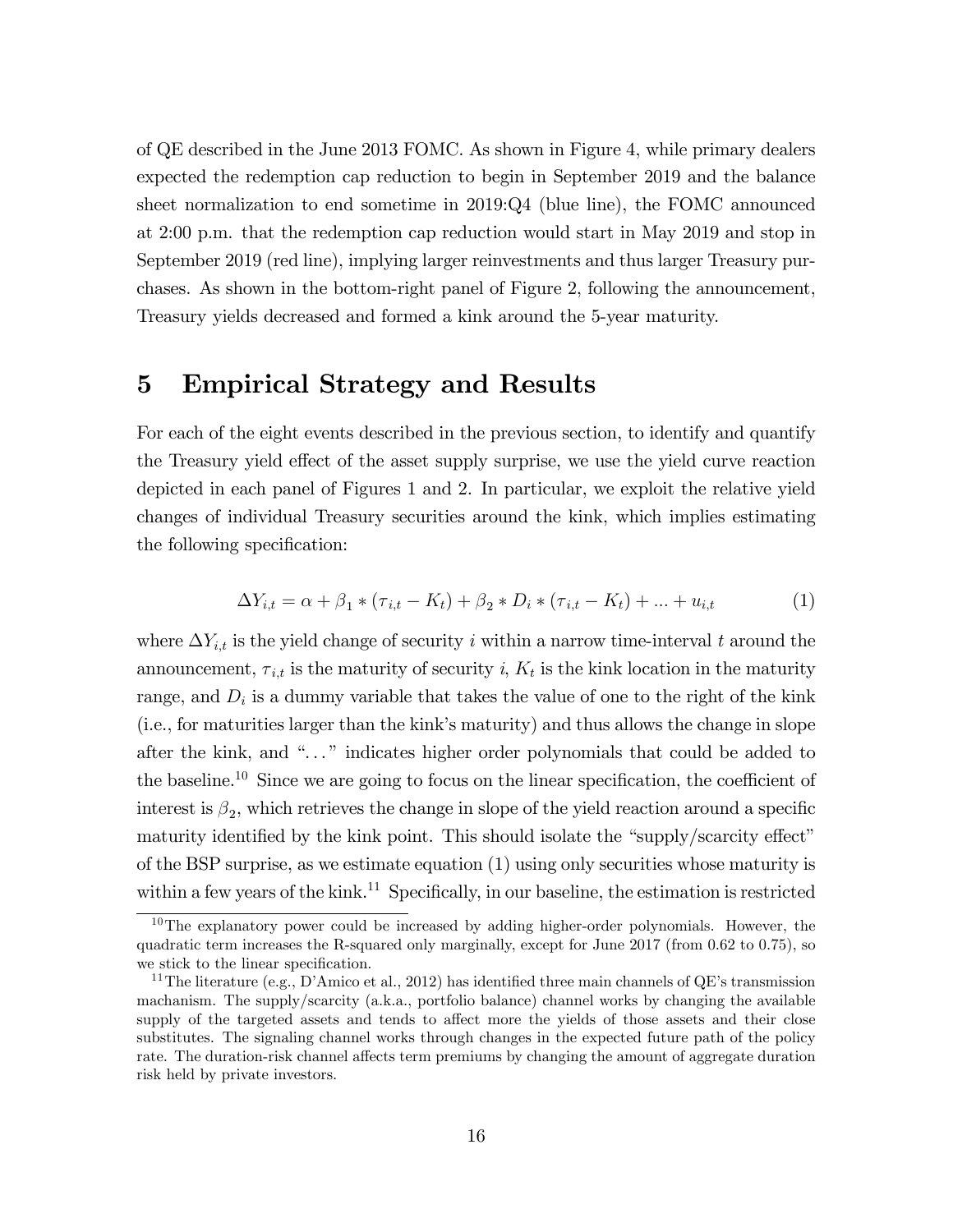to securities with maturity within three years of the kink, and for robustness, we also re-estimate equation (1) restricting the maturity distance to two years from the kink.

The rationale behind our identification of the "supply/scarcity effect" is the following. Since we include only Treasury securities with similar maturity, it seems reasonable to assume that duration risk cannot be the main driver of the yield change around the kink. However, since we set the maximum maturity distance from the kink to three years to increase the number of observations, our supply/scarcity effect can be affected by small differences in the duration risk of the various securities. This potential bias should be negligible and, being present across both the QE and QT samples, should not significantly hamper our comparison of BSP effects for QE and QT. Further, when in the robustness analysis we reduce the maturity distance from the kink to two years, differences in duration risk should become even less relevant.

Another potential driver of yield variations around BSP announcements could be the signaling effect, that is, a change in the expected future path of the policy rate induced by the BSP's release. However, it is very unlikely that the signaling effect plays an important role in the slope change around the kink for several reasons. First, most of the kinks are at or beyond the 4-year maturity, where the impact of the signaling channel tends to be quite small. Usually, changes in the policy-rate path affect the most shorter-term securities.<sup>12</sup> Second, during MEP1 and MEP2, when the kink is closer to the 3-year maturity, shorter-term yields went up and not down in response to a dovish monetary policy surprise. Third, changes in the expected policy-rate path can hardly create such abrupt kinks at a specific maturity. Calendar-based forward guidance could create such kinks, but such explicit forward guidance is absent from the FOMC statements used in our analysis.

Finally, for each event, the kink's precise location is determined using a gradientbased algorithm that refines the search of the kink starting from an initial guess. Such guess consists of the maturity where we expect the kink to appear based on the operational details of the Fedís BSP implementation; for instance, the 10-year maturity in the case of LSAP1, as explained in Section  $4.1^{13}$  Then, the gradient of the yield curve reaction is analyzed along the maturity spectrum that extends a few years to the left and right of the initial guess, that is, we repeatedly estimate the local gradient

<sup>12</sup>See Swanson (2015), Greenwood, Hanson, and Vayanos (2015), and King (forthcoming).

<sup>&</sup>lt;sup>13</sup>The kink's location is usually close to the end of the maturity range receiving more or less purchases than expected because of purchase/reinvestment practices. The mapping between the maturity bound and the kink location should be less precise the less segmented the market is.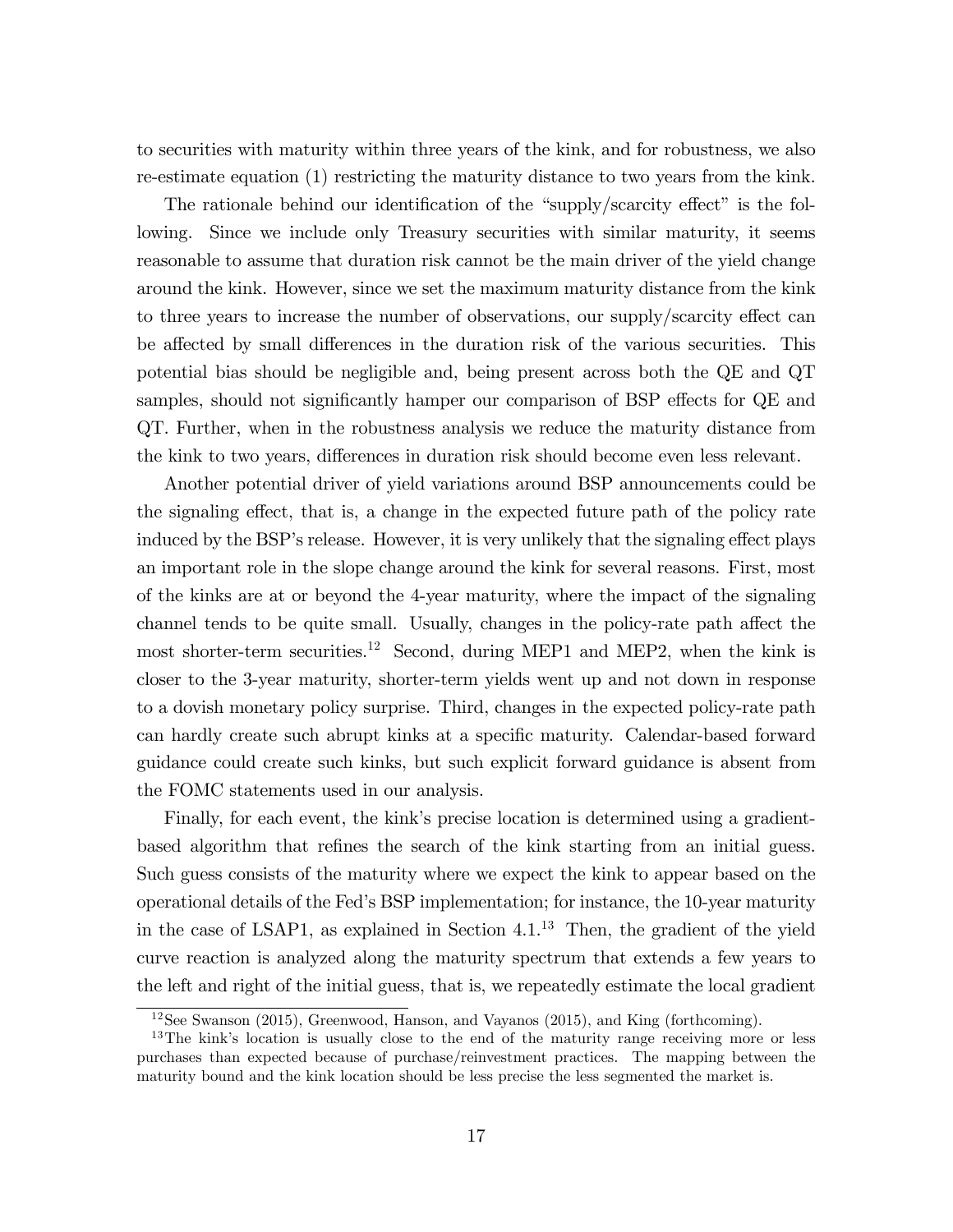within rolling windows and the point where the gradient changes sign is selected as the kink. We favor this procedure for the following reason. In theory, the location of the kink could be strictly dictated by the operational details, which being determined before the announcement are independent of the asset price reaction following the announcement. In practice, it would be unreasonable to expect a perfect mapping between kinkís locations and operational details, because such mapping would require an extreme form of market segmentation across adjacent maturity sectors. This could probably be a realistic assumption for the Örst QE, which was announced at the height of the global Önancial crisis. Indeed, in the case of LSAP1, we do have a nearly perfect mapping between the operational detail and the kink's location. But, for subsequent events, and especially QT announcements, this does not have to be the case. Therefore, we search for the change in gradient in the proximity of a reasonable guess. The implicit assumption is that investors reveal their preferences about securities' degree of substitutability through their trading and we take it as given.

### 5.1 Results

The results from our baseline specification are summarized in Tables 1 and 2, with the first column reporting the estimates of the supply effect,  $\beta_2$ , for each FOMC announcement. While in this section, we focus on the cross-sectional regressions that deliver for each event a separate  $\beta_2$ , as our main goal is to analyze its evolution over time and across QE and QT events; in the next section, we shift our focus to panel regressions that pool all QE and QT events together, allowing us to obtain a more robust estimate of the average  $\beta_2$  across multiple BSP announcements.

In inspecting Table 1, it is worth bearing in mind two aspects of the estimates. First, the size of the  $\beta_2$  coefficients is not normalized yet by the magnitude of the asset supply surprise, hence a comparison of their relative sizes is not warranted. Second, the sign of the coefficient depends on the relative size of the supply surprises in the maturity sectors adjacent to the kink. Specifically, if the maturity sectors after the kink are perceived as being affected by a less (more) dovish surprise than the maturity sectors before the kink, then the coefficient will be positive (negative). This implies that the sign of  $\beta_2$  does not reflect the overall easing or tightening provided by the BSP decisions. The main takeaways of Table 1 are purely statistical. The t-statistics reveal that the slope changes around the kink are highly significant for all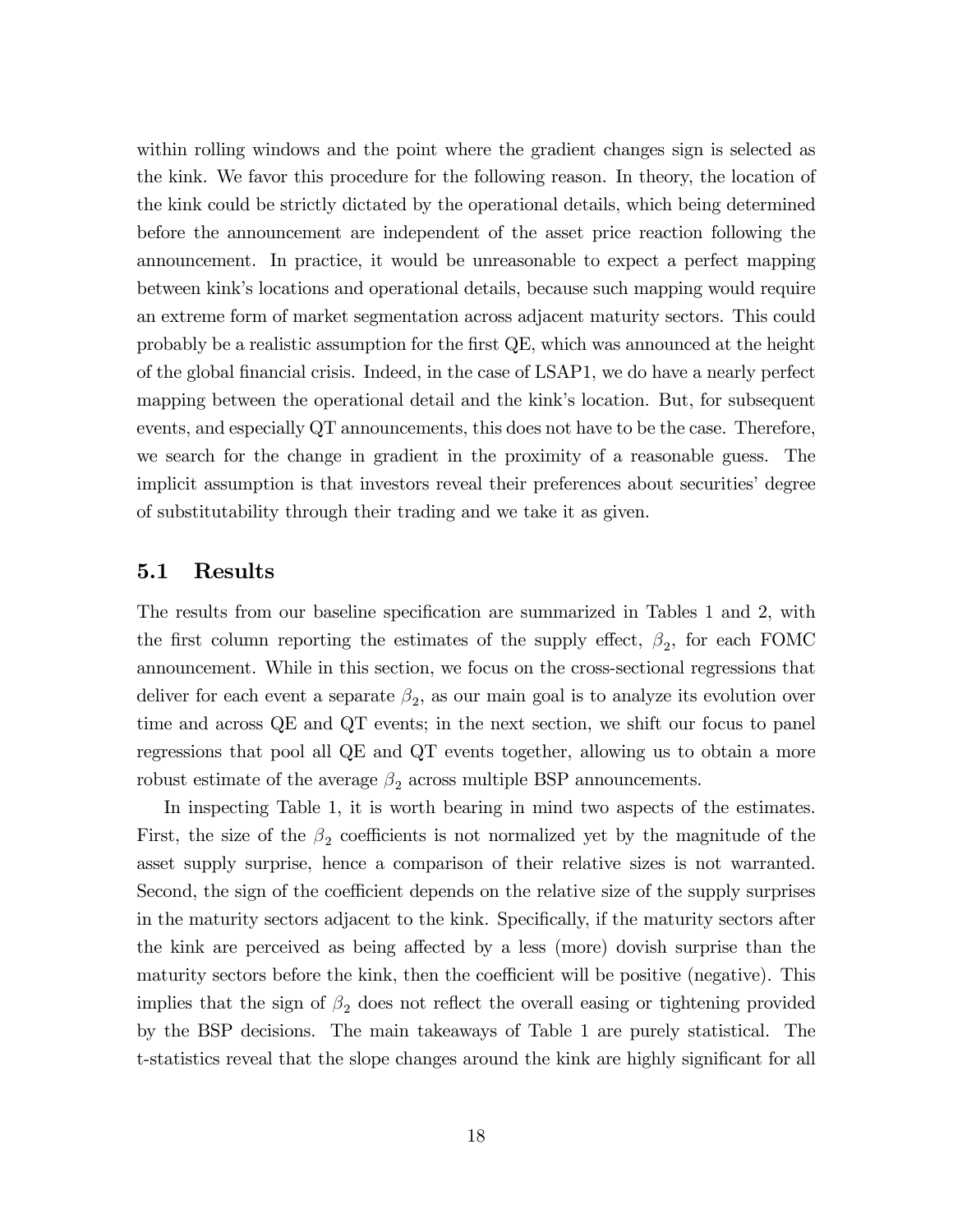events.<sup>14</sup> The adjusted R-squared are quite large, varying between 45 and 95 percent, indicating that the supply effect is an important driver of the yield reaction around BSP announcements. To visualize this Örst set of results, Figures 5 and 6 show the fit of the yield reaction in the 3-year maturity windows around the kink for QE and QT, respectively. For each event, the maturity at the kink is rescaled to equal zero, and the left and right panels illustrate the estimated slopes to the left and right of the kink. The difference between the right and left slope estimates is equivalent to  $\beta_2$  in equation  $(1).^{15}$ 

Next, the Treasury yield *sensitivities* to a \$100 billion supply surprise are obtained dividing  $\beta_2$  by the size of the asset supply surprise and multiplying by 100, and they are reported in the last two columns of Table 2. For each announcement, we provide a range of values for the estimated sensitivity, which depends on whether we use either the total or the local asset supply surprises to normalize  $\beta_2$ , shown in the second and third column of Table 2. Since these surprise measures rely on different assumptions about the degree of market segmentation, we believe that providing a lower (LB) and upper bound (UB) for the estimates is a more robust approach. Specifically, the LB is obtained dividing  $\beta_2$  by the total supply surprise, which does not require taking a stance on the degree of market segmentation, as it implicitly assumes that the unexpected change in supply affects all Treasury securities, independently of their maturity. In contrast, the UB is obtained dividing  $\beta_2$  by the local supply surprise, which being equal to the relative supply changes in the maturity sectors adjacent to the kink, implies a higher degree of market segmentation, that is, the securities around the kink react only to supply changes close to the kink. Further, while in Table 2, the BSP surprises include only unexpected changes in Treasury holdings; in Table 3, the total asset supply surprises include also unexpected changes in MBS holdings, which provides an additional set of Treasury yield sensitivities, based on the alternative assumption of perfect substitutability between Treasuries and MBS.

By observing the last two columns of Table 2, it is easy to note that both the lower and upper bound of the Treasury yield sensitivities do not fall monotonically over

<sup>&</sup>lt;sup>14</sup> Recall from Section 4.1 that in the case of the Reinvestment announcement there are two kinks. Our baseline estimates are obtained using the second kink, at the 6.75-year maturity, but for robustness we also use the first kink at the 5.1-year maturity and obtain very similar results. That is,  $\beta_2$  equals 1.974, t-stat equals 11.4, and adjutsed  $\mathbb{R}^2$  equals 0.839.

<sup>&</sup>lt;sup>15</sup>Since for illustrative purposes those fitted lines have been obtained estimating two separate OLS regressions, while our main results are based on the single regression described in equation (1),  $\beta_2$  is not exactly equal to the difference in slopes.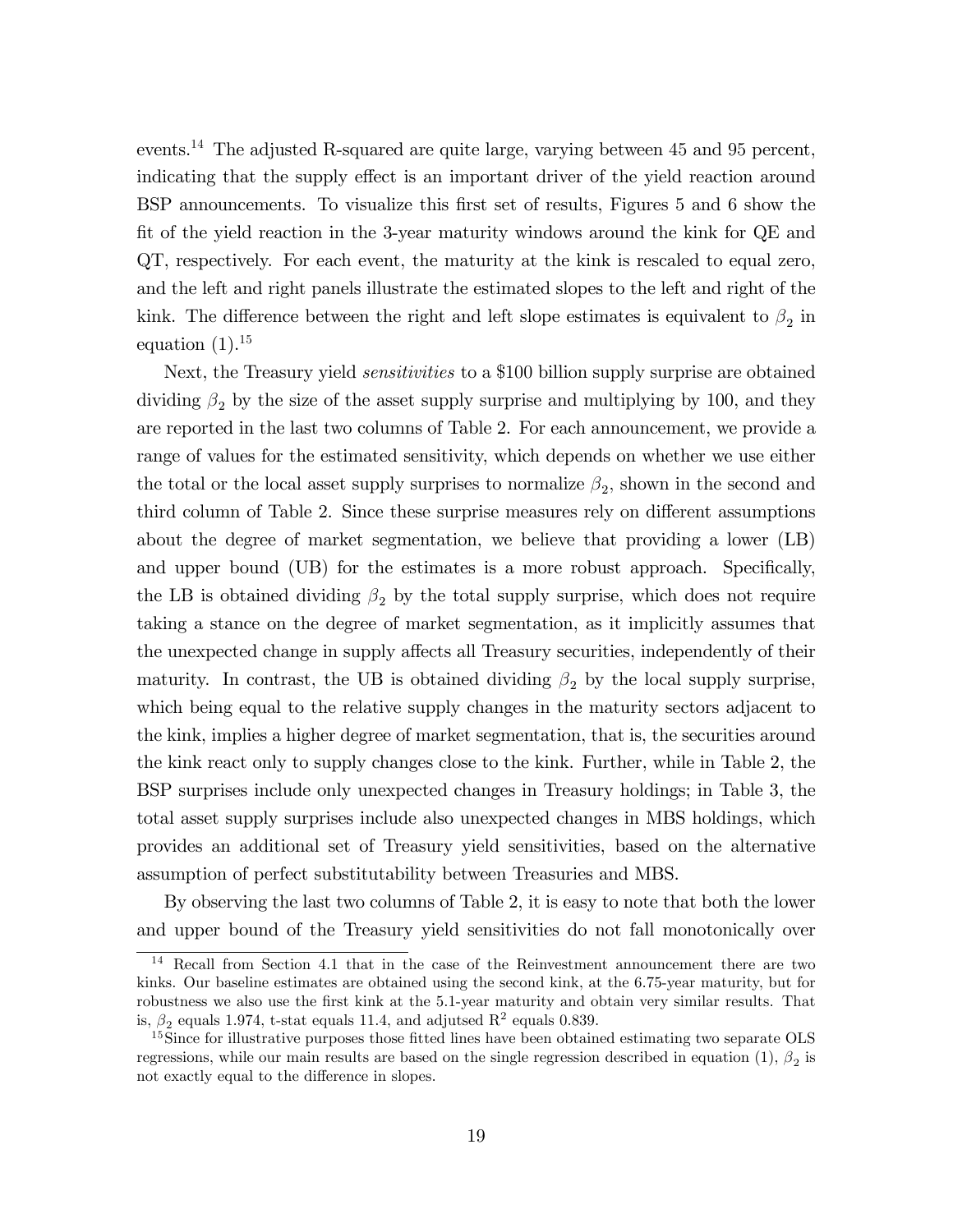time, indicating that there is no evidence of diminishing returns of the supply/scarcity channel across subsequent BSP announcements. Further, on average, the yield sensitivity during QT events is larger than the yield sensitivity during QE events, implying that the impact of asset supply shocks did not diminish in normal market conditions and away from the ZLB. We reach the same conclusions about the evolution of the Treasury yield sensitivity even when we account for the MBS supply surprise in the total asset supply surprise, as shown in the last column of Table 3. We consider the LB of the estimated Treasury yield sensitivities in Table 2 as our reference estimates, since they are normalized by the total supply surprise that relies on minimal assumptions. It is reassuring, however, that the main message stays the same when we use alternative measures of the BSP surprises.

Overall, our results suggest that, in evaluating the relative efficacy of BSP announcements, it is very important to account for the size of the shift in expectations about asset supply, because doing so leads to conclusions and policy implications quite different from those reached in previous  $QE$  studies.<sup>16</sup> We also think that our novel findings are made more striking by the fact that are specific to the supply/scarcity channel, that is, the only  $\mathbb{Q}E$  channel that in macro-finance models requires some form of market dysfunction to work and is predicted to have larger effects during financial crises.<sup>17</sup> In contrast, not only we find that the supply/scarcity channel remained powerful across vastly different financial market conditions, but its effects were apparently larger during the economic expansion.

However, the evidence reported in Table 2 and 3 also shows that the magnitude of the asset supply surprise is not the only factor driving the Treasury yield effects of BSP, as the yield sensitivities still display notable variation over time (despite being normalized by the BSP surprise). First, they seem to become particularly large at turning points of the BSP. For example, toward the end of QE (June 2013), as the Fed announced its intention to reduce the amount of policy accommodation provided through the balance sheet, and again toward the end of QT (March 2019), as the Fed announced its intention to stop tightening monetary policy and stabilize the size of

<sup>16</sup>For example, Altavilla and Giannone (2017), Bauer and Neely (2014), Bowman, Londono, and Sapriza (2015), de los Rios and Shamloo (2017), Greenlaw et al. (2018), and Krishnamurthy and Vissing-Jorgensen (2011 and 2013), all document decreasing impacts of QE announcements across subsequent programs and conclude that later rounds of  $QE$  were less effective than the first  $QE$ .

<sup>&</sup>lt;sup>17</sup>Differently from the supply/scarcity channel, the signaling and duration-risk channels do not rely on any form of limits to arbitrage. See for more detail Greenwood and Vayanos (2014), King (forthcoming), and Bauer and Rudebusch (forthcoming).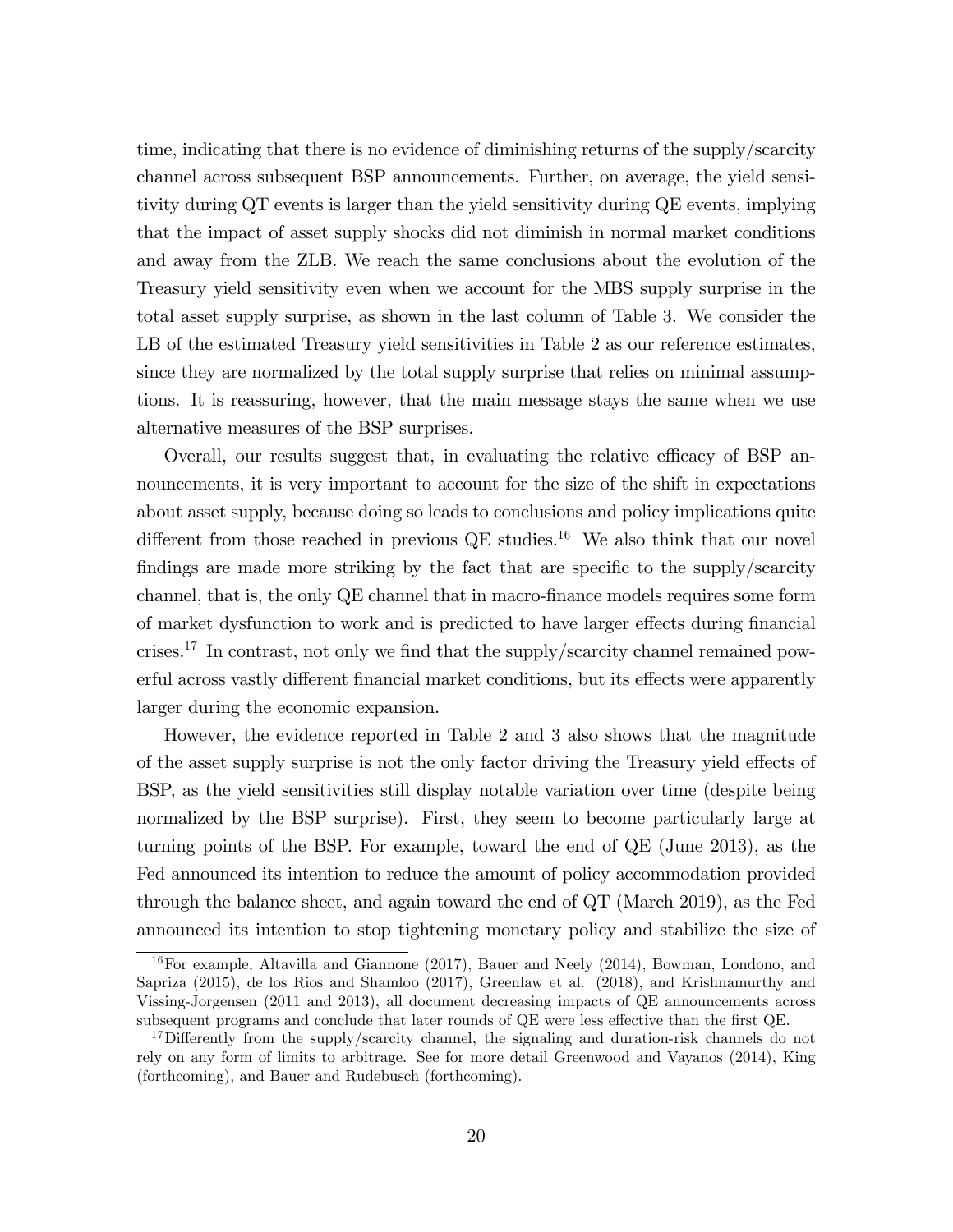its long-run portfolio. Due to the lack of experience with the balance sheet normalization process, those turning points could have been characterized by elevated BSP uncertainty that amplified the yield reaction. In Section 6, we explore this eventuality. Second, some variation in the yield sensitivity could be due to variation in the kink's location, which determines the average maturity of the yields affected by the surprise. In other words, in LSAP1 we estimate supply effects around the 10-year maturity, but in  $\overline{QT}$  we mostly estimate supply effects around the 5-year maturity. This would matter if preferred habitat or limits to arbitrage vary across segments of the yield curve, which cannot be excluded. But, we observe the largest yield sensitivities for events where the kink is located around the 3- and 5-year maturities, which are among the most liquid segments and usually not the preferred habitat of institutional investors. Third, convexity hedging could also be an amplifying factor. That is, following a positive interest rate shock due to the BSP announcement, as in June 2013 and 2017, agency MBS prepayments are expected to decline, and hence MBS average duration in investors' portfolios extends. Consequently, investors tend to sell longer-term Treasuries to shed duration fast from their portfolio, and such Treasuries<sup>7</sup> selloff pushes prices down and interest rates further up, amplifying the initial shock. We believe that this could have been a relevant amplifying factor of the yield reaction to the June 2013 and June 2017 QT announcements.

Finally, Tables 4, 5, and 6 report the results of our robustness checks, which consist of re-estimating the  $\beta_2$  coefficients and yield sensitivities using securities with maturity distance within two years from the kink rather than three years. As can be noted, the results are qualitatively very similar to those of our baseline specification. We have also re-done the estimation using securities whose duration rather than maturity is within two years from the kink, not shown for brevity, and the results are again qualitatively similar, confirming our main conclusions.

## 6 Interest rate uncertainty as magnifying force

In this section, we investigate whether investor uncertainty about BSP amplified its impact on Treasury yields. Our proxy of BSP uncertainty is the investor uncertainty about longer-term interest rates before each BSP announcement, which we measure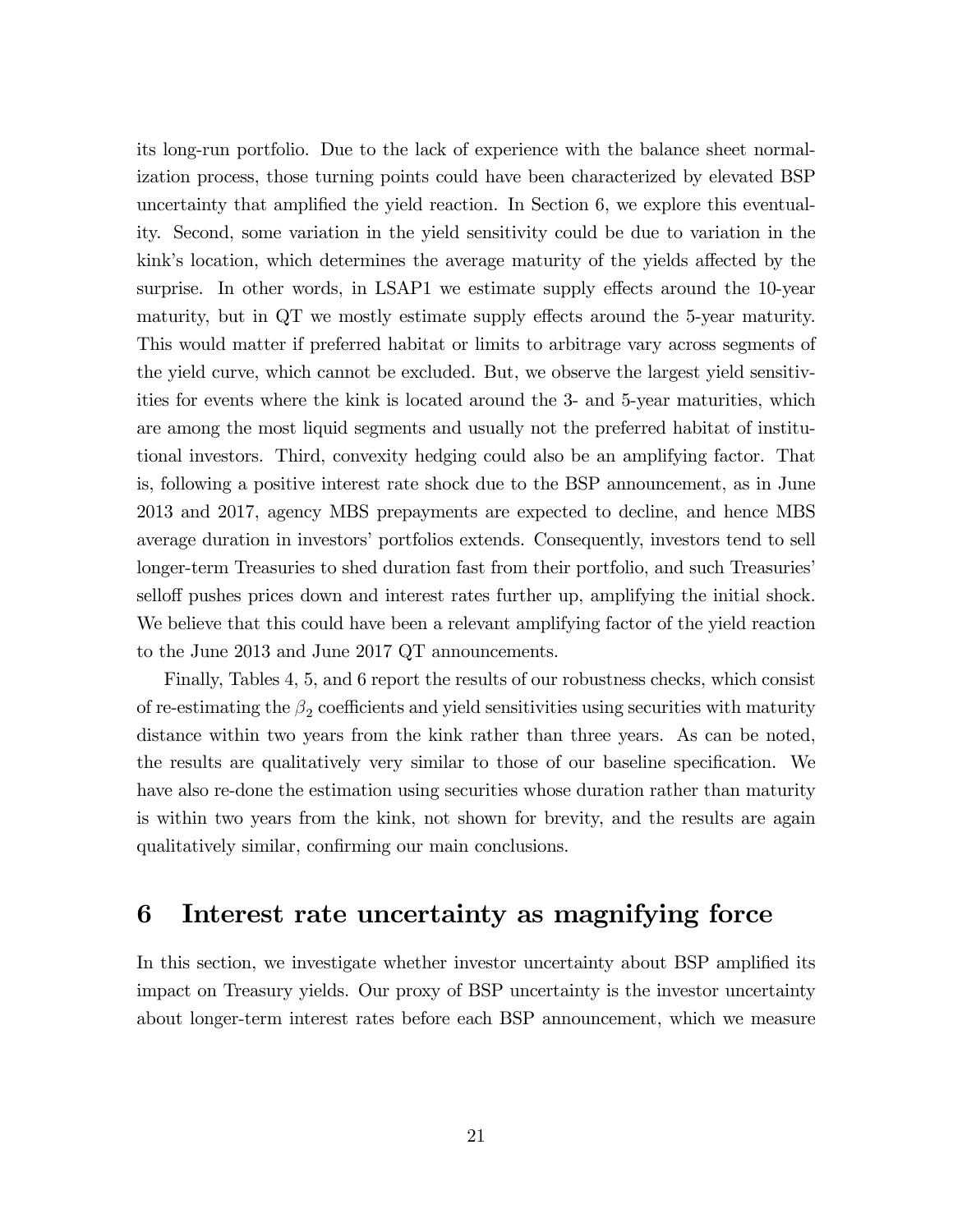from volatilities implied by swaption contracts<sup>18</sup> written on the 10-year swap rate and with expiration ranging from 1 month to 10 years.<sup>19</sup> Differently from other interest rate derivatives, swaptions are very liquid for long-term rates and at long horizons. This is very important as those are the interest rates and time horizons most affected by BSP actions; while, other monetary policy interventions, such as changes in forward guidance, mostly affect short-term rates over short to medium horizons. In particular, QE-related shocks are estimated to have their largest impact at the 7-year maturity and beyond, while forward-guidance shocks have their largest impact between the twoand five-year maturity. See for example, Swanson (2015), Greenwood, Hanson, and Vayanos (2015), and King (forthcoming).

Figure 7 shows, for each BSP announcement used in our study, how the swaptionimplied volatility of the 10-year interest rate measured at different horizons changed over the period before the announcement. That is, each panel summarizes how the entire term structure of investor uncertainty about the 10-year rate evolved over the six weeks prior to the FOMC meeting. In the top left panel, it can be noted that before the first LSAP announcement, the uncertainty about the 10-year rate increased substantially across all horizons up to 4 years ahead. This is perhaps not surprising as there was a lot of uncertainty about the possibility of a Treasury purchase program that, as already discussed in Section 4.1, was not correctly anticipated by many market participants. Ahead of the subsequent QE announcements, as shown in the remaining left panels, the term structure of the 10-year rate uncertainty moved lower, most likely indicating that the Fed communication about later asset purchase programs had improved somewhat. In contrast, ahead of the first QT announcement, shown in the top right panel, investor uncertainty about the 10-year rate increased considerably, especially at shorter horizons. This is by far the largest increase in BSP uncertainty across the eight events, and it occurred during the "Taper Tantrum," when investors seemed very uncertain about the potential tapering of QE. Similarly, also prior to the September 2013 announcement that delayed the start of tapering, the 10-year rate uncertainty increased somewhat, but much less than in the "Taper Tantrum" period.

<sup>&</sup>lt;sup>18</sup>A swaption is an option on an interest rate swap that gives the owner the right to enter an interest rate swap at a predetermined fixed rate when the option expires. That is, the owner of a payer swaption pays the Öxed rate and receives a sequence of Libor rates at semiannual intevals over the life of the swap.

<sup>&</sup>lt;sup>19</sup>Swaptions have been used in other studies to analyze how interest rate uncertainty varies around macroeconomic and monetary policy announcements. See for example Fornari (2004) and Hattori, Schrimpf, and Sushko (2016).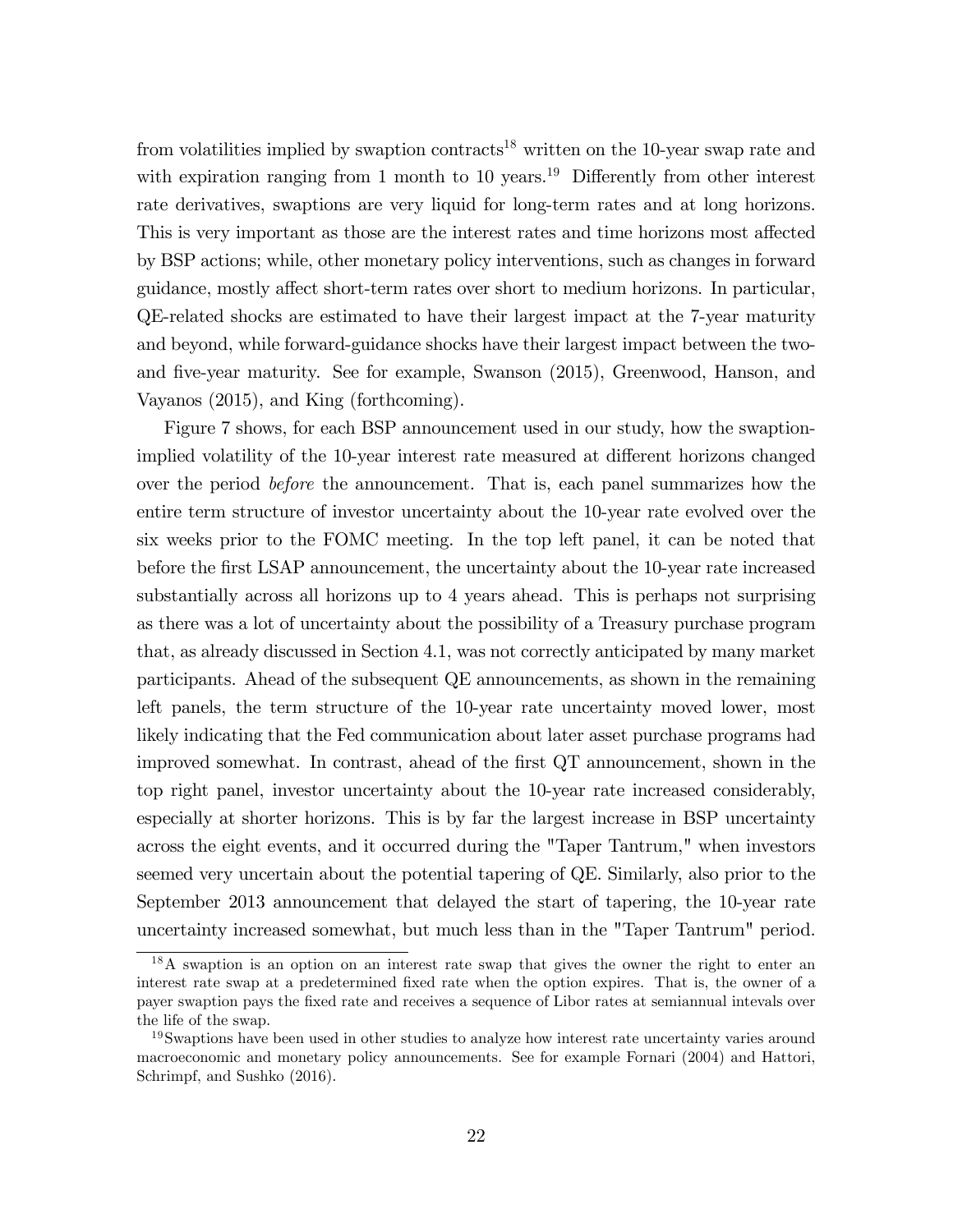Finally, ahead of the last two QT events, shown in the bottom right panels, the term structure of investor uncertainty about the 10-year rate declined, most likely because the normalization process of the Fed balance sheet was well under way.

Figure 8 illustrates instead how the term structure of the 10-year rate uncertainty changed on the day of each BSP announcement. Previous research on the impact of scheduled announcements on swaption-implied volatility has found that such volatility normally declines post-release as uncertainty is resolved (e.g., Ederington and Lee, 1996). However, this does not seem to be always the case following BSP announcements. As shown in the top right panel, following the June 2013 announcement that the FOMC anticipated to moderate the pace of purchases in the latter part of the year, investor uncertainty about the 10-year rate spiked at very short horizons. This sharp increase in implied volatility is a bit surprising as the FOMC communication was in line with what the Fed Chair Bernanke had testified in front of Congress the month before. However, since market-based measures of uncertainty are contaminated by risk premiums, it is possible that part of the increase in implied volatility is due to an increase in investor risk aversion. This, in turn, would suggest that investors did not view favorably the upcoming slow down of QE purchases and possibly considered it premature. Further, also following the June 2017 FOMC meeting, the 10-year rate uncertainty increased a bit over the near term.

Overall, both Ögures show that the Fedís pre- and post-release communication about BSP decisions could have been important for fluctuations in longer-term interest rate uncertainty that, in turn, might have played a role in the investors' reaction to BSP announcements. To investigate this possibility, we modify our empirical specification to account for investor uncertainty about upcoming BSP actions, proxied by the swaption-implied volatility of the 10-year rate. In particular, to capture whether market uncertainty about the 10-year rate was unusually elevated ahead of a specific FOMC meeting, we proceed in three steps. First, for each forecasting horizon (i.e., for each swaption expiration), we compute the average 10-year rate uncertainty prevailing over the 10 days prior to the meeting.<sup>20</sup> Second, to collapse these average implied volatilities specific to each horizon into one number for each FOMC meeting, we compute their weighted sum using weights that are inversely related to the length of the forecasting horizon, so that near-term volatilities get a higher weight and we still pre-

 $20$  For robustness, we have also computed the average over 5 or 20 days prior to each meeting and results are very similar, therefore are not shown for brevity.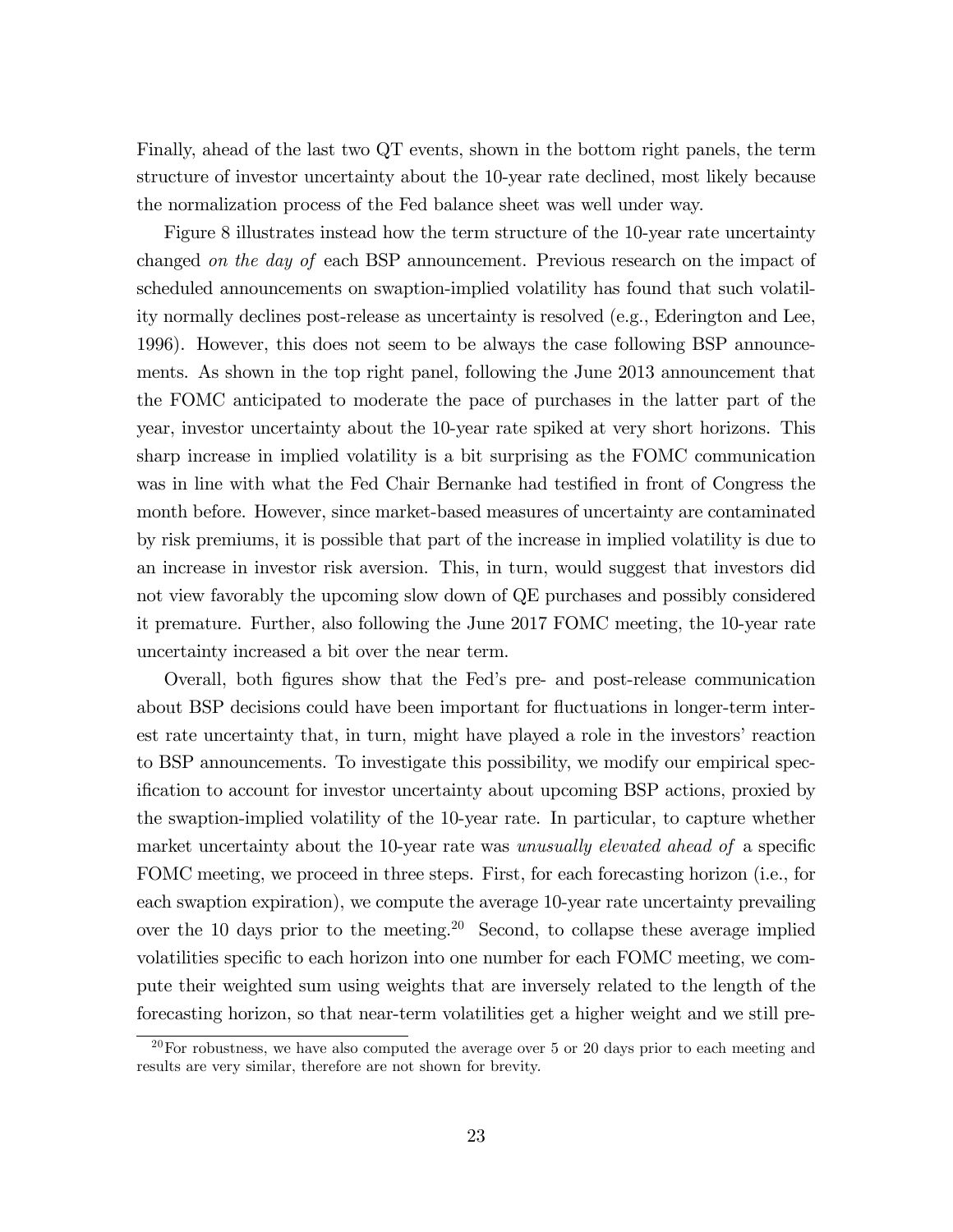serve the information contained in the entire term structure of uncertainty. (We use two versions of this uncertainty variable, one with a maximum horizon of 5 year for the term structure and one with a maximum horizon of 10 years and we will show that results are quite similar). Finally, this proxy of BSP uncertainty is normalized dividing by the average implied volatility prevailing in the year before the FOMC meeting and subtracting one. In this way, a value equal to 0 indicates that BSP uncertainty in the 10 days prior to the FOMC was not elevated relative to the previous year, while a large and positive (negative) value indicates that BSP uncertainty was particularly higher (lower) relative to the previous year. This normalization is necessary to account for the average level of interest-rate uncertainty that characterized a certain state of the economy, and in particular to control for the unusual uncertainty of the global financial crisis. Our measures of BSP uncertainty ahead of each FOMC announcement are summarized in Table 7. It is interesting to note that, following the normalization, the event characterized by the highest BSP uncertainty is the September 2013 announcement and not the June 2013 announcement, which, however, together with the LSAP1 and MEP1 announcements, remains one of the four events with somewhat unusually elevated uncertainty.

Then, we pool together all eight BSP events in one panel and estimate three different specifications for our panel regression. First, a specification identical to equation (1) but with event fixed effects, as the estimated  $\beta_2$  of this regression provides us with the average "supply/scarcity effect" across all eight BSP announcements and is, therefore, a useful term of comparison before including our measure of BSP uncertainty. Second, we augment the first specification by interacting the two main regressors with our proxy of the BSP uncertainty,  $BPS$  unc:

$$
\Delta Y_{i,t} = \alpha + \beta_1 * (\tau_{i,t} - K_t) + \beta_2 * D_i * (\tau_{i,t} - K_t) + \beta_3 * (\tau_{i,t} - K_t) * BPS\_unc + \n\beta_4 * D_i * (\tau_{i,t} - K_t) * BPS\_unc + u_{i,t},
$$
\n(2)

where  $\beta_4$  measures the amplifying effect of the excess 10-year interest-rate uncertainty ahead of the BSP announcement, with  $BPS$  unc being calculated using the swaptionimplied volatilities up to the 5-year horizon. Finally, the last specification is the same as in equation (2) but  $BPS$  unc is calculated using the swaption-implied volatilities up to the 10-year horizon, that is, a longer term structure of 10-year interest-rate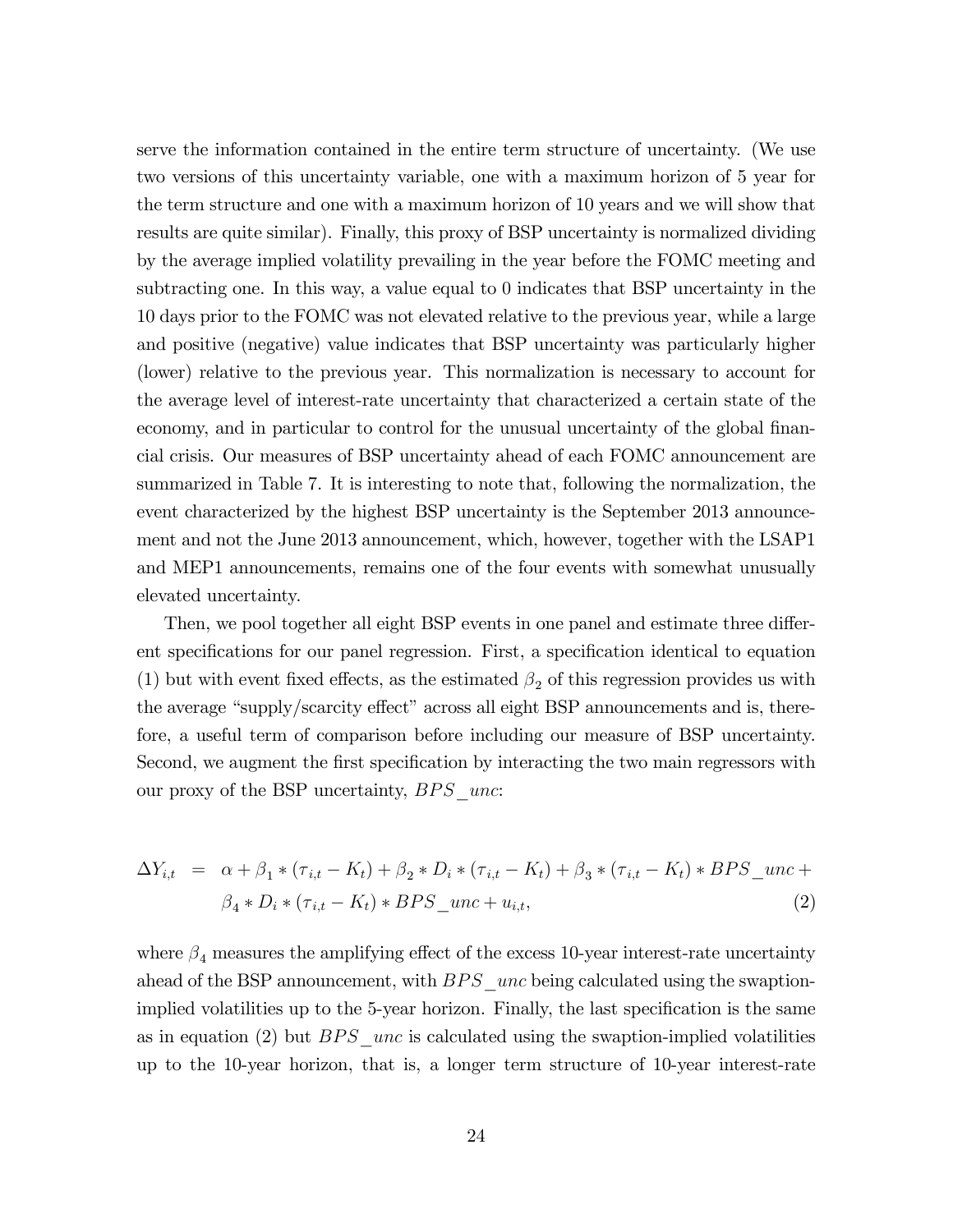uncertainty.

As shown in Table 8, on average, the supply/scarcity effect of a BSP announcement is of about  $-2.34$  basis points per \$110bn, which is the average size of the BSP surprise across our events, and all coefficients are statistically significant; but, if ahead of the FOMC meeting investor uncertainty about the 10-year interest rate is unusually elevated, then the average effect is of about  $-7.8$  basis points, as  $\beta_4$  equals almost  $-5.5$  basis points and it is statistically significant. This implies that elevated interest rate uncertainty makes the supply effect of a given BSP announcement about three times as large, explaining a significant amount of variation in the estimates of the  $\beta_2$ coefficients and related yield sensitivities in Table 1 and 2.

Further, as shown in the last two rows of Table 8, those estimates are unchanged if we use our second proxy of uncertainty that considers changes in implied volatilities up to 10 years ahead. Finally, as shown in Table 9, the coefficient estimates are also very little changed when we restrict the maturities to 2 years around the kink, which should be expected if the duration risk played no role in the estimates resulting from the baseline specifications. This also indicates that a supply/scarcity effect varying in magnitude between 2.3 and 7.8 basis points per \$110bn BSP surprise is quite meaningful in terms of absolute size of the BSP impact, because it does not include the additional effects that can derive from the signaling and duration-risk channels, which the QE literature found to be significant as well.<sup>21</sup>

## 7 Conclusions

Exploiting sharp kinks in the yield curve reaction within narrow time-intervals around BSP announcements, we estimate the Treasury yield sensitivity to asset supply surprises induced by unexpected changes in QE and QT programs, with the latter being hardly studied before. By including in our 10-year sample (2009-2019) BSP events that span very diverse macroeconomic and financial market conditions, we can examine the state-dependence of the supply effect of BSP and whether such policy has diminishing returns.

Our analysis indicates that BSP's supply effects do not fall monotonically across subsequent QE and QT announcements and do not get smaller in normal financial

 $21$ See for example Bauer and Rudebusch (forthcomig), Cahill et al (2013), and Greenwood and Vayanos (2014).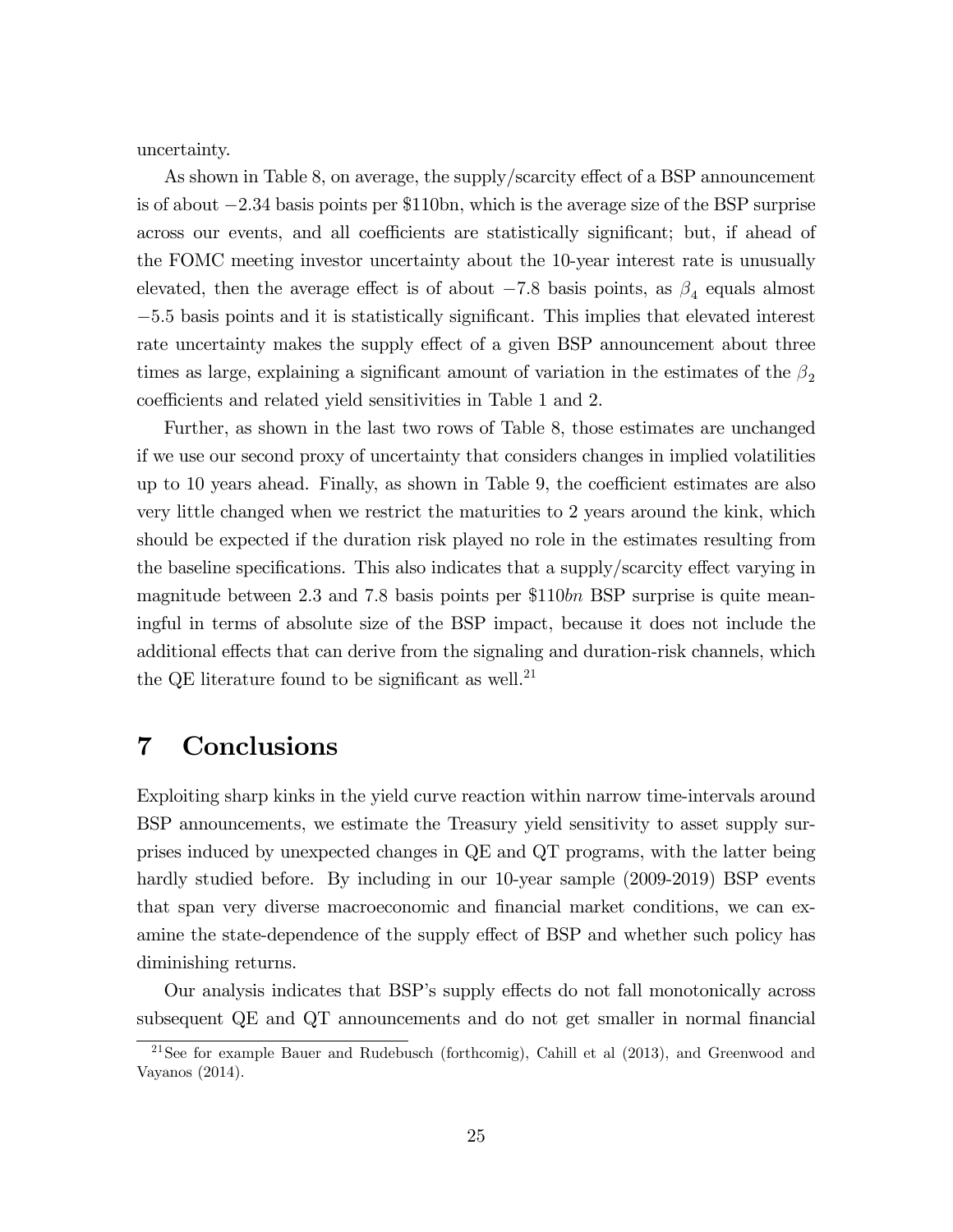market conditions and away from the ZLB. This is quite the opposite of what predicted by most macro-finance models of central bank asset purchases. Importantly, our findings have relevant implications for the conduct of monetary policy, as they seem to suggest that the usefulness of BSP might not be limited to exceptional circumstances such as the global financial crisis and the covid-19 pandemic.

Further, since we also show that not only investor expectations but also investor uncertainty about BSP is very important for the Treasury yield effects of  $\overline{QE}$  and  $\overline{QT}$ , it could be very valuable to provide forward guidance about the BSP, and not just about the policy rate. This is because such forward guidance, by allowing the Fed to better shape expectations and uncertainty about future asset supply, could make BSP more efficient, that is, could deliver larger and more persistent asset price effects with potentially smaller changes to the central bank's balance sheet.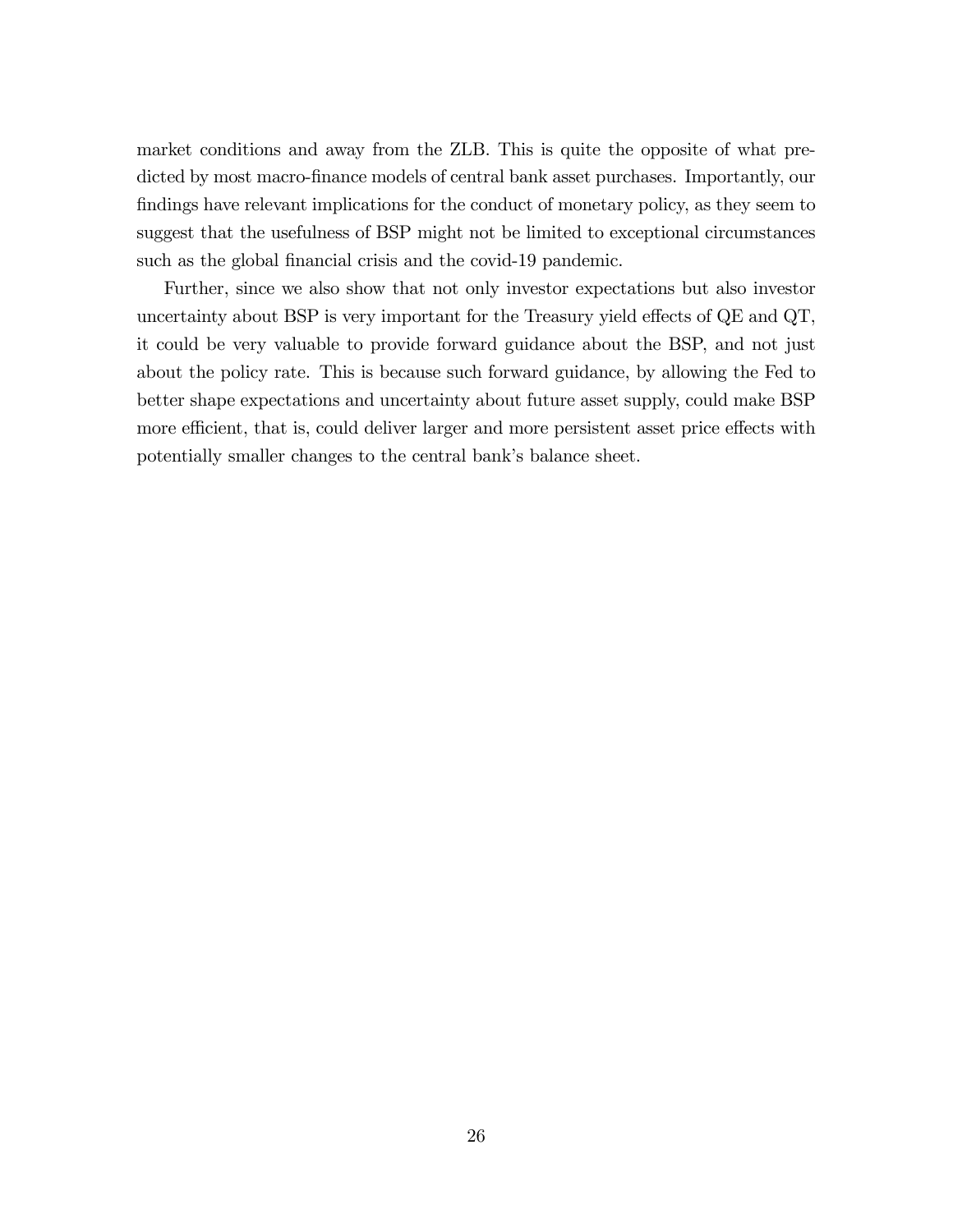## Bibliography

Altavilla, C., and D. Giannone, 2017. The Effectivness of Non-Standard Monetary Policy Measures: Evidence from Survey Data. Journal of Applied Econometrics 32, 952-964.

Bauer, M. D., and C. J. Neely, 2014. International Channels of the Fed's Unconventional Monetary Policy. Journal of International Money and Finance 44, 24-46.

Bauer, M. D., and G. D. Rudebusch. The signaling channel for Federal Reserve bond purchases. International Journal of Central Banking, forthcoming.

Bernanke, B. S., 2020. The New Tools of Monetary Policy. American Economic Review, 110 (4): 943-83.

Bowman, D., J. Londono, and H. Sapriza, 2015. U.S. Unconventional Monetary Policy and Transmission to Emerging Market Economies. Journal of International Money and Finance  $55, 27-59.$ 

Cahill, M. E., S. DíAmico, C. Li, and J. S. Sears, 2013. Duration Risk versus Local Supply Channel in Treasury Yields: Evidence from the Federal Reserve's Asset Purchase Announcements, FEDS working paper 2013-35.

Curdia, V. and M. Woodford, 2011. The Central-Bank Balance Sheet as an Instrument of Monetary Policy. Journal of Monetary Economics, 58 (October), 54-79.

D'Amico, S., English, W., López-Salido, D., Nelson, E., 2012. The Federal Reserve's Large-Scale Asset Purchase Programs: Rationale and Effects. Economic Journal 122, November, 415-446.

D'Amico, S. and I. Kaminska, 2019. Credit Easing versus Quantitative Easing: Evidence from Corporate and Government Bond Purchase Programs. Bank of England Staff Working Paper, 825, September.

D'Amico, S., King, T.B., 2013. Flow and Stock Effects of Large-Scale Treasury Purchases: Evidence on the Importance of Local Supply. Journal of Financial Economics 108, 425-448.

de los Rios, A. D., and M. Shamloo, 2017. Quantitative Easing and Long-Term Yields in Small Open Economies. IMF Working Paper 17/212.

Di Maggio, M., A. Kermani, and C. Palmer (forthcoming). How Quantitative Easing Works: Evidence on the Refinancing Channel. Review of Economic Studies.

Ederington, L. H., Lee, J. H., 1996. The Creation and Resolution of Market Uncertainty: The Impact of Information Releases on Implied Volatility. Journal of Financial and Quantitative Amalysis 31, No 4, 513-39.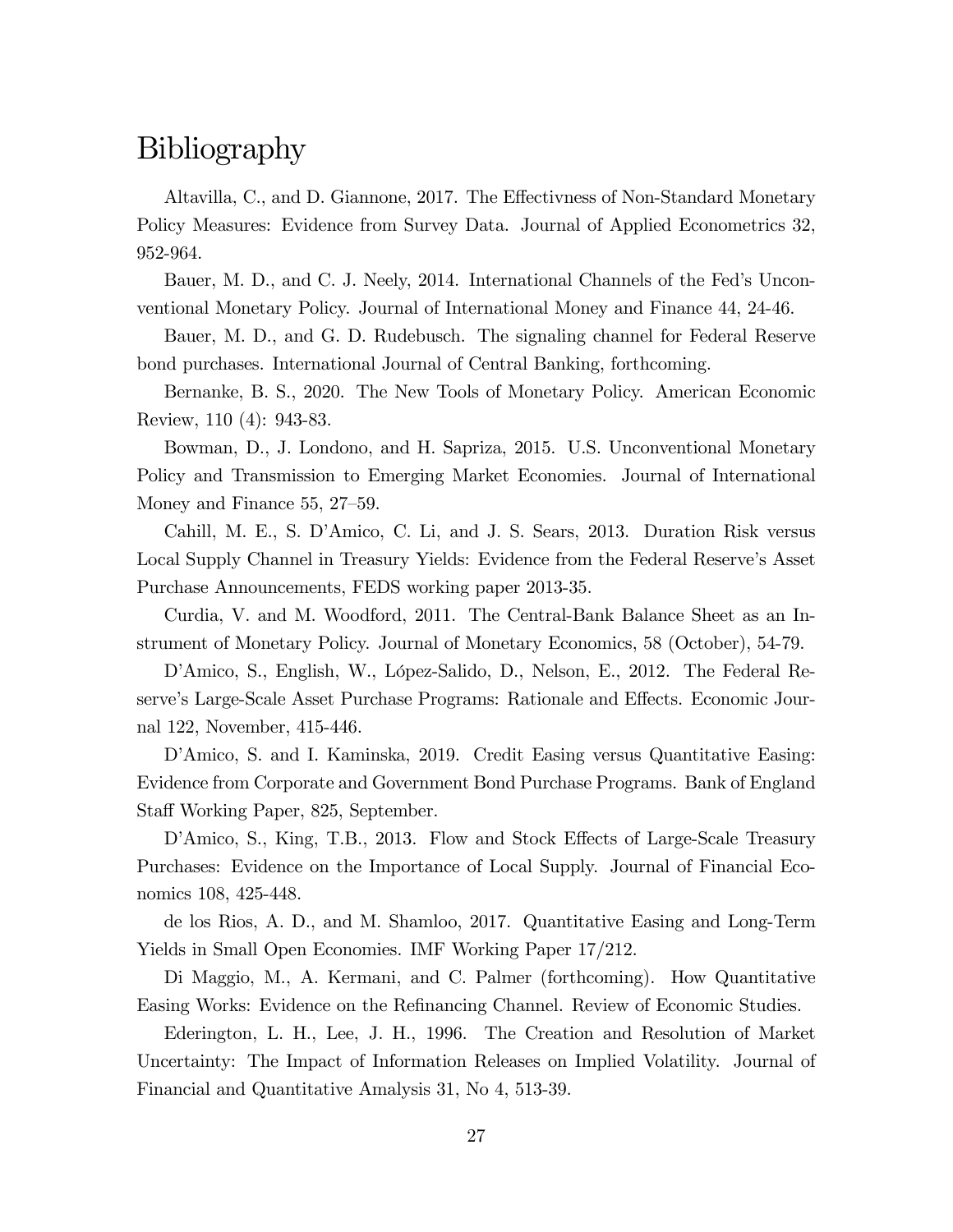Fornari, F., 2004. Macroeconomic Announcements and Implied Volatilities in Swaption Markets. BIS Quarterly Review, September, 79-86.

Gagnon, J., Raskin, M., Remache, J., Sack, B., 2011. Large-scale asset purchases by the Federal Reserve: did they work? International Journal of Central Banking 7  $(1): 3-43.$ 

Gertler, M. and P. Karadi, 2011. A Model of Unconventional Monetary Policy. Journal of Monetary Economics, 58 (October), 17-34.

Gertler, M. and P. Karadi, 2013. QE 1 vs. 2 vs. 3. . . : A Framework for Analyzing Large-Scale Asset Purchases as a Monetary Policy Tool. International Journal of Central Banking, January.

Gilchrist, S., Lopez-Salido, D., and Zakrajöek, E., 2015. Monetary Policy and Real Borrowing Costs at the Zero Lower Bound. American Economic Journal: Macroeconomics 7(1), 77-109.

Gilchrist, S. and Zakrajšek, E., 2013. The Impact of the Federal Reserve's Large-Scale Asset Purchase Programs on Corporate Credit Risk. Journal of Money, Credit and Banking, 2013, vol. 45, issue s2, 29-57.

Greenlaw D., Hamilton J. D., Harris E., West K. D. A skeptical view of the impact of the Fedís balance sheet. NBER Working Paper 24687.

Greenwood, R., Hanson S., Vayanos, D., 2015. Forward Guidance in the Yield Curve: Short Rates versus Bond Supply. NBER Working Paper No. 21750.

Greenwood, R., Vayanos, D., 2014. Bond supply and excess bond returns. Review of Financial Studies 27, 663-713.

Gürkaynak R., B. Sack, E. Swanson, 2005. Do Actions Speak Louder Than Words? The Response of Asset Prices to Monetary Policy Actions and Statements. International Journal of Central Banking 1(1), 55-93.

Hartley, J. and Rebucci, A, 2020. An Event Study of COVID-19 Central Bank Quantitative Easing in Advanced and Emerging Economies. Working Paper, May 22.

Hattori, M., A. Schrimpf, and V. Sushko, 2016. The Response of Tail Risk Perceptions to Unconventional Monetary Policy. American Economic Journal: Macroeconomics, 8 (2): 111-36.

He, Z. and A. Krishnamurthy, 2013. Intermediary Asset Pricing. The American Economic Review, 103 (February), 732-770.

Joyce, M. A. S., Tong, M., 2012. QE and the Gilt market: a disaggregated Analysis. Economic Journal 122, November, 348-384.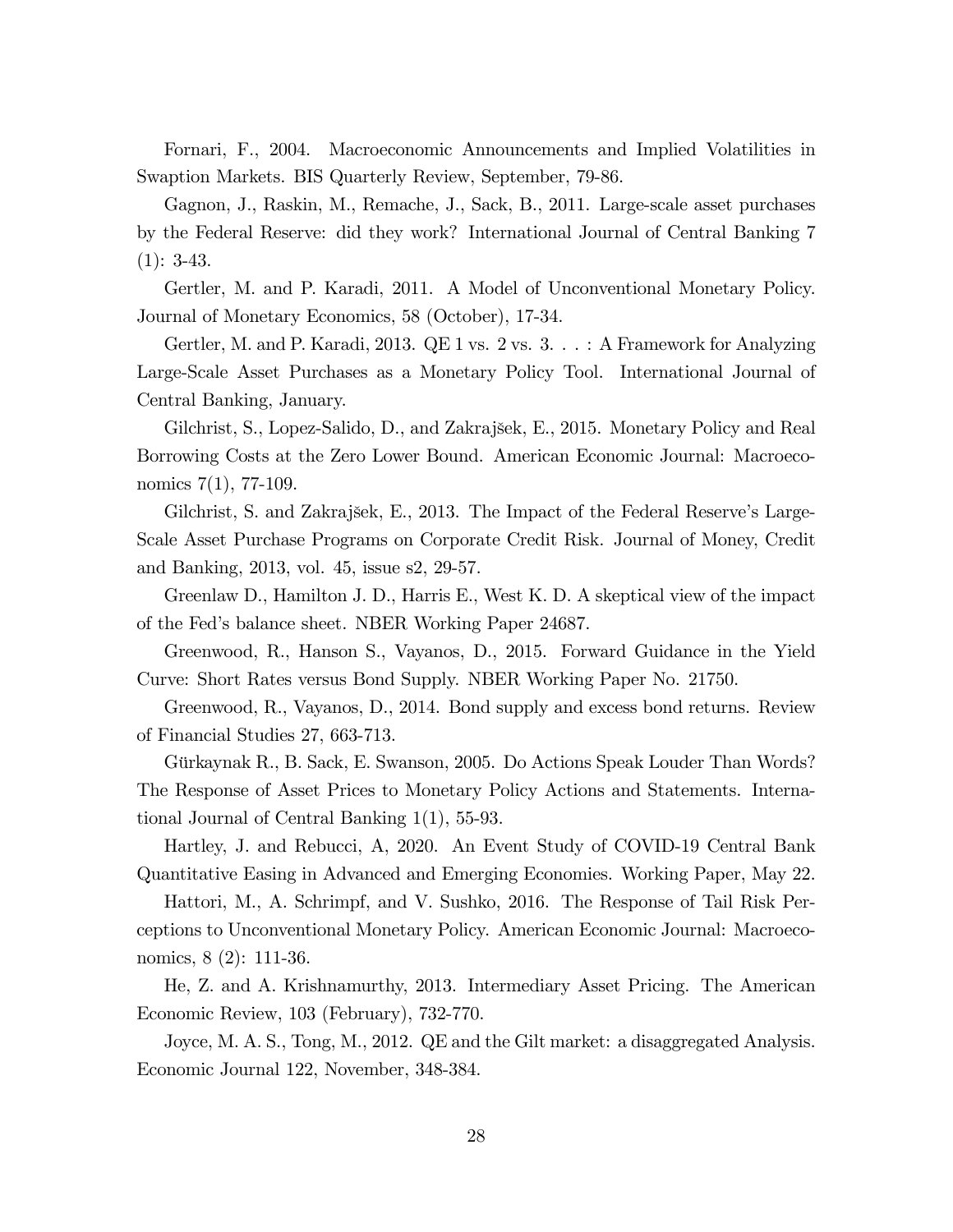King, T. B.. Expectation and duration at the effective lower bound. Journal of Financial Economics, forthcoming.

Krishnamurthy,  $A_{1}$ , Vissing-Jorgensen,  $A_{1}$ , 2011. The effects of quantitative easing on interest rates: channels and implications for policy. Brookings Papers on Economic Activity 43, 215-87.

Krishnamurthy, A., Vissing-Jorgensen, A., 2013. The Ins and Outs of Large Scale Asset Purchases. Kansas City Federal Reserve Symposium on Global Dimensions of Unconventional Monetary Policy, 2013

Kuttner, K., 2001. Monetary Policy Surprises and InterestRates: Evidence from the Fed Funds Futures Market. Journal of Monetary Economics, 523–44.

Mamaysky, H, 2018. The Time Horizon of Price Responses to Quantitative Easing. Journal of Banking and Finance, vol. 90, pp 32-49.

McLaren, N., Banerjee, R. N., and Latto, D., 2014. Using changes in auction maturity sectors to help identify the impact of QE on gilt yields. The Economic Journal 124, May  $453-479$ .

Neely, C., 2016. How Persistent Are Unconventional Monetary Policy Effects?. (No. 2014-4). Federal Reserve Bank of St. Louis.

Rosa, C., 2012. How "unconventional" are large-scale asset purchases? The impact of monetary policy on asset prices. Federal Reserve Bank of New York Staff Reports, 560, May.

Schabert, A., 2015. Optimal Central Bank Lending," Journal of Economic Theory, 157 (January), 485-516.

Swanson, E. T., 2015. Measuring the Effects of Unconventional Monetary Policy on Asset Prices. In Albagli, Elias, Diego Saravia, and Michael Woodford (eds.), Series on Central Banking, Analysis and Economic Policies 24: Monetary Policy through Asset Markets Lessons from Unconventional Measures and Implications for an Integrated World (Santiago, Chile: Banco Central de Chile, 2016), 105-130.

Vayanos, D., Vila, J-L., 2009. A preferred-habitat model of the term structure of interest rates. NBER Working Paper 15487.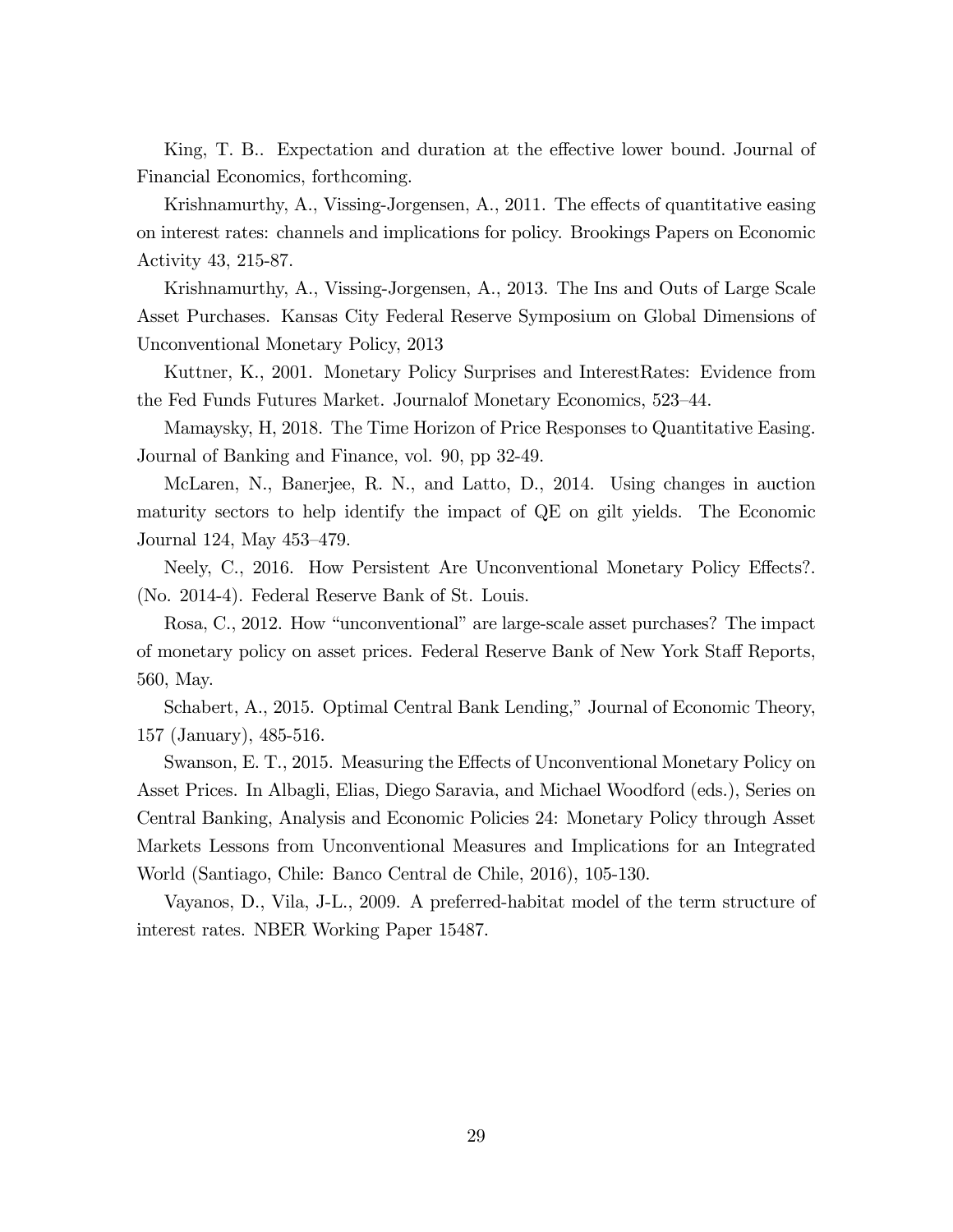## Appendix

In this Appendix, we describe the surprise computation for each event. In particular, we provide an upper and lower bound for the size of the BSP surprise and, since the surprise is the denominator of the yield sensitivity estimate, an upper/lower bound for the surprise corresponds to a lower/upper bound for the yield sensitivity estimate. In the case of the Treasury-only surprises, our bounds rely on two alternative assumptions about the degree of market segmentation in the Treasury market. Each has its own limitations, but together they provide a reasonable range for the true value of the surprise.

The upper bound is given by the total size of the Treasury surprise at announcement. This method takes no stance on the degree of market segmentation. The lower bound is given by the size of the surprise local to the kink, obtained from the relative supply changes only in the maturity buckets adjacent to the kink. This implies a high degree of market segmentation, as it assumes that only the supply surprises local to the kink trigger the yield reaction around the kink (i.e., a tight relation between the maturities of the bonds' quantities and prices). Table 2 and Table 5 in the main text contain the surprise estimates used to compute the yield sensitivities.

The bounds in Table 2 and Table 5 only take into account the supply surprise in the Treasury market. Since at times agency securities (i.e., agency MBS and agency debt) were included in the Fedís BSP, we also perform a robustness check using a version of the total surprise that includes unexpected changes in the supply of both Treasury and agency securities. This implies that large investors view Treasuries and agency securities as perfect substitutes. Table 3 and Table 6 in the main text contain these alternative surprise estimates.

### LSAP1

The March 2009 SPD asked about the likelihood that the Fed would announce a purchase program related to Treasuries, agency debt, and agency MBS. However, it did not ask about the expected size of those programs, so we make the conservative assumption that the dealers perfectly forecasted the announced size of the program. Hence, for each asset class, the surprise is obtained by simply multiplying the announced size by the median probability of the Fed *not* announcing purchases of that asset class. Table A1 reports those median probabilities, actual sizes, and surprises (in billions), which measure the upper bound of LSAP1 surprises.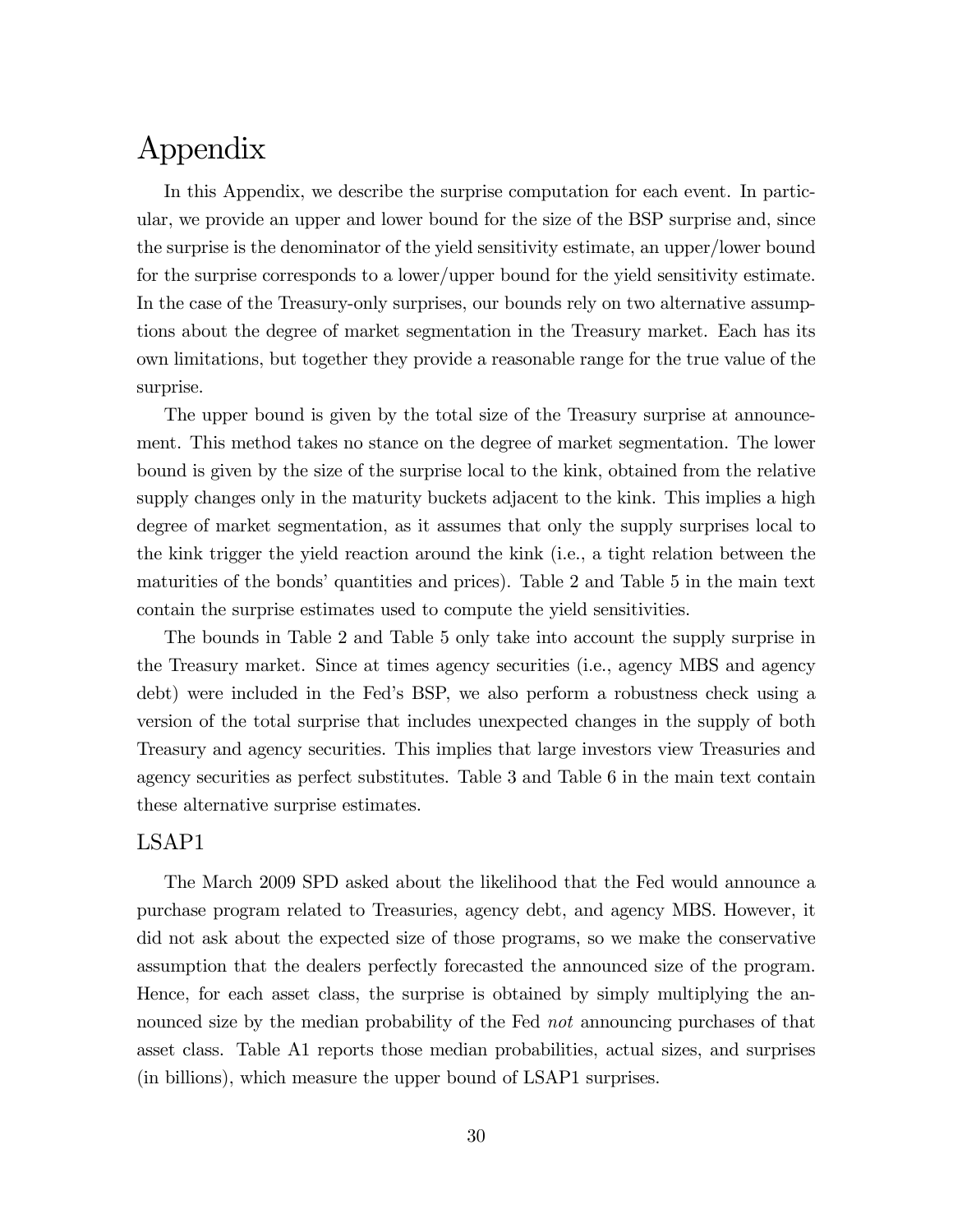|             | Table A1: LSAP1 Surprises                                         |     |       |
|-------------|-------------------------------------------------------------------|-----|-------|
| Asset Class | $Prob(NO \text{ announcement})$ Size ( $$bn)$ Surprise ( $$bn)$ ) |     |       |
| Treasuries  | 0.475                                                             | 300 | 142.5 |
| Agency Debt | 0.30                                                              | 100 | 30    |
| Agency MBS  | 0.25                                                              | 750 | 187.5 |

To compute the surprise local to the kink we need some additional assumptions. First, we assume that before the FOMC announcement, investors expected Treasury purchases to be distributed over the entire maturity range and to be proportional to the amount outstanding in each maturity sector. This seems quite reasonable considering the absence of any guidance prior to the FOMC meeting. Second, since the Desk indicated that it would concentrate Treasury purchases in the 2- to 10-year sector, we assume that market participants interpreted the Desk's guideline as about 80% of purchases being allocated to that sector. Reportedly, this interpretation was quite common among market participants at that time. Third, we use the Fedís auction maturity sectors (reported in the first row of Table A2) released by the Desk before the start of the actual purchases but after the FOMC meeting. These three assumptions imply that, after the Desk announcement on the day of the FOMC, investors recalibrated their expectations as follows: 80% of purchases would occur in the 2- to 10-year maturity range, distributed within that range proportionally to the amount outstanding in each auction maturity sector. Similarly, the remaining 20% of purchases would be allocated to the 10- to 30-year range proportionally to the amount outstanding in the two auction maturity sectors included in that range. Table A2 contains the pre- and post-announcement expected maturity distribution of purchases. The LSAP1 local supply surprise is computed as  $2 * [(22.1 * 300 - 17.8 *$  $(157.5) - (4.5 * 300 - 8 * 157.5)/100 = $74.73$ bn, using only the supply changes in the two maturity sectors adjacent to the kink located at the 10-year maturity.

Table A2: Maturity Distribution of LSAP1 Purchases

| Fed Auction Sectors 1.5-2.5Y 2.5-4Y 4-5.5Y 5.5-7Y 7-10Y 10-17Y 17-30Y |         |  |  |                                                   |           |
|-----------------------------------------------------------------------|---------|--|--|---------------------------------------------------|-----------|
| Expected                                                              | 17.4%   |  |  | $20\%$ $18\%$ $8.5\%$ $17.8\%$ $8\%$              | $-10.3\%$ |
| Announced                                                             | $9.7\%$ |  |  | $25\%$ $22.3\%$ $10.6\%$ $22.1\%$ $4.5\%$ $5.8\%$ |           |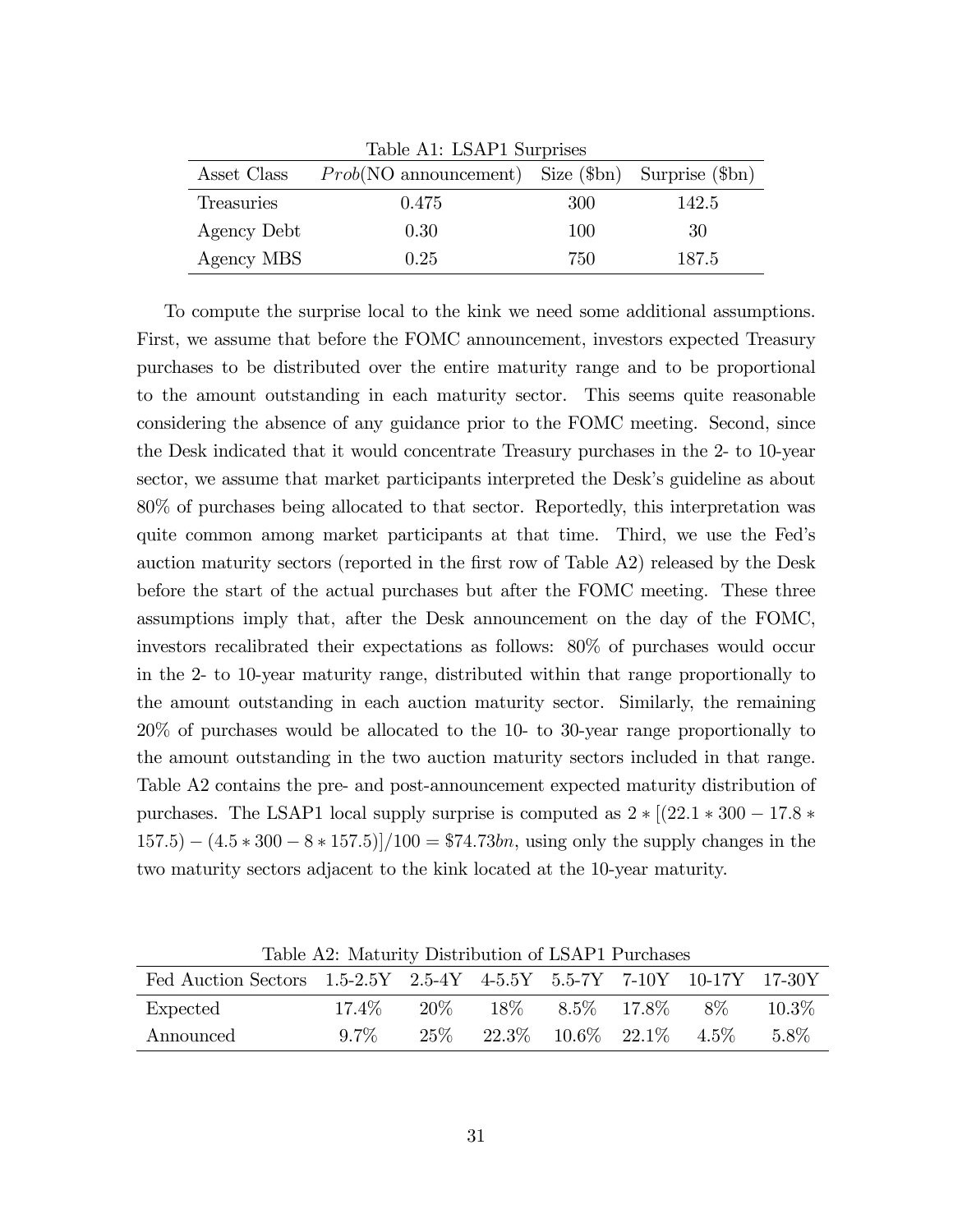#### Reinvestment

The August 2010 SPD asked about the probability of the Fed announcing the reinvestment of proceeds from agency MBS either 1) into Treasuries and Agency MBS, and 2) into only Treasuries. The median probability reported for option 1 was 32.5%, while for option 2 it was  $10\%$ . Publicly available information indicated that about \$206.25bn of agency MBS proceeds were set to roll off the Fed's balance sheet over the next six months (the same horizon as LSAP1). Similar to LSAP1, we obtain the surprise for each asset class by multiplying the size (\$206.25bn) by the median probability of the Fed not announcing a program related to that asset class. Therefore, the total surprise is \$185.6bn for Treasuries only and \$139.2bn for Treasury and agency securities together, as seen in Table A3.

Table A3 Reinvestment Surprises

| Asset Class            | $Prob(NO \text{ announcement})$ Actual Size (\$bn) Surprise (\$bn) |        |       |
|------------------------|--------------------------------------------------------------------|--------|-------|
| <b>Treasuries</b>      | 0.90                                                               | 206.25 | 185.6 |
| Treasuries or Agencies | 0.675                                                              | 206.25 | 139.2 |

For the computation of the local surprise, we assume the expected maturity distribution of the reinvestment purchases to be the same as the actual maturity distribution of LSAP1 purchases (second row of Table A4), as before the August 2010 FOMC meeting investors did not receive any new information that could lead them to expect a different maturity distribution. Similar to LSAP1, on the day of the FOMC, the Desk indicated that it would "concentrate purchases in the  $2$ - to  $10$ -year sector," but also announced that it would "refrain from purchasing securities for which there is heightened demand or of which the SOMA already holds large concentrations." To account for the change in market expectations caused by this statement, we use security-level data to identify any Treasury securities for which the Fed already held 25% or more of the total amount outstanding. Since these securities had a lower likelihood of being purchased, we adjust each sector's expected share of purchases in inverse proportion to the amount already owned by the Fed. This implies that, for example, since the Fed already held a relatively higher concentration of securities in the 10- to 17-year maturity range, the expected share of purchases allocated to that sector is reduced by a larger factor, as seen in Table A4. The reinvestment local supply around the kink is computed as  $2 \times \frac{[(26.12 \times 206.25 - 24.48 \times 20.6) - (7.3 \times 206.25 - 24.13 \times 20.6)]}{100} = $77.49bn.$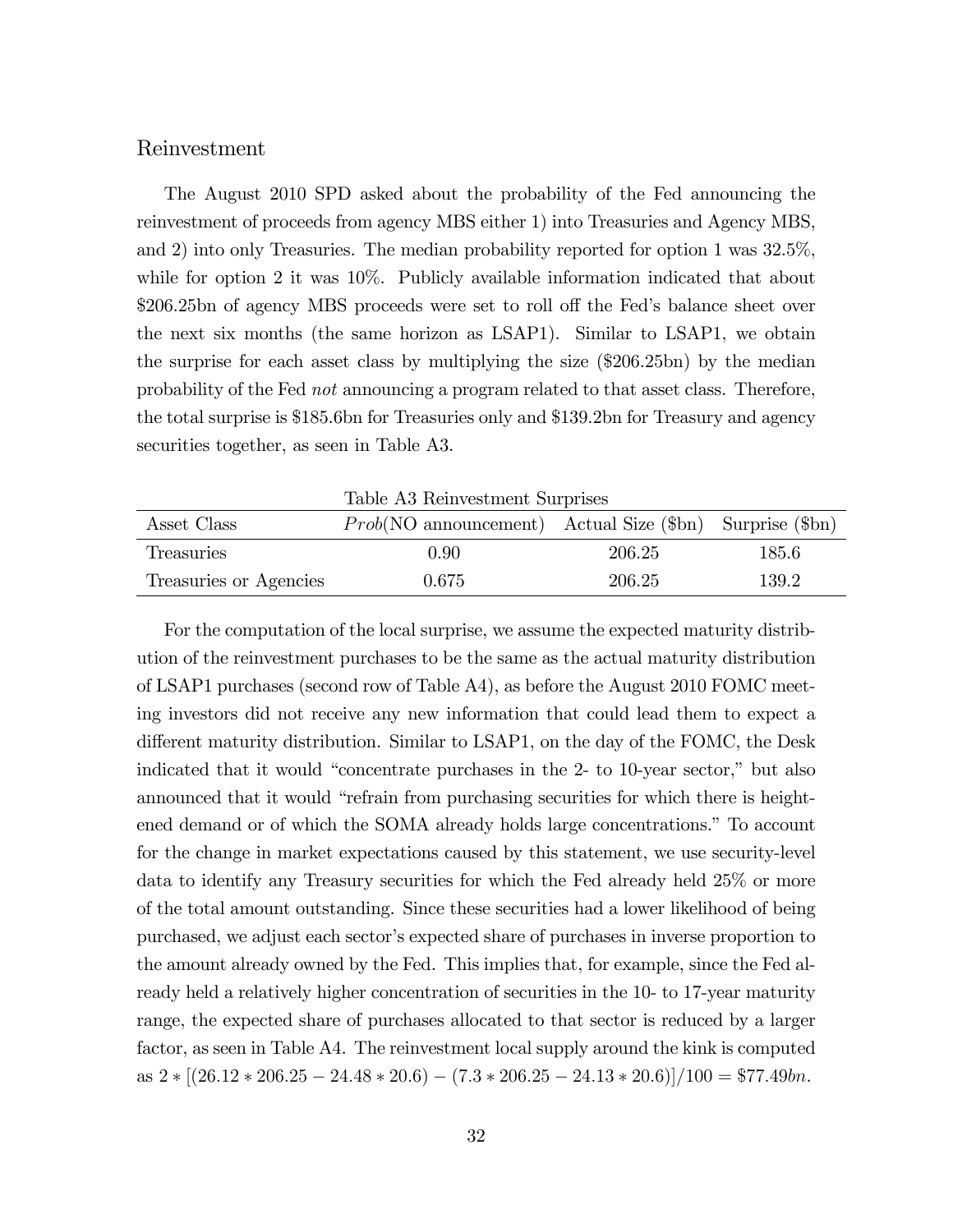|                                                                       | Table 114 magatics Disambagion of Remocsantement attentates |                                                      |  |  |
|-----------------------------------------------------------------------|-------------------------------------------------------------|------------------------------------------------------|--|--|
| Fed Auction Sectors 1.5-2.5Y 2.5-4Y 4-5.5Y 5.5-7Y 7-10Y 10-17Y 17-30Y |                                                             |                                                      |  |  |
| Expected                                                              | 6.29%                                                       | $25.87\%$ 24.48\% 24.13\% 4.55\% 10.49\% 4.20\%      |  |  |
| Announced                                                             |                                                             | $2.42\%$ 58.48\% 26.12\% 7.30\% 2.61\% 1.23\% 1.83\% |  |  |

Table A4 Maturity Distribution of Reinvestment Purchases

#### MEP1

The September 2011 SPD (question 7b) reports a 78% median probability of the Fed increasing the duration of its portfolio through an "Operation Twist" at some point over the next two years. Further, conditional on the MEP being announced, dealers expected the size of the program to be \$325bn. As a result, the expected total purchases were  $0.78 * $325bn = $253.5bn$ . In contrast, the Fed announced a \$400bn MEP, creating a total Treasury surprise of \$146.5bn. There was no MBS component in MEP1.

Question 8c in the same SPD shows that dealers correctly anticipated that the MEP would be implemented over a six-month period, and by selling Treasuries with remaining maturity less than 3 years to buy Treasuries with remaining maturity between 7 and 30 years. This information is very useful for the computation of the local surprise. We obtain the expected maturity distribution of purchases for MEP1 by proportionally reallocating to the 6- to 30-year sector the share of purchases previously allocated to the 1.5- to 6-year sector. Then we use the actual maturity distribution of purchases released by the Desk contemporaneously to the FOMC announcement, listed in Table  $A5<sup>22</sup>$  As a result, the MEP1 local surprise is  $[(100 - 32.99) * 400 - (100 - 42.23) * 253.5]/100 = $126.67$ bn.

| Table A5 Maturity Distribution of MEPT Purchases                   |  |                                             |  |  |
|--------------------------------------------------------------------|--|---------------------------------------------|--|--|
| Fed Auction Sectors $0-3Y$ $3-6Y$ $6-8Y$ $8-10Y$ $10-20Y$ $20-30Y$ |  |                                             |  |  |
| Expected                                                           |  | $-100\%$ 0\% 44.23\% 44.23\% 3.85\% 7.69\%  |  |  |
| Announced                                                          |  | $-100\%$ 0\% 32.99\% 32.99\% 4.12\% 29.90\% |  |  |

Table A5 Maturity Distribution of MEP1 Purchases

### MEP2

 $22$ The announced weights do not sum to 100 because  $3\%$  of purchases were allocated to TIPS, which we do not include here. Thus, to compute the local surprise, we rescale the announced weights to sum to 100, the results of which are displayed in the third row of Table A.5.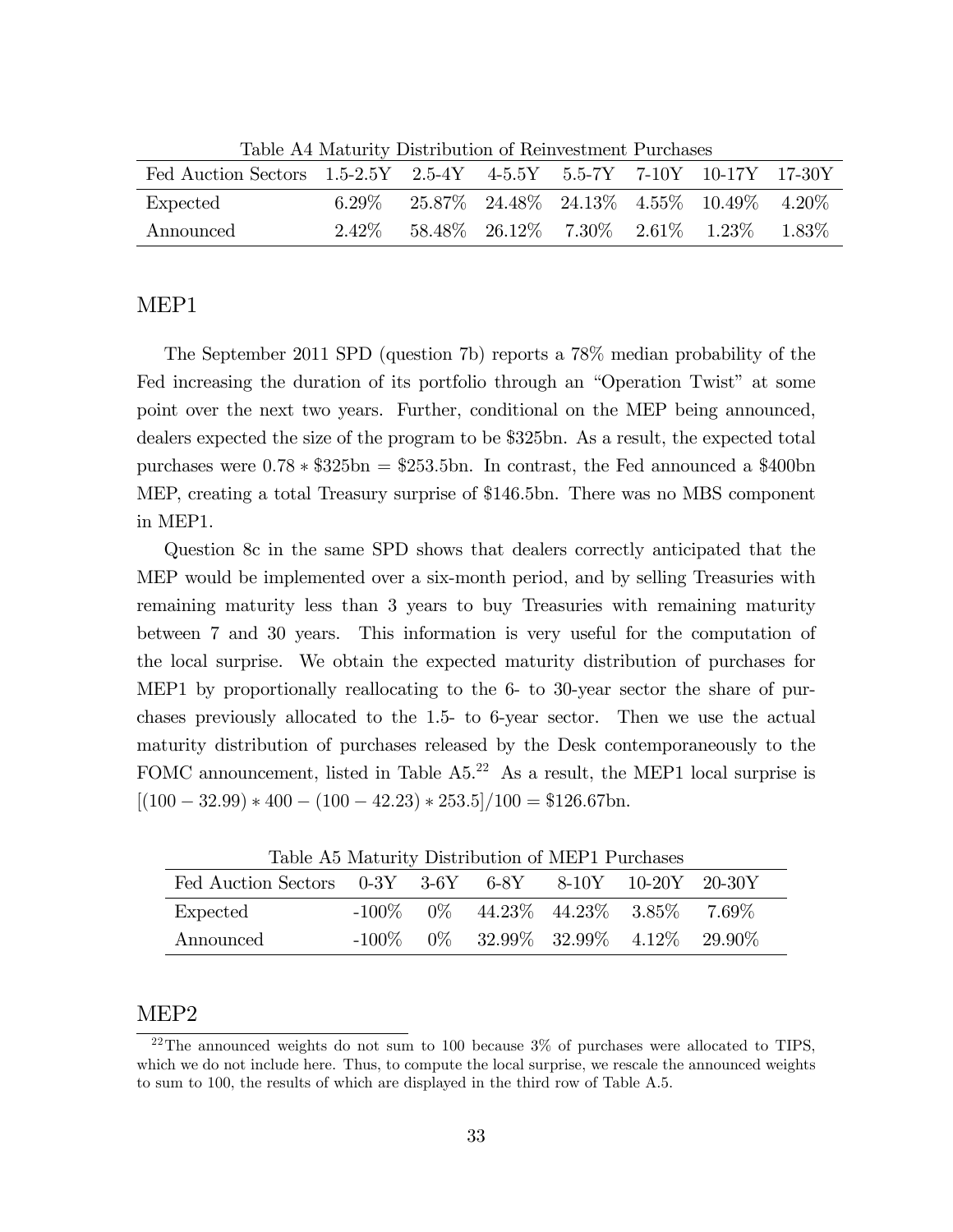In the June 2012 SPD, dealers reported a 45% median probability of extending the MEP at some point over the next 2 years (question 7b). At the time, the Fed held \$205bn in short-term Treasuries whose maturity was expected to fall below 3 years over the next six months. It is conceivable that this publicly available information was used by market participants to form their expectations ahead of the MEP2 announcement. Thus, the expected amount of purchases under the MEP2 is  $0.45 * $205bn = $92.25bn$ . However, the Desk's statement indicated that it would stop rolling over maturing Treasuries at auction, allowing the Fed to further increase its long-term purchases from \$205bn to \$267bn. Thus, the \$267bn program created a \$174.75bn total Treasury surprise (\$267bn minus \$92.25bn). There was no MBS component in MEP2. To compute the local surprise, we simply apportion the total surprise according to the Desk's purchase/sale weights, which did not change from the MEP1 weights listed in Table A5. We compute the local surprise as  $[(100 - 32.99) * 174.75]/100 = $117.1$ bn.

#### June 2013 FOMC: Post-taper tantrum

In the case of this event, the Desk conducted both a pre- and post-FOMC survey on June 10 and June 24, respectively. Question 6a from these two surveys shows the expected start of tapering moving forward from December 2013 to September 2013 (the first reduction in the pace of purchases is highlighted in Table  $A6$ ). Further, as shown in the last row of each panel in Table A6, the change in the expected monthly pace of purchases from the June 10 to the June 24 SPD implies a \$27.5bn hawkish Treasury surprise and a \$38bn hawkish MBS surprise, respectively–a smaller-thanexpected amount of purchases in each asset class. To compute the local surprise, we allocate the Treasury total surprise across the Fed auction maturity sectors according to the Desk's purchase weights already in place during LSAP3, shown in Table  $A.7.^{23}$ Then, we take the difference between the surprise in the 7-10-year sector and each of the surprises in the adjacent maturity sectors, and sum those two differences:  $(8.22 (0.57) + (8.22 - 4.54) = $11.34$ bn.

In computing those surprises, we do not use information from question 6b, which asks about expected changes in the SOMA portfolio beyond the one-year horizon, as we posit that elevated uncertainty about QE tapering and the policy normalization process led market participants to heavily discount longer-term changes to the balance sheet policy.

<sup>23</sup>https://www.newyorkfed.org/markets/longertermtreas\_faq\_12122012.html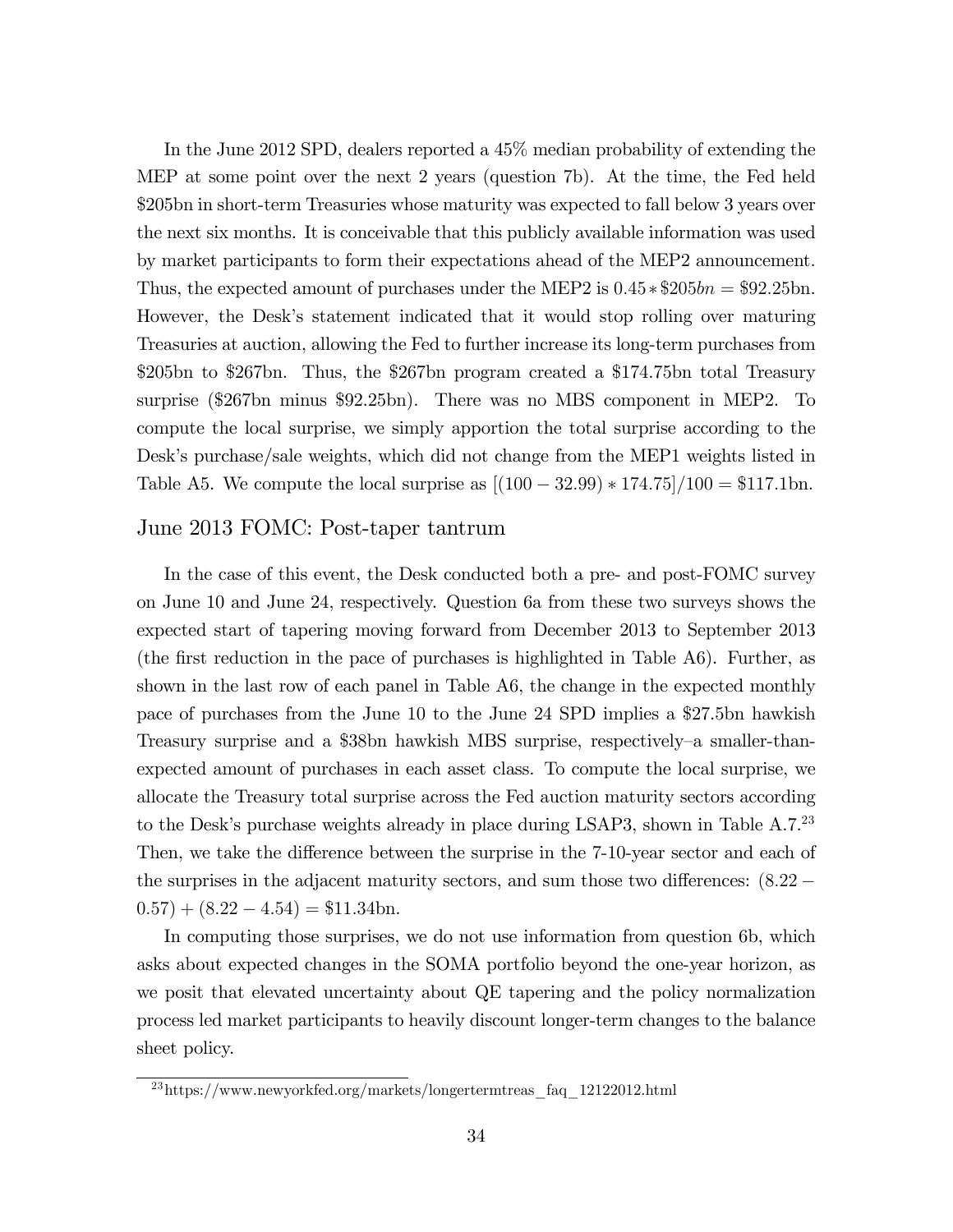|            | $1000$ Julie 27, 2010 |                         |    |    |           |         |    |    |    |    |          |                                                                               |                |
|------------|-----------------------|-------------------------|----|----|-----------|---------|----|----|----|----|----------|-------------------------------------------------------------------------------|----------------|
| Treasuries |                       |                         |    |    |           |         |    |    |    |    |          | Jun13 Jul13 Aug13 Sep13 Oct13 Nob13 Dec13 Jan14 Feb14 Mar14 Apr14 May14 Jun14 |                |
| June 10    | 45                    | 45                      | 45 | 45 | 45        | 45      | 30 | 25 | 20 | 15 | 10       | 5                                                                             | $\overline{0}$ |
| June $24$  | 45                    | 45                      | 45 | 40 | 35        | 32.5    | 30 | 25 | 20 | 15 | 10       | 5.                                                                            | $\overline{0}$ |
| Change     |                       |                         |    | -5 | $-10^{-}$ | $-12.5$ |    |    |    |    |          |                                                                               |                |
| MBS        |                       | $\rm Jun13$ $\rm Jul13$ |    |    |           |         |    |    |    |    |          | Aug13 Sep13 Oct13 Nob13 Dec13 Jan14 Feb14 Mar14 Apr14 May14 Jun14             |                |
| June 10    | 40                    | 40                      | 40 | 40 | 40        | 40      | 30 | 25 | 20 | 15 | $\theta$ |                                                                               | $\theta$       |
| June $24$  | 40                    | 40                      | 40 | 35 | 33        | 29      | 25 | 20 | 15 | 10 | 5        | $\left( \right)$                                                              | $\overline{0}$ |
| Change     |                       |                         |    | -5 | -7        | -11     | -5 | -5 | -5 | -5 | $+5$     |                                                                               |                |

Table A6 Expectations about the monthly pace of purchases (\$bn) in SPD from June 10 to June 24, 2013

| Table A7 June 2013 Local Supply Surprises                          |        |        |        |        |        |        |  |  |  |  |
|--------------------------------------------------------------------|--------|--------|--------|--------|--------|--------|--|--|--|--|
| Fed Auction Sectors 4-4.75Y 4.75-5.75Y 5.75-7Y 7-10Y 10-20Y 20-30Y |        |        |        |        |        |        |  |  |  |  |
| Desk's Weights                                                     | $11\%$ | $12\%$ | $16\%$ | $29\%$ | $2\%$  | $27\%$ |  |  |  |  |
| Surprise $(\$\text{bn})$                                           | -3.12  | 3.40   | 4.54   | 822    | (1.57) | 7.65   |  |  |  |  |

September 2013 FOMC: Tapering feint

Also for this event, the Desk conducted both a pre- and post-FOMC survey on September 9 and September 23, respectively. Question 1a from the September 9 SPD indicated that dealers expected the FOMC to announce QE3 tapering at the upcoming meeting. In contrast, the FOMC announced it was not yet ready to reduce its monthly pace of purchases. This announcement had the exact opposite effect of the June 2013 FOMC announcement: question 8 from both the September 9 and September 23 SPD shows the expected start of tapering moving backward from September 2013 to December 2013 (the first reduction in the pace of purchases is highlighted in Table A8). Further, as shown in the last row of each panel in Table A8, the change in the expected monthly pace of purchases from the September-9 to the September-23 SPD implies a \$95bn dovish Treasury surprise and a \$119.5bn dovish MBS surprise, respectively–a larger-than-expected amount of purchases in each asset class. To compute the local surprise, again we allocate the Treasury total surprise across the Fed auction maturity sectors according to the Desk's LSAP3 weights, shown in Table A9. Then, just as for June 2013, we take the difference between the surprise in the 7-10-year sector and each of the surprises in the adjacent maturity ranges, and sum those two differences:  $(28.40 - 1.96) + (28.40 - 15.67) = $39.18$ bn.

Consistent with the previous event, in computing those surprises, we do not include data from question 8c about changes in SOMA from 2015 through 2018, as we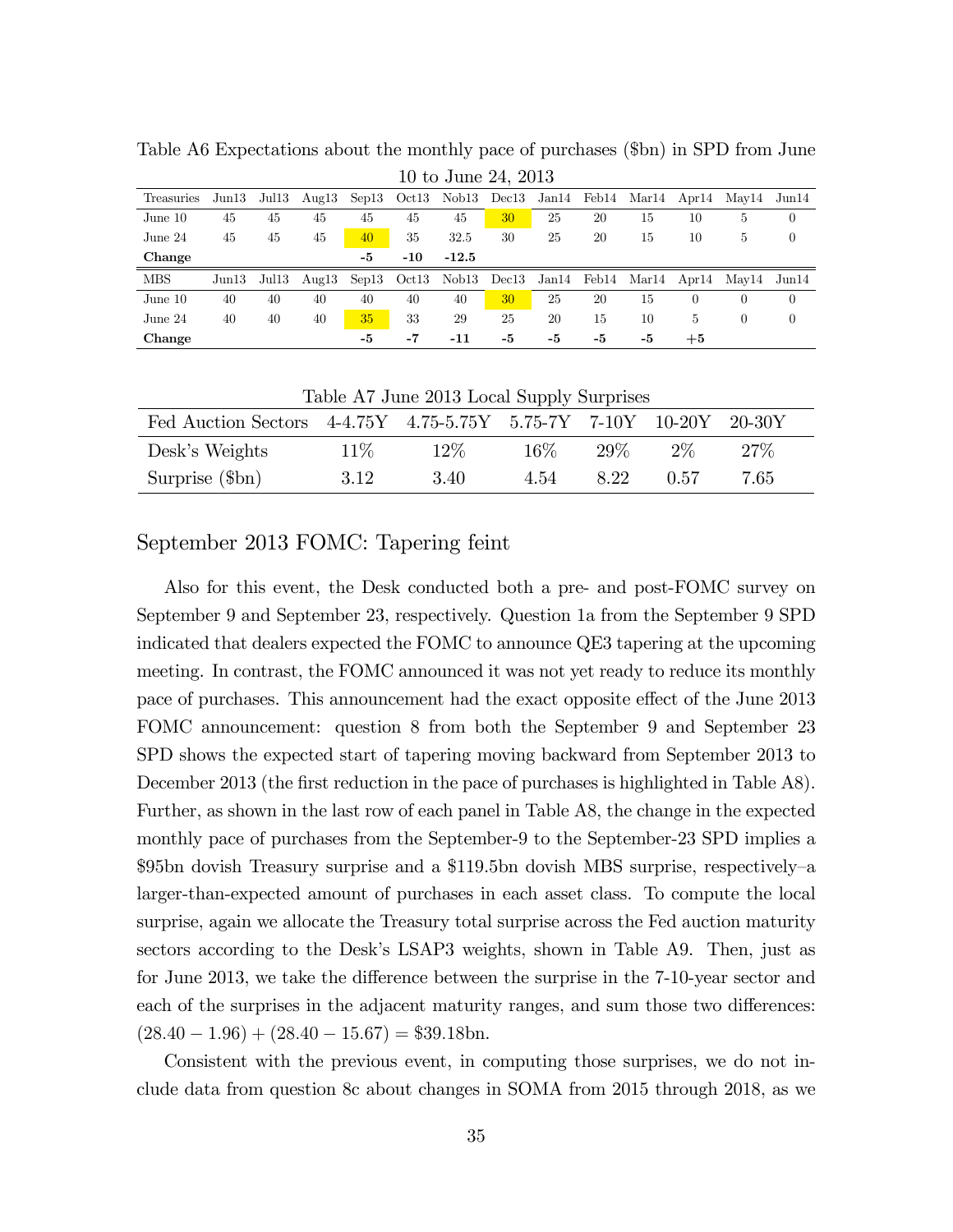posit again that elevated uncertainty about QE tapering and the policy normalization process led market participants to heavily discount longer-term balance sheet policy decisions.

Table A8 Expectations about the monthly pace of purchases (\$bn) in SPD from Sep  $00 + 6$  Sop 23, 2013

|            | 03 TO DED 20, 2010 |             |         |       |       |       |       |       |         |                  |                                                           |
|------------|--------------------|-------------|---------|-------|-------|-------|-------|-------|---------|------------------|-----------------------------------------------------------|
| Treasuries |                    | Sep13 Oct13 |         |       |       |       |       |       |         |                  | Nob13 Dec13 Jan14 Feb14 Mar14 Apr14 May14 Jun14 Jul-Dec14 |
| Sep 9      | 40                 | 35          | 32.5    | 30    | 25    | 20    | 15    | 15    | 7.5     | $\theta$         | $\theta$                                                  |
| Sep23      | 45                 | 45          | 45      | 40    | 35    | 30    | 25    | 20    | 15      | 10               | $\overline{5}$                                            |
| Change     | $+5$               | $+10$       | $+12.5$ | $+10$ | $+10$ | $+10$ | $+10$ | $+5$  | $+7.5$  | $+10$            | $+5$                                                      |
| <b>MBS</b> | Sep13              | Oct13       | Nob13   |       |       |       |       |       |         |                  | Dec13 Jan14 Feb14 Mar14 Apr14 May14 Jun14 Jul-Dec14       |
| Sep 9      | <b>35</b>          | 35          | 30      | 25    | 25    | 20    | 15    | 10    | 5       | $\left( \right)$ | -5                                                        |
| Sep23      | 40                 | 40          | 40      | 35    | 35    | 30    | 25    | 20    | 16.5    | 13               | 20                                                        |
| Change     | $+5$               | $+5$        | $+10$   | $+10$ | $+10$ | $+10$ | $+10$ | $+10$ | $+11.5$ | $+13$            | $+25$                                                     |

Table A9 September 2013 Local Supply Surprises

| Fed Auction Sectors 4-4.75Y 4.75-5.75Y 5.75-7Y 7-10Y 10-20Y 20-30Y |        |        |        |       |       |        |  |
|--------------------------------------------------------------------|--------|--------|--------|-------|-------|--------|--|
| Desk's Weights                                                     | $11\%$ | $12\%$ | $16\%$ | 29%   | $2\%$ | $27\%$ |  |
| Surprise (\$bn)                                                    | 10.77  | 11.75  | 15.67  | 28.40 | -1.96 | 26.44  |  |

#### June 2017 FOMC: Redemption caps announced

At the June 2017 meeting, the FOMC released the policy normalization addendum detailing the intended redemption cap schedule to gradually reduce the size of its portfolio. We compare the FOMC's announced caps to the expected caps in questions 4c and 4e of the SPD and obtain a month-by-month surprise from the start of the cap implementation through December 2019 (see Figure 3 in main text). We believe it is sufficient to stop in December 2019 because dealers' expectation of SOMA's size at year-end 2019 (question 5 in the SPD) closely matches their expectation of SOMAís size at year-end 2025 (question 7), suggesting dealers anticipated the Fed's portfolio run-off would be completed by 2019. Comparing the expected and announced caps gives a \$125bn hawkish Treasury surprise and a \$18bn dovish MBS surprise because the MBS/Treasury caps were lower/higher than expected, respectively.

However, putting together publically available information from the Fedís System Open Market Account (SOMA), the Treasuryís Monthly Statement of the Public Debt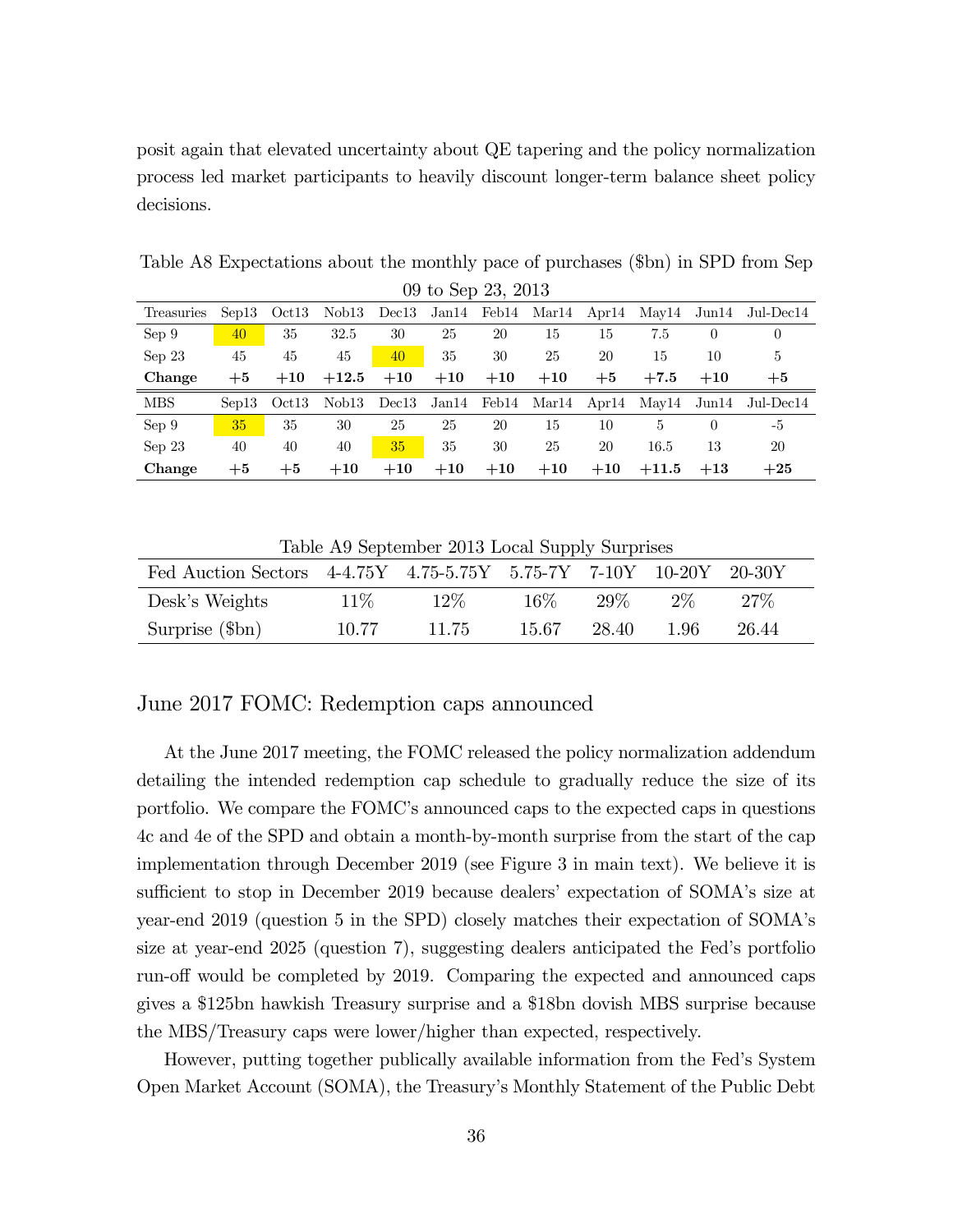(MSPD), and the Securities Industry and Financial Markets Association (SIFMA) (as described in the Addendum at the end of this Appendix) reveals that, in certain months, the amount of Treasuries set to expire would be below the expected redemption caps. This implies that there is no surprise in those months, making the actual Treasury hawkish surprise estimate (\$78.2bn) smaller than the one obtained by only comparing the actual and expected caps (\$125bn). Figure 3 illustrates how the expected redemptions in those months were not affected by the FOMC's higher-thanexpected redemption caps. Since we assume that primary dealers use all the available information, we estimate a \$78.2bn hawkish Treasury surprise, and a \$18bn dovish surprise for MBS. The maturity distribution of the \$78.2bn hawkish Treasury surprise is displayed in Table A10.

Since the Fed rolled over maturing securities at auction, for this event the maturity ranges are determined by the maturities of Treasury issuance; thus, to compute the local surprise consistently across events, we need to combine the 2- and 3-year maturities into one range, the 5- and 7-year maturities into one range, and the 10 and 30-year maturities into one range. As a result, the local surprise is computed as follows:  $[(16.47+13.59)-(12.48+14.54)]+[(16.47+13.59)-(12.99+8.14)] = $11.97$ bn.

Table A10 June 2017 Local Supply Surprises

| Maturity                                           | 1000 | 2Y 3Y 5Y 7Y 10Y 30Y |  |  |
|----------------------------------------------------|------|---------------------|--|--|
| Surprise (\$bn) 12.48 14.54 16.47 13.59 12.99 8.14 |      |                     |  |  |

### March 2019 FOMC: QT tapering

At the March 2019 meeting, the FOMC announced a reduction in its redemption caps, implying larger asset purchases than before. Before the meeting, primary dealers were already expecting an accommodative adjustment to QT (question 5a), but they underestimated the dovishness of the Fedís policy move. In particular, they expected the initial reduction in caps to occur in September 2019 and the end of QT to occur sometime in 2019:Q4. In contrast, the FOMC announced that the cap reduction would start in May 2019 and that QT would end in September 2019, implying a \$75bn dovish Treasury surprise (see Table A11). Adding SOMA, MSPD, and SIFMA data, however, produces a slightly lower \$50.8bn dovish surprise because Treasury redemptions were sometimes below the caps (see Figure 4 in the main text).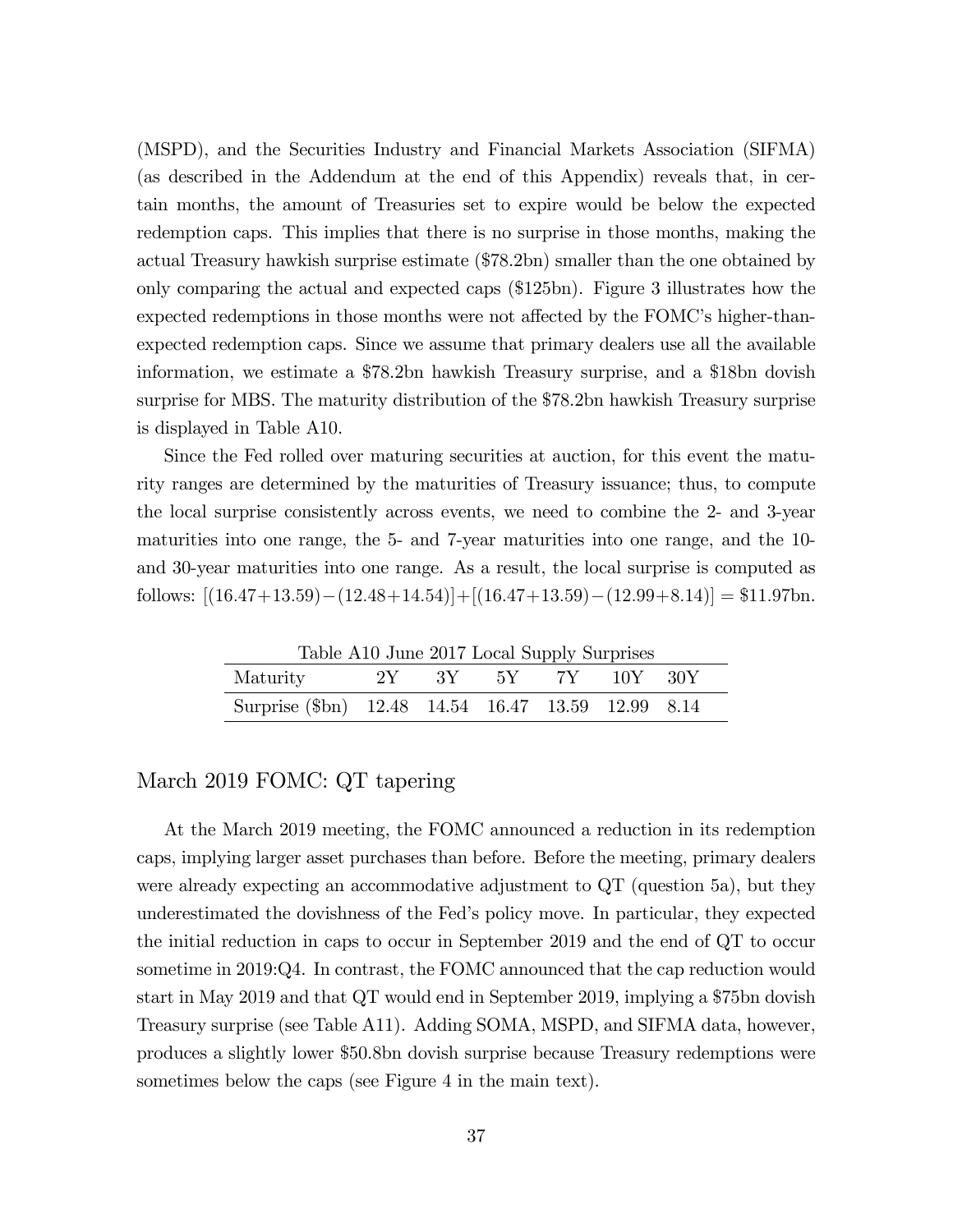|        |    |     | Mar19 Apr19 May19 Jun19 Jul19 Aug19 Sep19 Oct19 Nov19 Dec19 |  |                                    |  |  |
|--------|----|-----|-------------------------------------------------------------|--|------------------------------------|--|--|
| Pre    | 30 | -30 | - 30                                                        |  | 30 30 30 20 10 0                   |  |  |
| Pre    | 30 |     | 30 15 15 15 15 15 0                                         |  |                                    |  |  |
| Change |    |     |                                                             |  | $-15$ $-15$ $-15$ $-15$ $-5$ $-10$ |  |  |

Table A11 Expectations about the monthly caps (\$bn) before and after March 2019 FOMC

Since, similar to the June 2017 event, this event's maturity ranges are determined by the maturities of Treasury issuance, to compute the local surprise consistently across events we need to combine the 2- and 3-year maturities into one range, the 5- and 7-year maturities into one range, and the 10- and 30-year maturities into one range. As a result, the local surprise is computed as follows:  $|(10.41+8.405)-(9.948+$  $(10.27)| + |(10.41 + 8.405) - (7.071 + 4.706)| = $5.63$ bn, as seen in Table A12.

Table A12 March 2019 Local Supply Surprises

| Maturity                                                  |  | $2Y$ 3Y 5Y 7Y 10Y 30Y |  |  |
|-----------------------------------------------------------|--|-----------------------|--|--|
| Surprise (\$bn) -9.948 -10.27 -10.41 -8.405 -7.071 -4.706 |  |                       |  |  |

## Additional Addendum on SOMA Surprise Methodology for June 2017 and March 2019

The Treasury sells its notes and bonds in six different maturities: 2, 3, 5, 7, 10, and 30 years. It sorts these six maturities into two different monthly auctions: a mid-month auction selling 3, 10, and 30-year Treasuries, and an end-month auction selling 2, 5, and 7-year Treasuries. After ending QE3 in October 2014, the Fed held the size of its balance sheet constant by reinvesting principal payments from its maturing Treasuries into new Treasury notes and bonds at Treasury auctions. Then, in late 2017, the Fed began to reduce the balance sheet by redeeming some principal payments from its maturing Treasury securities each month—but only up to a monthly cap. To quantify the policy surprise, we use unexpected changes in this monthly cap schedule released at the FOMC announcements in June 2017 and March 2019.

The Fed reinvests principal payments from its maturing Treasuries according to an entirely deterministic mechanism which has been in place since December  $2015.^{24}$ 

<sup>24</sup>https://www.newyorkfed.org/markets/treasury-rollover-faq-12-16-2015.html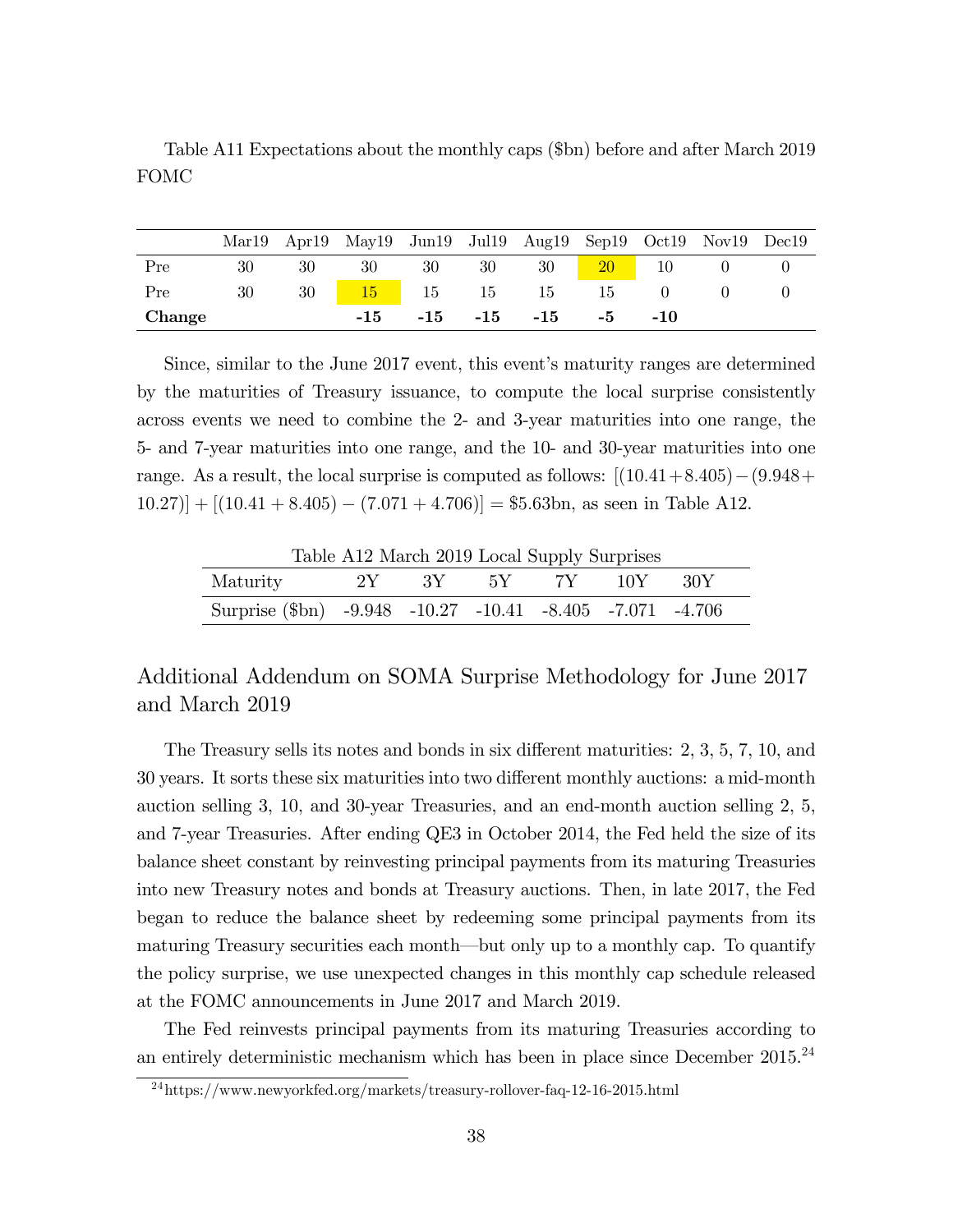To obtain the total dollar amount to be reinvested at Treasury auctions in a given month, the Fed adds up the dollar amount of Treasuries set to mature during that month and then subtracts the FOMC-directed cap on Treasury redemptions. Changes in the FOMC redemption cap therefore directly affect the total reinvestment amount. Two key numbers then determine the allocation of these reinvestments across the six Treasury maturities. The first is the proportion of Treasuries maturing at the midmonth auction (3, 10, and 30-year) versus those maturing at the end-month auction (2, 5, and 7-year) within each month. The Fed splits its total pool of reinvestment dollars between these two auctions according to this first proportion. Then, at each auction, the Fed allocates reinvestment purchases across an auctionís three maturities according to the maturity-level proportion of Treasury issuance within each auction.

Take a hypothetical example from the Federal Reserve Bank of New York where \$21bn of SOMAís Treasury portfolio matures and the FOMC cap is \$6bn for that month. The Fed will therefore reinvest \$15bn during the month. Assume mid-month Treasuries (3, 10, and 30-year) constitute \$7bn of the maturing \$21bn, and end-month Treasuries (2, 5, and 7-year) comprise the remaining \$14bn. The Fed thus allocates 33% of the \$15bn (so \$5bn) to reinvesting at the mid-month auction and 67% of the \$15bn (\$10bn) to reinvesting at the end-month auction. Next, at each auction, the Fed's allocation across an auction's three maturities depends on the maturity-level proportions of Treasury issuance within each auction. Assume that for the end-month auction, the Treasury announces offerings of \$25bn for  $2Y$  Treasuries, \$15bn for  $5Y$ , and \$10bn for 7Y. Thus, the Fed reinvests 50% of the \$10bn (\$5bn) in 2Y Treasuries, 30% of the \$5bn (\$3bn) in 5Y Treasuries, and 20% of the \$5bn (\$2bn) in 7Y Treasuries.

The pre-determined nature of the Fedís reinvestment mechanism allows market actors to anticipate SOMA monthly purchases ahead of time and also enables us to measure market expectations of reinvestment purchases. The Fed releases weekly CUSIP-level snapshots of its SOMA portfolio holdings, while the Treasury Department releases a Monthly Statement of the Public Debt (MSPD) containing CUSIP-level data on issuance date and amount outstanding. Combining the SOMA and MSPD data reveals the monthly reinvestment amount in dollars, in addition to the auction-level proportions of Treasuries maturing each month. The Securities Industry and Financial Markets Association (SIFMA) releases monthly data on Treasury issuance volumes broken out by maturity. Adding in the SIFMA data produces an approximation of market expectations for issuance volumes and therefore the maturity-level proportions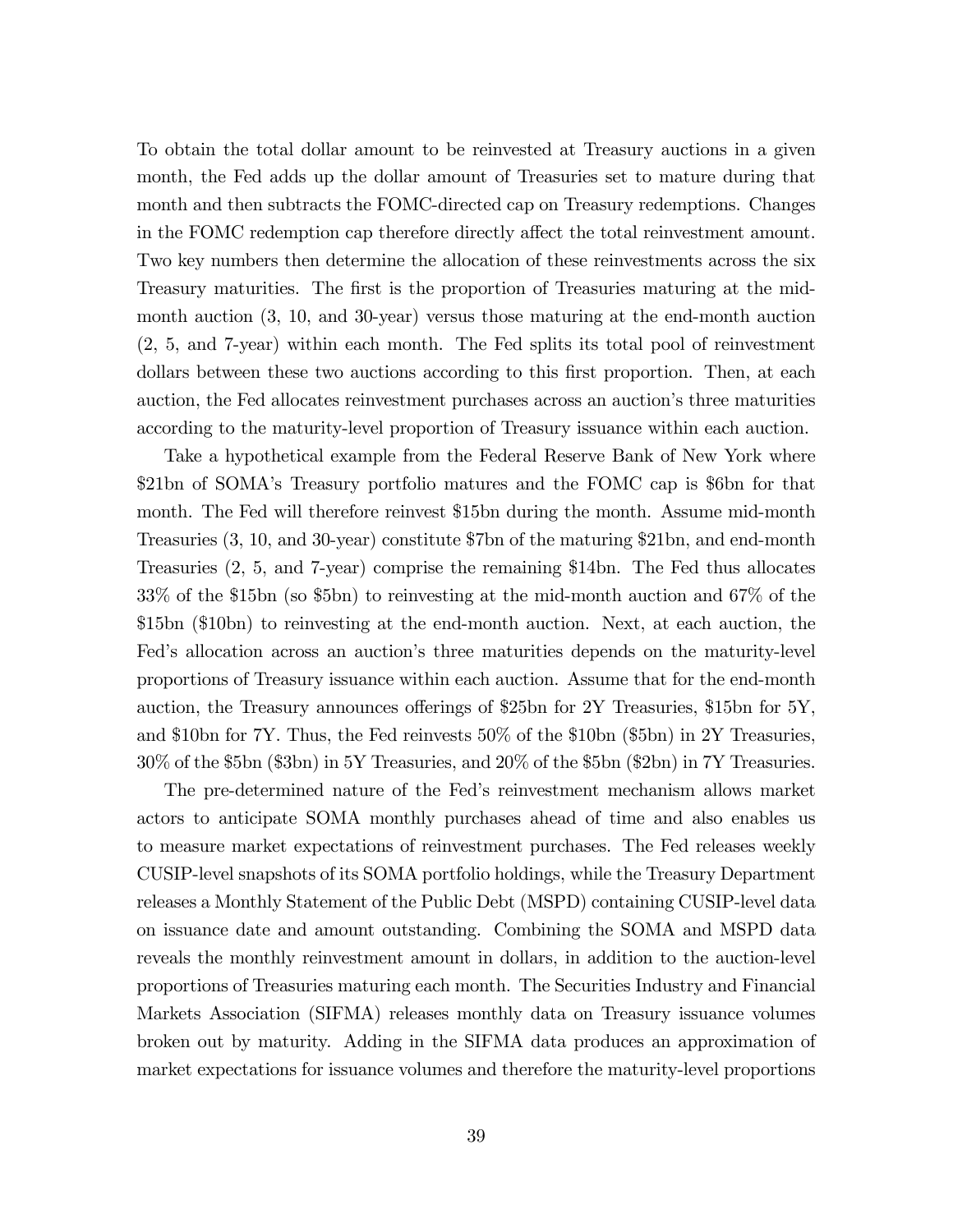of Treasuries within each auction. For each of the six maturities, we recreate the amounts investors expected the Fed to purchase each month as part of its reinvestment policy. Then, when the FOMC announces changes in redemption caps, we look at the maturity-specific expectations before and after the announcement, quantifying the six maturity-specific surprises in dollars by taking the difference at each maturity. As a result, we quantify how much the market expectations of Fed purchases/sales changed because of a given balance sheet policy adjustment.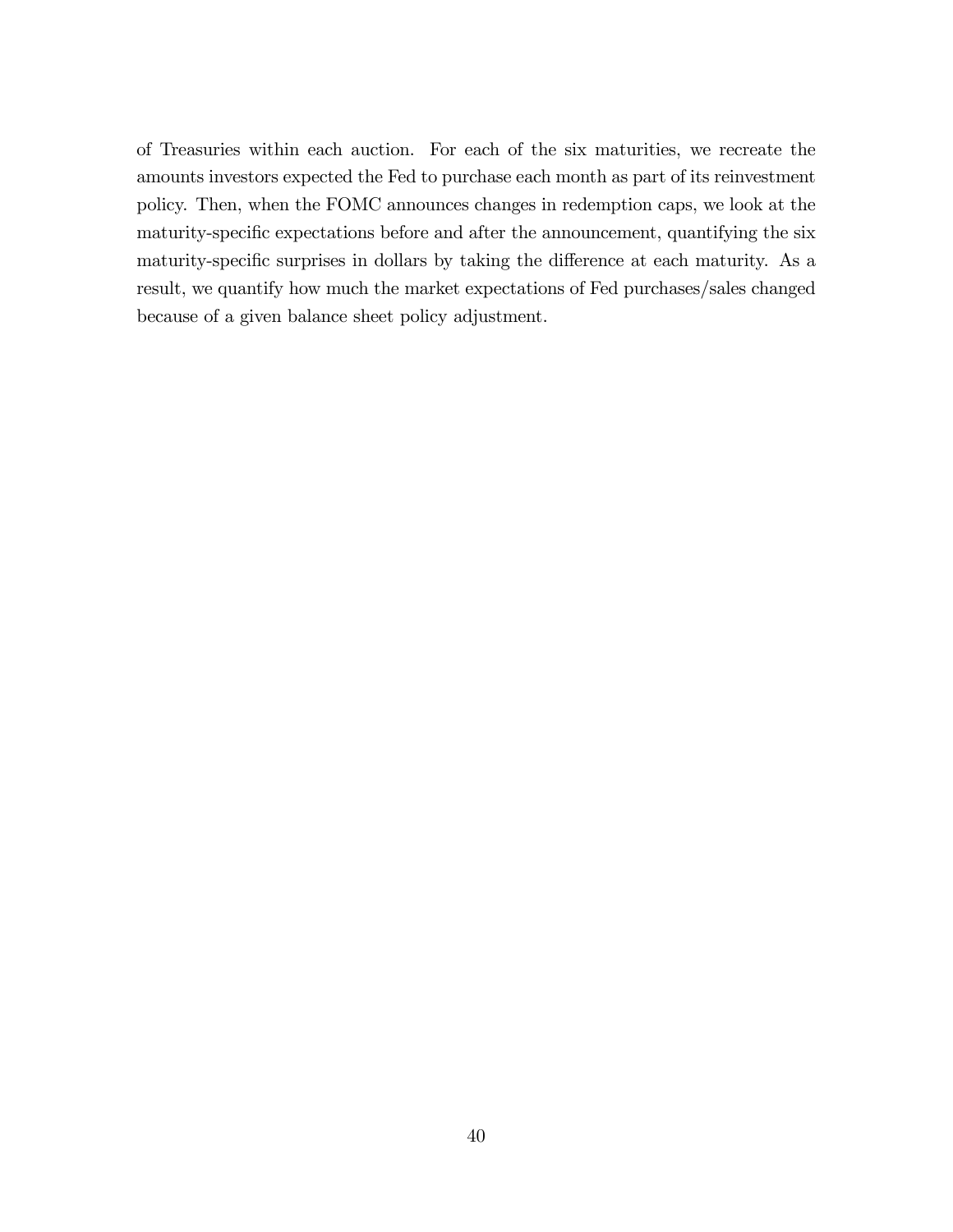|              | $\beta_2$ in bps | <b>T-Stat</b> |       | Adj $R-Sq$ N. of obs. |
|--------------|------------------|---------------|-------|-----------------------|
| LSAP1        | 2.278            | 5.12          | 0.783 | 27.0                  |
| Reinvestment | 1.131            | 9.32          | 0.712 | 70.0                  |
| MEP1         | $-4.701$         | $-22.9$       | 0.869 | 97.0                  |
| MEP2         | $-1.572$         | $-11.9$       | 0.748 | 94.0                  |
| Jun13 FOMC   | $-2.977$         | $-34.1$       | 0.946 | 138                   |
| Sep13 FOMC   | 3.353            | 7.67          | 0.450 | 106                   |
| Jun17 FOMC   | $-2.277$         | $-20.7$       | 0.720 | 170                   |
| Mar19 FOMC   | 1.387            | 16.6          | 0.801 | 159                   |

Table 1: Treasury Yield Impact at the Kink

Table 2: Treasury Yield Sensitivity to a \$100 billion BSP Surprise

|                           | in bps<br>$\beta$ <sub>2</sub> |      | Total Surp. Local Surp. Sensit. LB Sensit. UB |       |       |
|---------------------------|--------------------------------|------|-----------------------------------------------|-------|-------|
| LSAP1                     | 2.278                          | 143  | 74.7                                          | 1.59  | 3.048 |
| Reinvestment              | 1.131                          | 186  | 77.5                                          | 0.61  | 1.46  |
| MEP1                      | $-4.701$                       | 147  | 127                                           | 3.209 | 3.711 |
| MEP2                      | $-1.572$                       | 175  | 117                                           | 0.900 | 1.343 |
| $J1$ m <sub>13</sub> FOMC | $-2.977$                       | 27.5 | 11.3                                          | 10.8  | 26.2  |
| Sep13 FOMC                | 3.353                          | 95.0 | 39.2                                          | 3.530 | 8.56  |
| Jun17 FOMC                | $-2.277$                       | 78.2 | 12.0                                          | 2.912 | 19.0  |
| Mar <sub>19</sub> FOMC    | 1.387                          | 50.8 | 5.63                                          | 2.730 | 24.6  |

Table 3: Treasury Yield Sensitivity to a \$100 billion BSP Surprise including MBS

|              | $\beta_2$ in bps | Treasury $+$ MBS Surprise Sensitivity with MBS |       |
|--------------|------------------|------------------------------------------------|-------|
| LSAP1        | 2.278            | 360                                            | 0.633 |
| Reinvestment | 1.131            | 139                                            | 0.813 |
| MEP1         | $-4.701$         | 147                                            | 3.209 |
| MEP2         | $-1.572$         | 175                                            | 0.900 |
| Jun13 FOMC   | $-2.977$         | 65.5                                           | 4.545 |
| Sep13 FOMC   | 3.353            | 215                                            | 1.563 |
| Jun17 FOMC   | $-2.277$         | 60.2                                           | 3.782 |
| Mar19 FOMC   | 1.387            | 50.8                                           | 2.730 |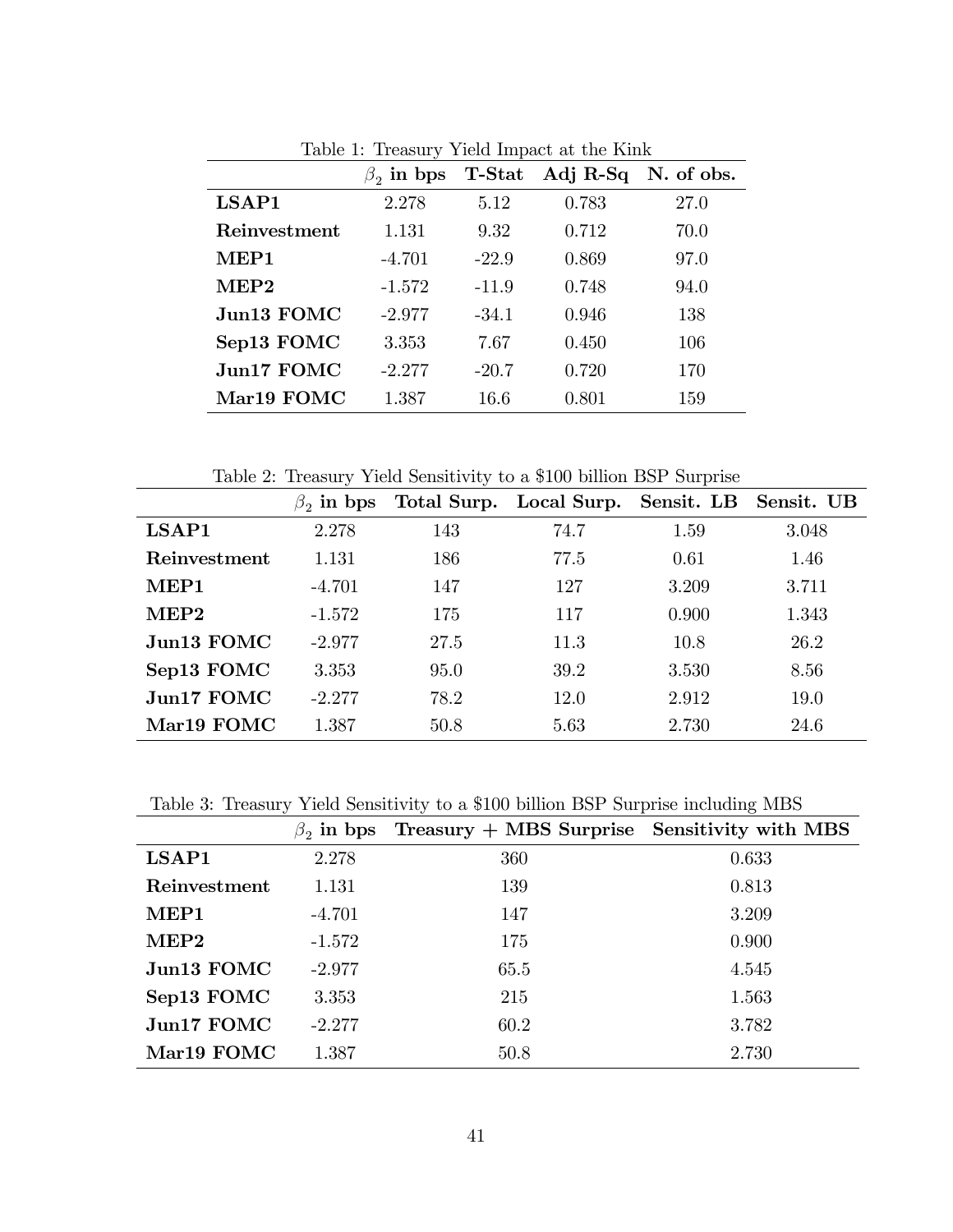|              | $\beta_2$ in bps | <b>T-Stat</b> | Adj $R-Sq$ | ${\bf N}$ |
|--------------|------------------|---------------|------------|-----------|
| LSAP1        | 2.719            | 3.477         | 0.626      | 18.0      |
| Reinvestment | 1.839            | 9.745         | 0.728      | 47.0      |
| MEP1         | $-5.115$         | $-15.7$       | 0.773      | 74.0      |
| MEP2         | $-1.247$         | $-6.333$      | 0.499      | 75.0      |
| Jun13 FOMC   | $-2.655$         | $-23.8$       | 0.894      | 95.0      |
| Sep13 FOMC   | 2.364            | 2.677         | 0.072      | 70.0      |
| Jun17 FOMC   | $-2.412$         | $-16.2$       | 0.710      | 142       |
| Mar19 FOMC   | 0.748            | 8.857         | 0.522      | 103       |

Table 4: Treasury Yield Impact at the Kink, 2-year bandwidth

Table 5: Treasury Yield Sensitivity to a \$100 billion BSP Surprise,

| 2-year bandwidth       |                                                                                       |      |      |       |       |  |  |  |  |  |
|------------------------|---------------------------------------------------------------------------------------|------|------|-------|-------|--|--|--|--|--|
|                        | Total Surp. Local Surp.<br>Sensit. LB<br>Sensit. UB<br>in bps<br>$\beta$ <sub>2</sub> |      |      |       |       |  |  |  |  |  |
| LSAP1                  | 2.719                                                                                 | 143  | 74.7 | 1.908 | 3.639 |  |  |  |  |  |
| Reinvestment           | 1.839                                                                                 | 186  | 77.5 | 0.991 | 2.374 |  |  |  |  |  |
| MEP1                   | $-5.115$                                                                              | 147  | 127  | 3.492 | 4.038 |  |  |  |  |  |
| MEP <sub>2</sub>       | $-1.247$                                                                              | 175  | 117  | 0.714 | 1.065 |  |  |  |  |  |
| Jun13 FOMC             | $-2.655$                                                                              | 27.5 | 11.3 | 9.655 | 23.4  |  |  |  |  |  |
| Sep13 FOMC             | 2.364                                                                                 | 95.0 | 39.2 | 2.488 | 6.033 |  |  |  |  |  |
| Jun17 FOMC             | $-2.412$                                                                              | 78.2 | 12.0 | 3.084 | 20.1  |  |  |  |  |  |
| Mar <sub>19</sub> FOMC | 0.748                                                                                 | 50.8 | 5.63 | 1.473 | 13.3  |  |  |  |  |  |

Table 6: Treasury Yield Sensitivity to a \$100 billion BSP Surprise including MBS,

| 2-year bandwidth       |          |                                                               |       |  |  |  |  |  |  |
|------------------------|----------|---------------------------------------------------------------|-------|--|--|--|--|--|--|
|                        |          | $\beta_2$ in bps Treasury + MBS Surprise Sensitivity with MBS |       |  |  |  |  |  |  |
| LSAP1                  | 2.719    | 360                                                           | 0.755 |  |  |  |  |  |  |
| Reinvestment           | 1.839    | 139                                                           | 1.321 |  |  |  |  |  |  |
| MEP1                   | $-5.115$ | 147                                                           | 3.492 |  |  |  |  |  |  |
| MEP2                   | $-1.247$ | 175                                                           | 0.714 |  |  |  |  |  |  |
| Jun13 FOMC             | $-2.655$ | 65.5                                                          | 4.054 |  |  |  |  |  |  |
| Sep13 FOMC             | 2.364    | 215                                                           | 1.102 |  |  |  |  |  |  |
| Jun17 FOMC             | $-2.412$ | 60.2                                                          | 4.006 |  |  |  |  |  |  |
| Mar <sub>19</sub> FOMC | 0.748    | 50.8                                                          | 1.473 |  |  |  |  |  |  |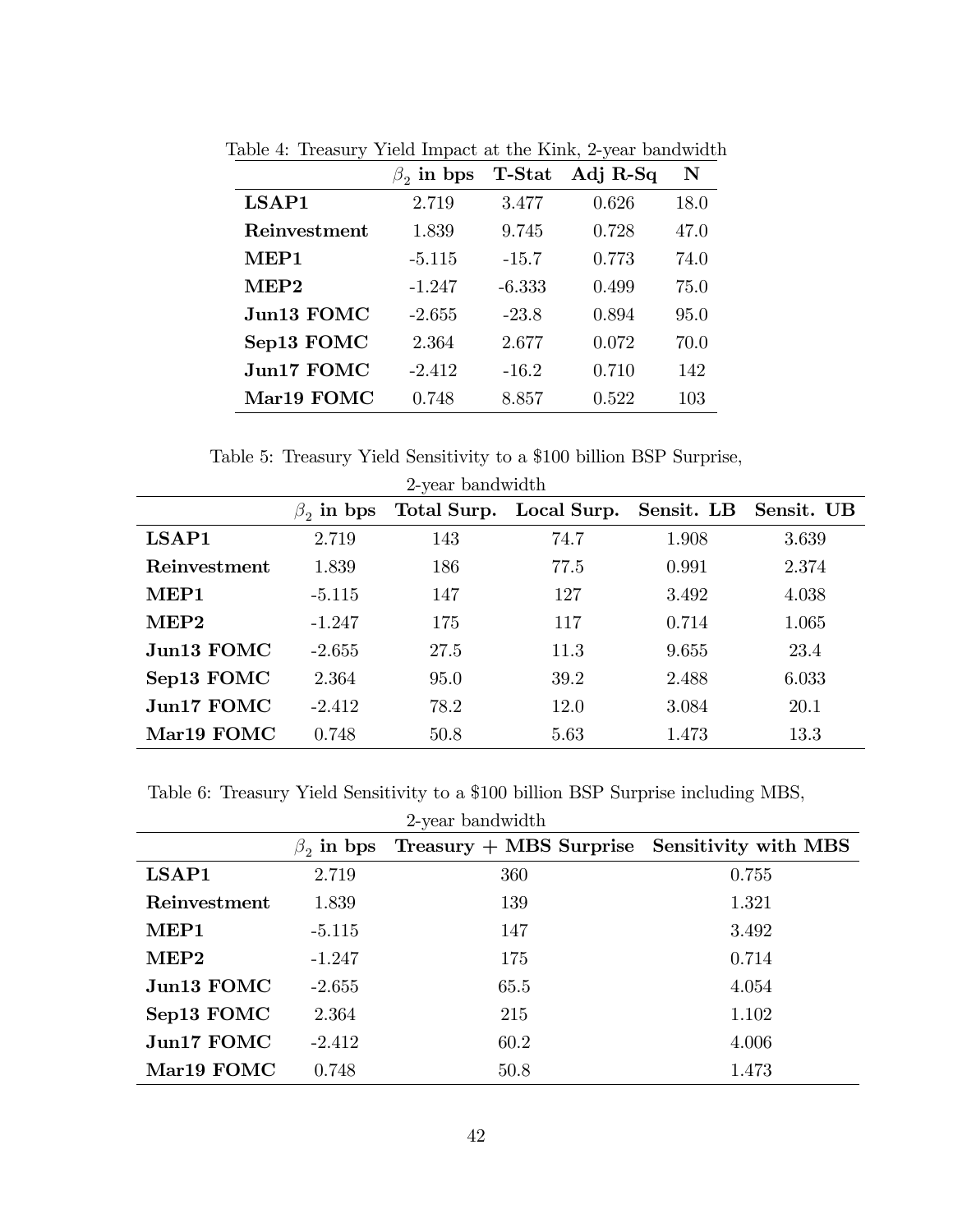Table 7: Measure of Uncertainty about BSP. Average uncertainty about the 10-year rate prevailing over the 10 days prior to the meeting, computed using the entire term-structure of swaption-implied volatility over a maximum horizon (MaxH) of

| either 5 or 10 years $(5Y \text{ or } 10Y)$ |       |  |                  |          |       |                                                             |          |          |  |
|---------------------------------------------|-------|--|------------------|----------|-------|-------------------------------------------------------------|----------|----------|--|
|                                             |       |  |                  |          |       | MaxH LSAP1 Reinv MEP1 MEP2 Jun2013 Sept2013 Jun2017 Mar2019 |          |          |  |
| - 5 Y                                       | 0.096 |  | $-0.203$ 0.018   | -0.092   | 0.149 | -0.306                                                      | $-0.136$ | $-0.129$ |  |
| 10 Y                                        | 0.095 |  | $-0.199$ $0.019$ | $-0.093$ | 0.146 | 0.299                                                       | $-0.133$ | $-0.128$ |  |

Table 8: Impact of Investor Uncertainty about BSP on Treasury Yield Sensitivity (3-year bandwidth)

| ə-year bandwidun) |           |                               |             |             |              |                      |     |  |
|-------------------|-----------|-------------------------------|-------------|-------------|--------------|----------------------|-----|--|
|                   | Intercept | $\beta_{\texttt{\texttt{1}}}$ | $\beta_{2}$ | $\beta_{3}$ | $\beta_4^{}$ | Adj. R-Sq N. of obs. |     |  |
| Point Est         | 9.718     | 1.311                         | $-2.344$    |             |              |                      | 818 |  |
| <b>T-Stat</b>     | (67.9)    | (26.6)                        | $(-26.9)$   |             |              | 0.980                |     |  |
| Point Est         | 8.893     | 1.281                         | $-2.373$    | 2.998       | -5.489       |                      | 818 |  |
| <b>T-Stat</b>     | (59.3)    | (27.7)                        | $(-28.7)$   | (11.7)      | $(-10.8)$    | 0.983                |     |  |
| Point Est         | 8.891     | 1.283                         | $-2.377$    | 3.061       | $-5.617$     |                      | 818 |  |
| <b>T-Stat</b>     | (59.3)    | (27.8)                        | $(-28.8)$   | (11.7)      | $(-10.9)$    | 0.983                |     |  |

Table 9: Impact of Investor Uncertainty about BSP on Treasury Yield Sensitivity

| (2-year bandwidth) |           |        |           |             |           |                      |     |  |  |
|--------------------|-----------|--------|-----------|-------------|-----------|----------------------|-----|--|--|
|                    | Intercept |        | $\beta_2$ | $\beta_{3}$ | $\beta_4$ | Adj. R-Sq N. of obs. |     |  |  |
| Point Est          | 9.058     | 1.131  | $-2.105$  |             |           |                      | 818 |  |  |
| <b>T-Stat</b>      | (59.9)    | (15.2) | $(-15.9)$ |             |           | 0.984                |     |  |  |
| Point Est          | 8.852     | 1.154  | $-2.189$  | 1.061       | $-3.004$  |                      | 818 |  |  |
| <b>T-Stat</b>      | (53.8)    | (15.6) | $(-16.5)$ | (2.46)      | $(-3.62)$ | 0.985                |     |  |  |
| Point Est          | 8.850     | 1.155  | $-2.192$  | 1.093       | $-3.093$  |                      | 818 |  |  |
| <b>T-Stat</b>      | (53.8)    | (15.6) | $(-16.5)$ | (2.48)      | $(-3.66)$ | 0.985                |     |  |  |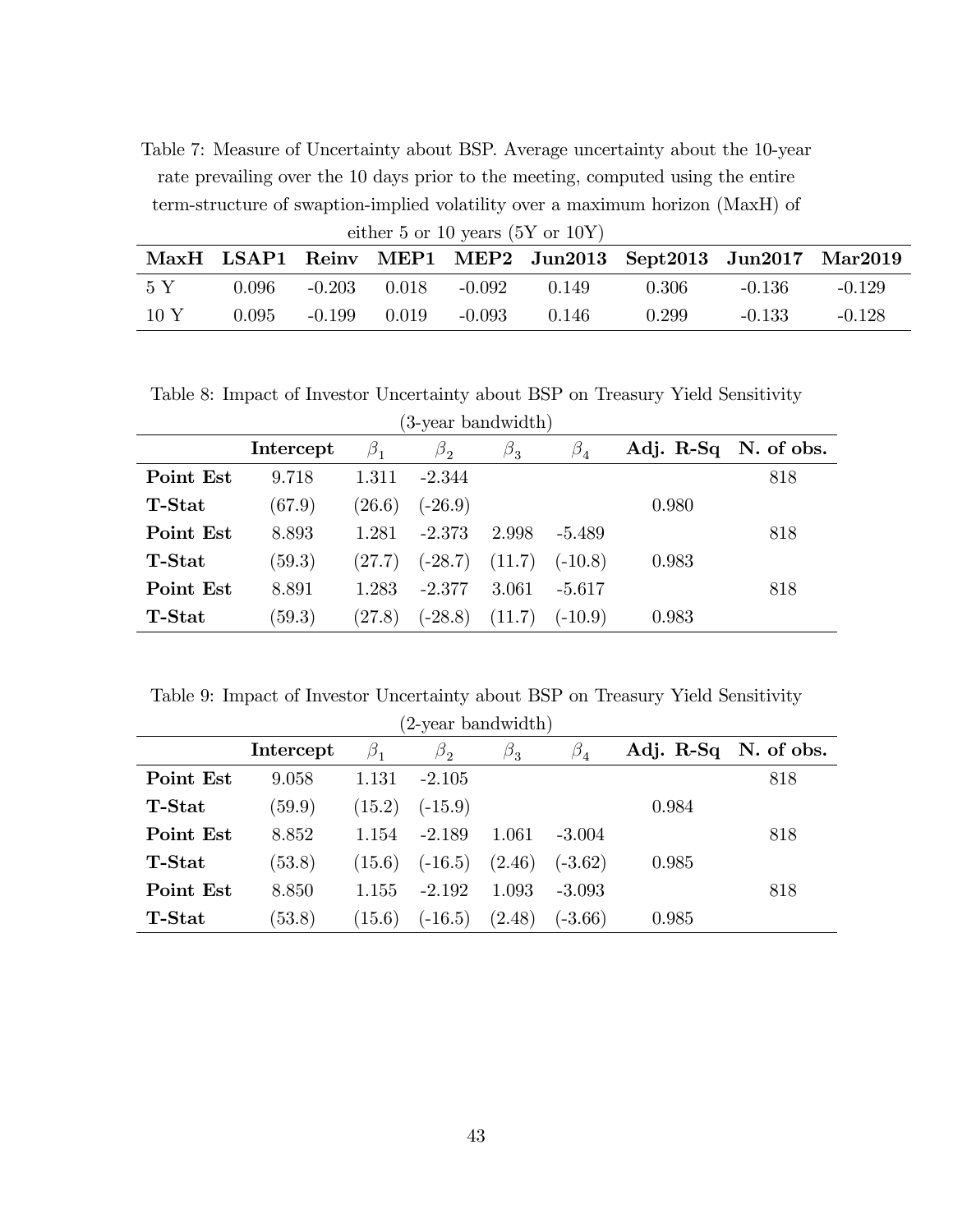

Figure 1: Yield curve reactions to four QE announcements: LSAP1, Reinvestment, MEP1 and MEP2. Each dot represents the change in a Treasury security's yield in the small time window around the FOMC announcement.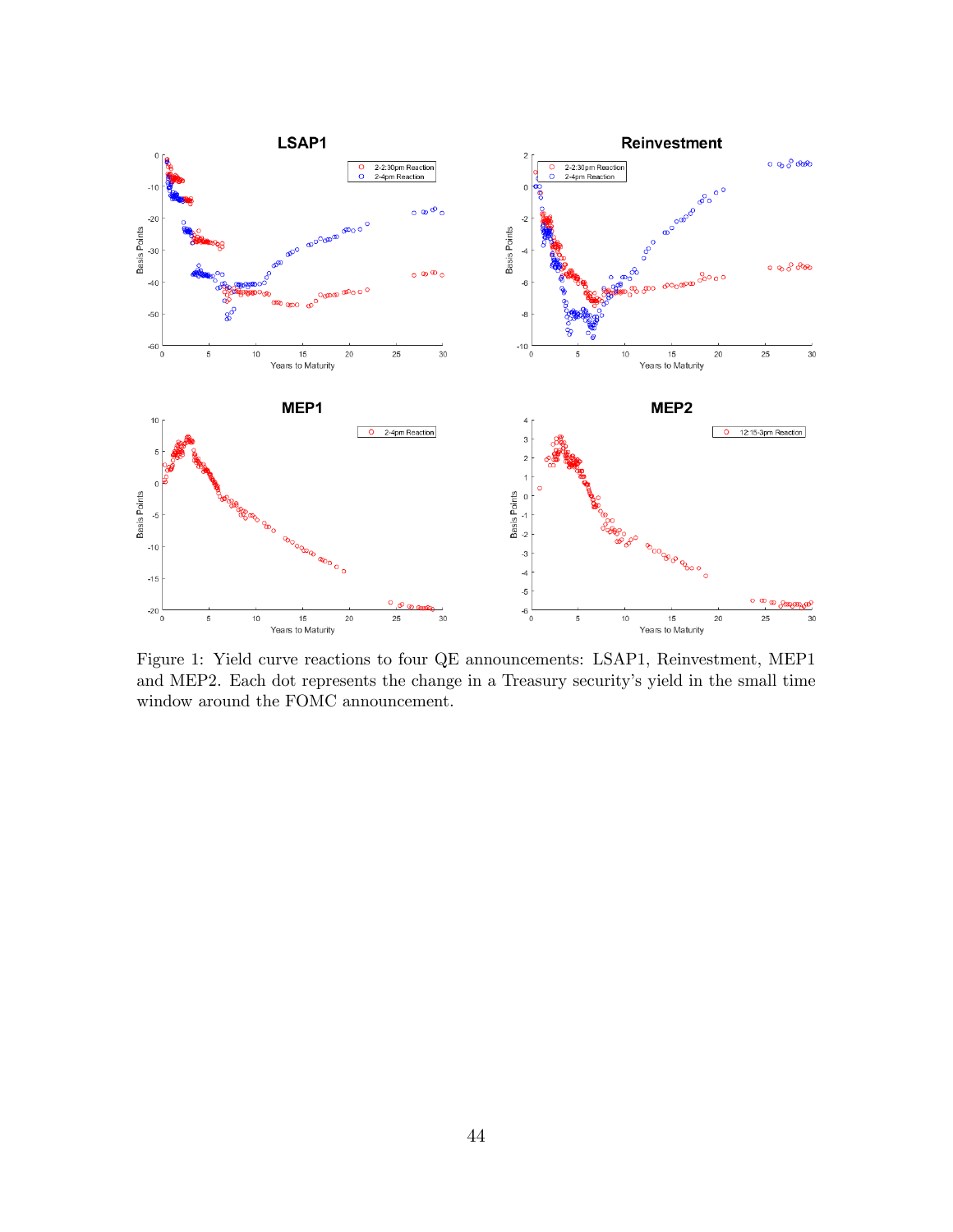

Figure 2: Yield curve reactions to four QT announcements. Each dot represents the change in a Treasury security's yield in the small time window around the FOMC announcement.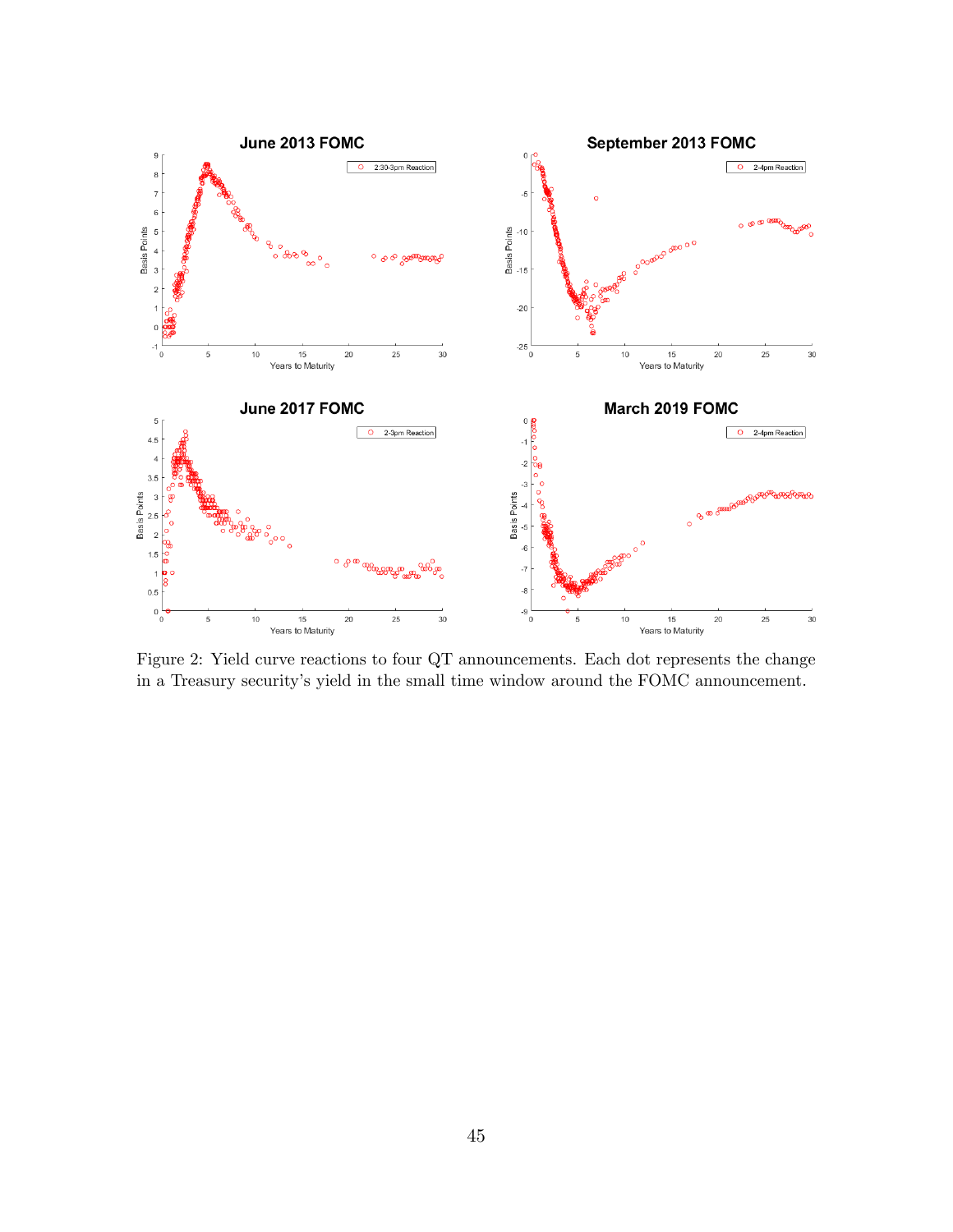

expected and announced cap schedules for Treasury securities, together with the amount of Treasury securities expiring each month. The bottom panel shows the expected and announced cap schedule for agency MBS.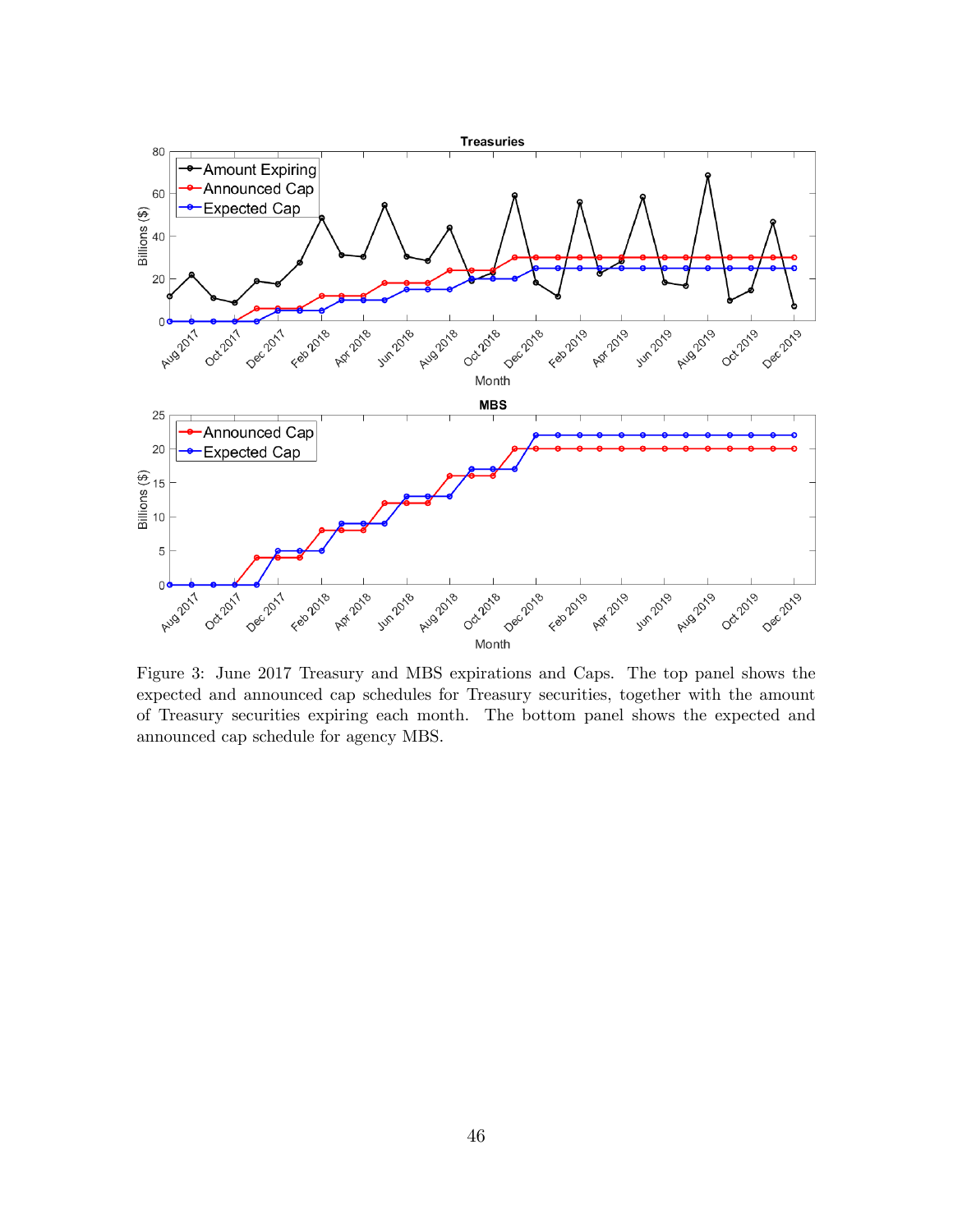

Figure 4: March 2019 Treasury expirations and Caps. The panel shows the expected and announced cap schedules for Treasury securities together with the amount of Treasury securities expiring each month.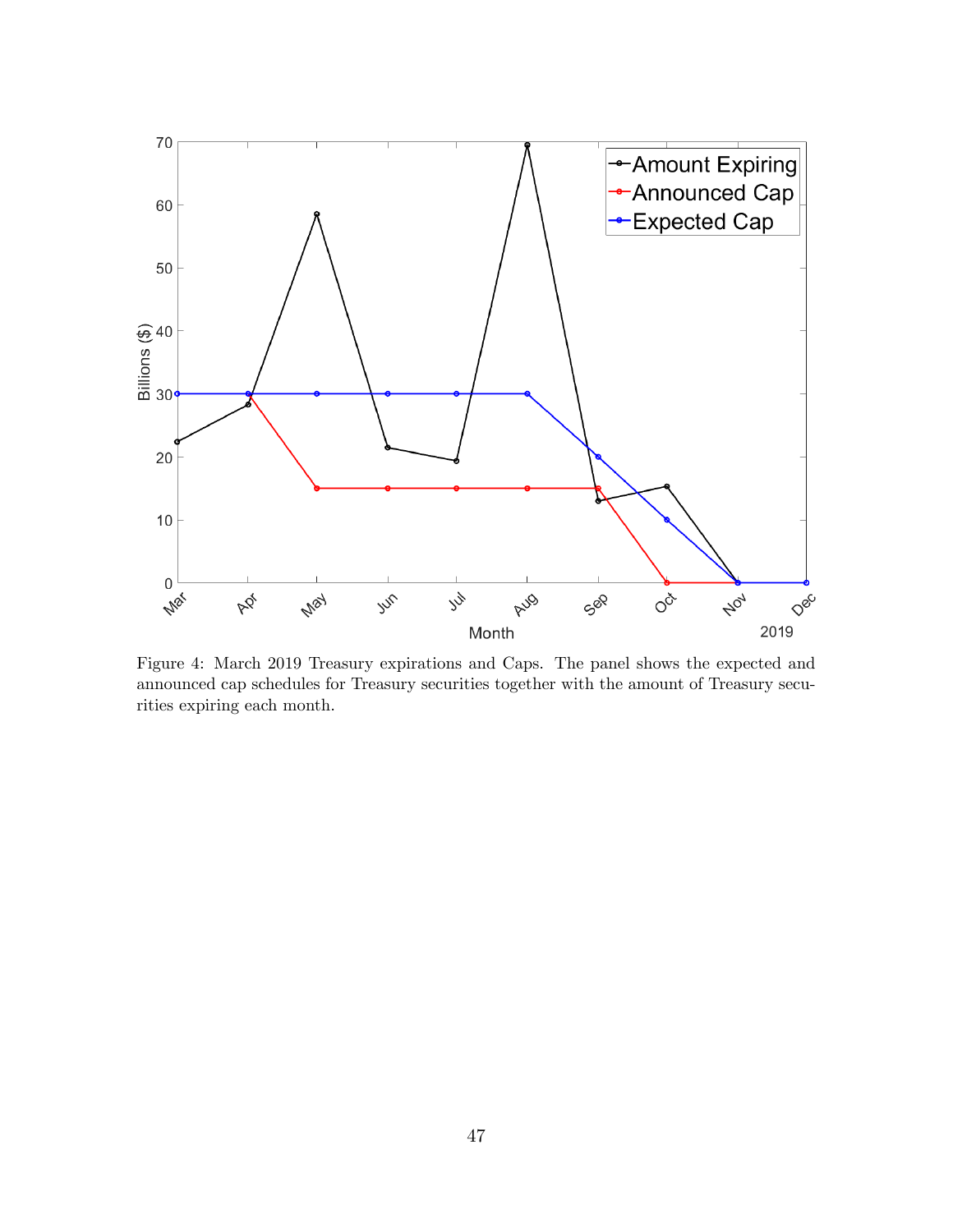

Figure 5: QE Kink Analysis. Each row shows the yield reactions and the fitted line to the left and right of the kink for each event.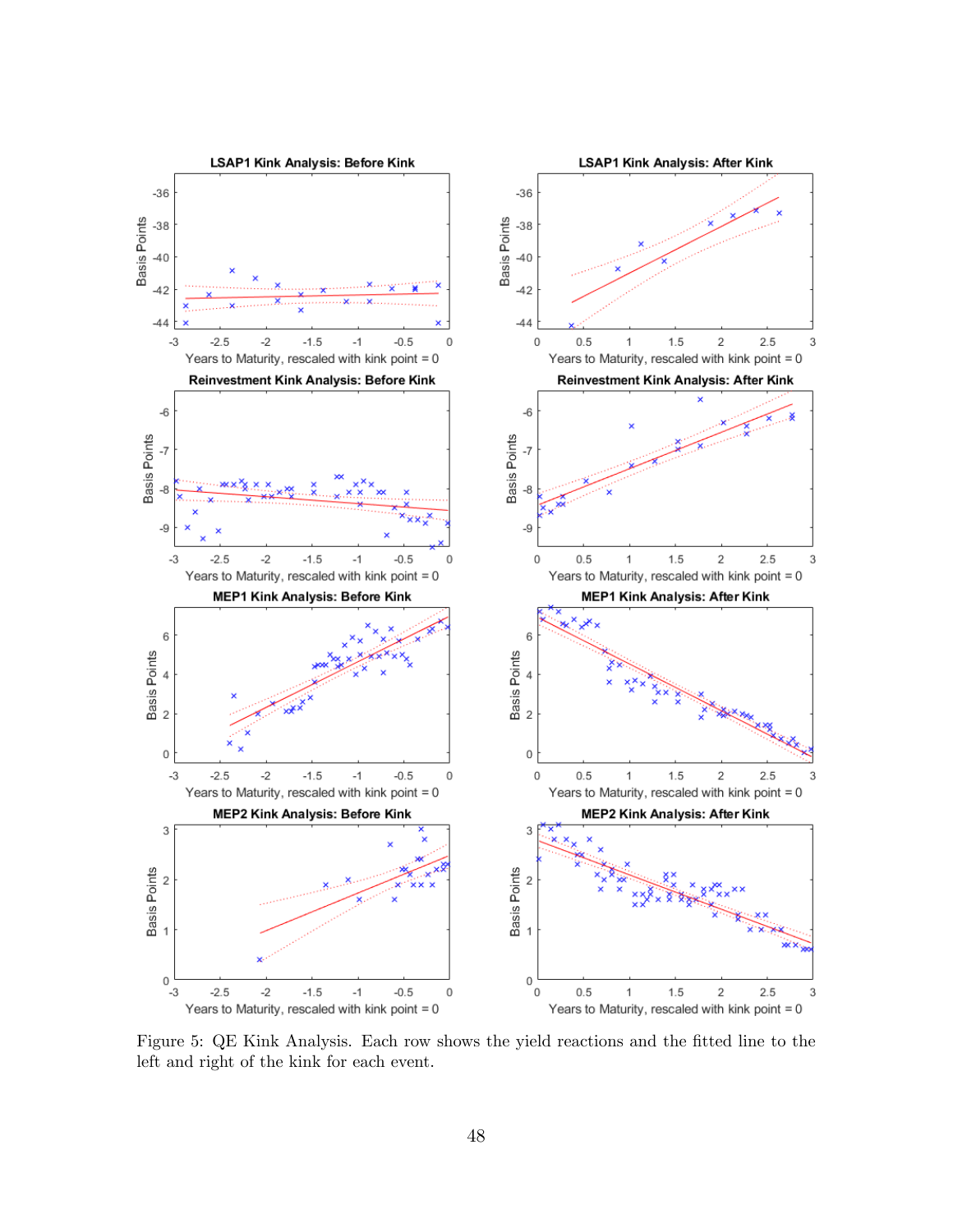

Figure 6: QT Kink Analysis. Each row shows the yield reactions and the fitted line to the left and right of the kink for each event.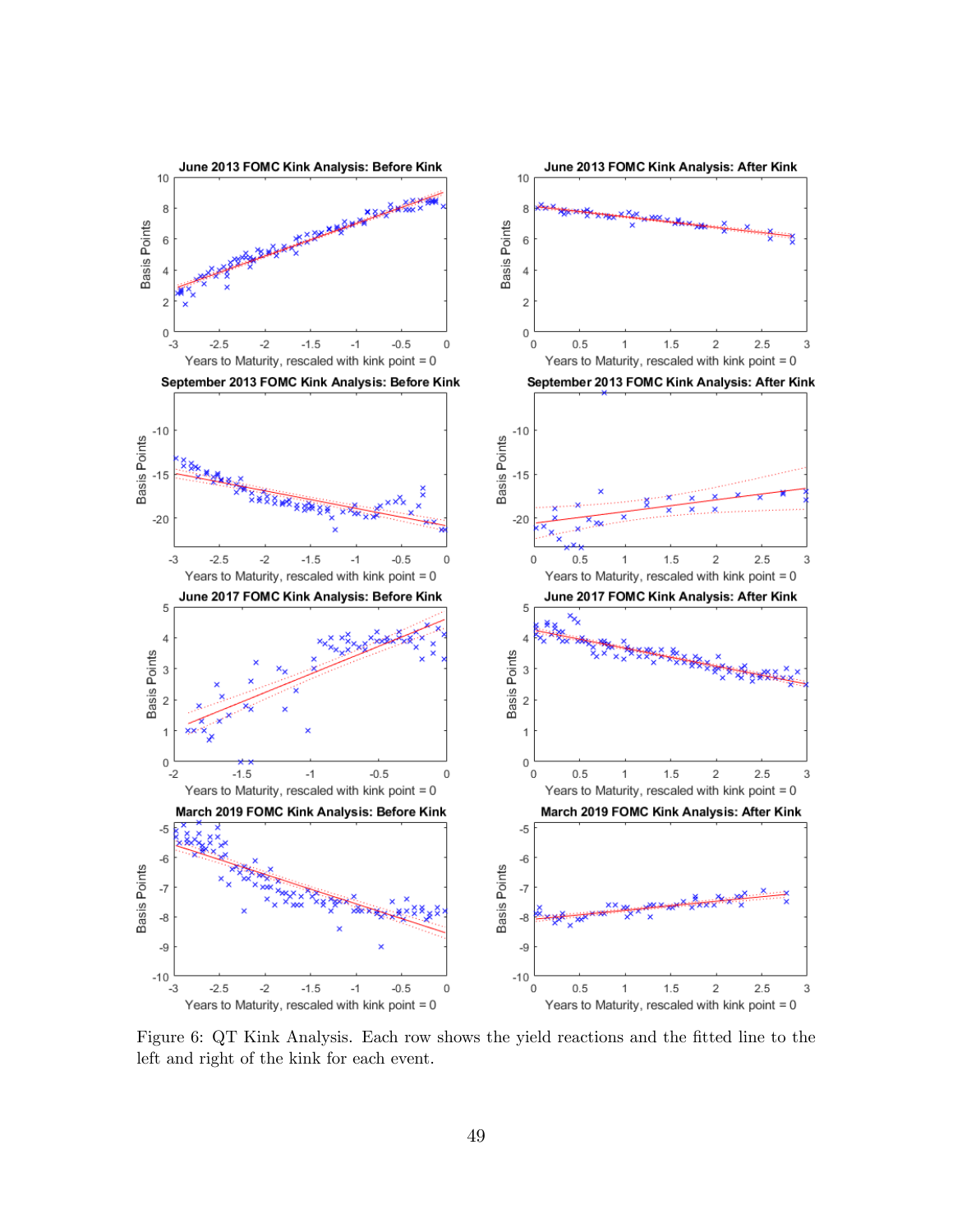

Figure 7: Evolution of the Term structure of the 10-Year Rate Uncertainty ahead of each BSP announcement: each panel shows the change in the swaption-implied volatility of the 10-year rate across different forecasting horizons in the six weeks preceding the day of the announcement.